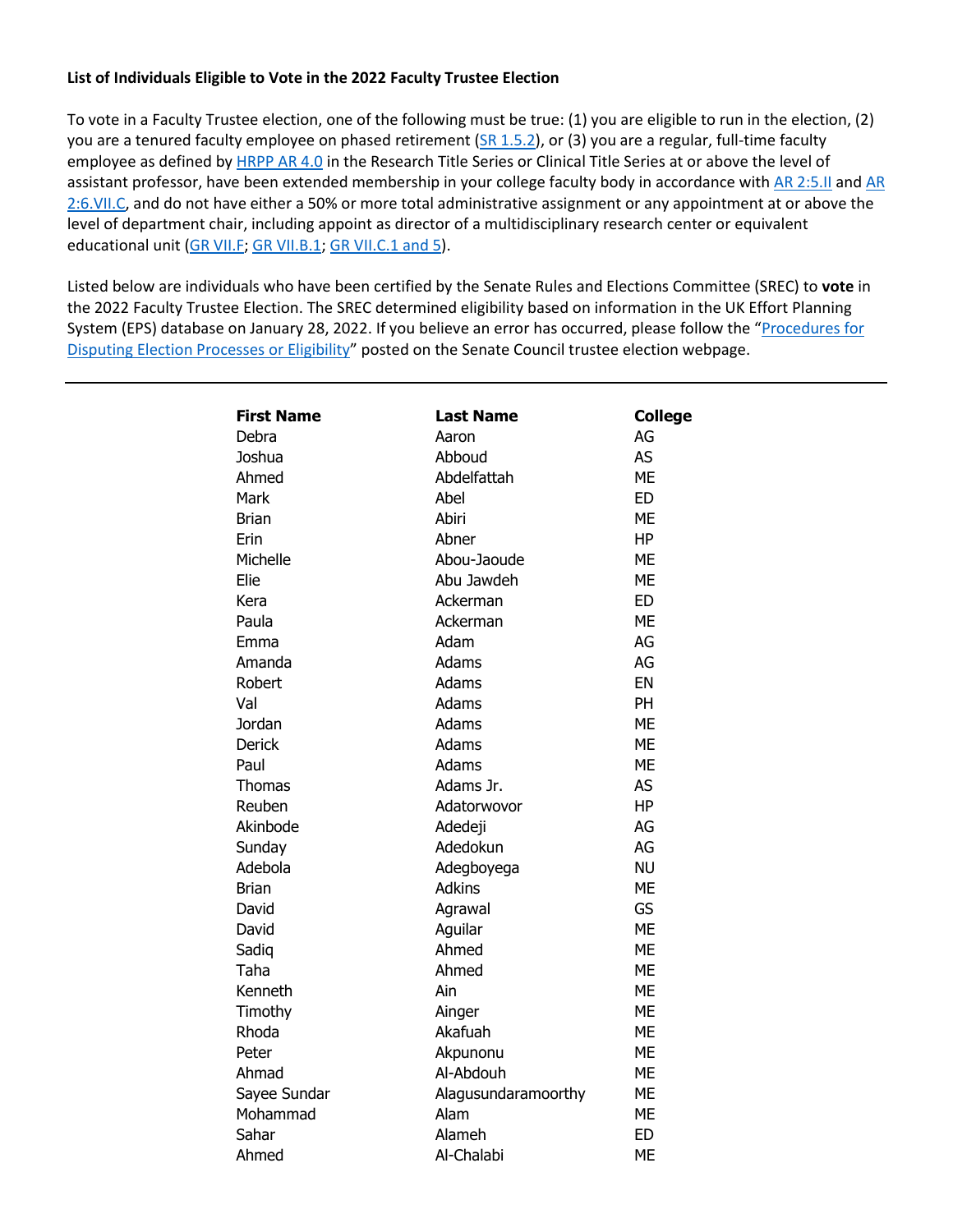| Sana             | Alhajri            | ME        |
|------------------|--------------------|-----------|
| Syed             | Ali                | ME        |
| <b>Tarek</b>     | Ali                | ME        |
| Warren           | Alilain            | ME        |
| Gloria           | Allaire            | AS        |
| Richard          | Allday             | <b>ED</b> |
| <b>Alexis</b>    | Allen              | BE        |
| Caitlin          | Allen              | ME        |
| Derek            | Allison            | ME        |
| Ihab             | Almagdub           | ME        |
| Janice           | Almasi             | ED.       |
| Talal            | Alnabelsi          | ME        |
| Mohanad          | Al-Sabbagh         | DE        |
| Yasir            | Alsiraj            | ME        |
| Vijay            | Aluru              | ME        |
| Donna            | Amaral-Phillips    | AG        |
| Lisa             | Amick              | <b>ED</b> |
| Charlie          | Amiot              | LA        |
| Mahmoud          | Amr                | ME        |
| Paul             | Anaya              | ME        |
| Senthil          | Anbumani           | ME        |
| Alexandre        | Ancheta            | ME        |
| Leslie           | Anderson           | AG        |
| Urton            | Anderson           | BE        |
| Danielle         | Anderson           | ME        |
| Reynold          | Andika             | ME        |
| Francisco        | Andrade            | ME        |
| Richard          | Andreatta          | AH        |
| Douglas          | Andres             | ME        |
| <b>Travis</b>    | Andrews            | ED        |
| Oelisoa          | Andriankaja        | DE        |
| Arun             | Aneja              | ME        |
| Vrushali         | Angadi             | AH        |
| Nicholas         | Annichiarico       | ME        |
| John             | Anthony            | AS        |
| Lowell           | Anthony            | ME        |
| Rony             | Aouad              | ME        |
| Amit             | Arbune             | ME        |
| Sanford          | Archer             | ME        |
| Cecil            | Arnold             | <b>FA</b> |
| Susanne          | Arnold             | ME        |
| Laura            | Arnold             | AG        |
| Ankit            | Arora              | <b>ME</b> |
| Ranjana          | Arora              | ME        |
| Vaneet           | Arora              | ME        |
| Samiullah        | Arshad             | ME        |
| Mary             | Arthur             | AG        |
|                  |                    | ME        |
| Kamyar<br>Samuel | Asadipooya<br>Ashe | ME        |
|                  |                    | AS        |
| Loka             | Ashwood            |           |
| Kathleen         | Aspiranti          | <b>ED</b> |
| Suzanna          | Attia              | <b>ME</b> |
| Chelsea          | Atwater            | ME        |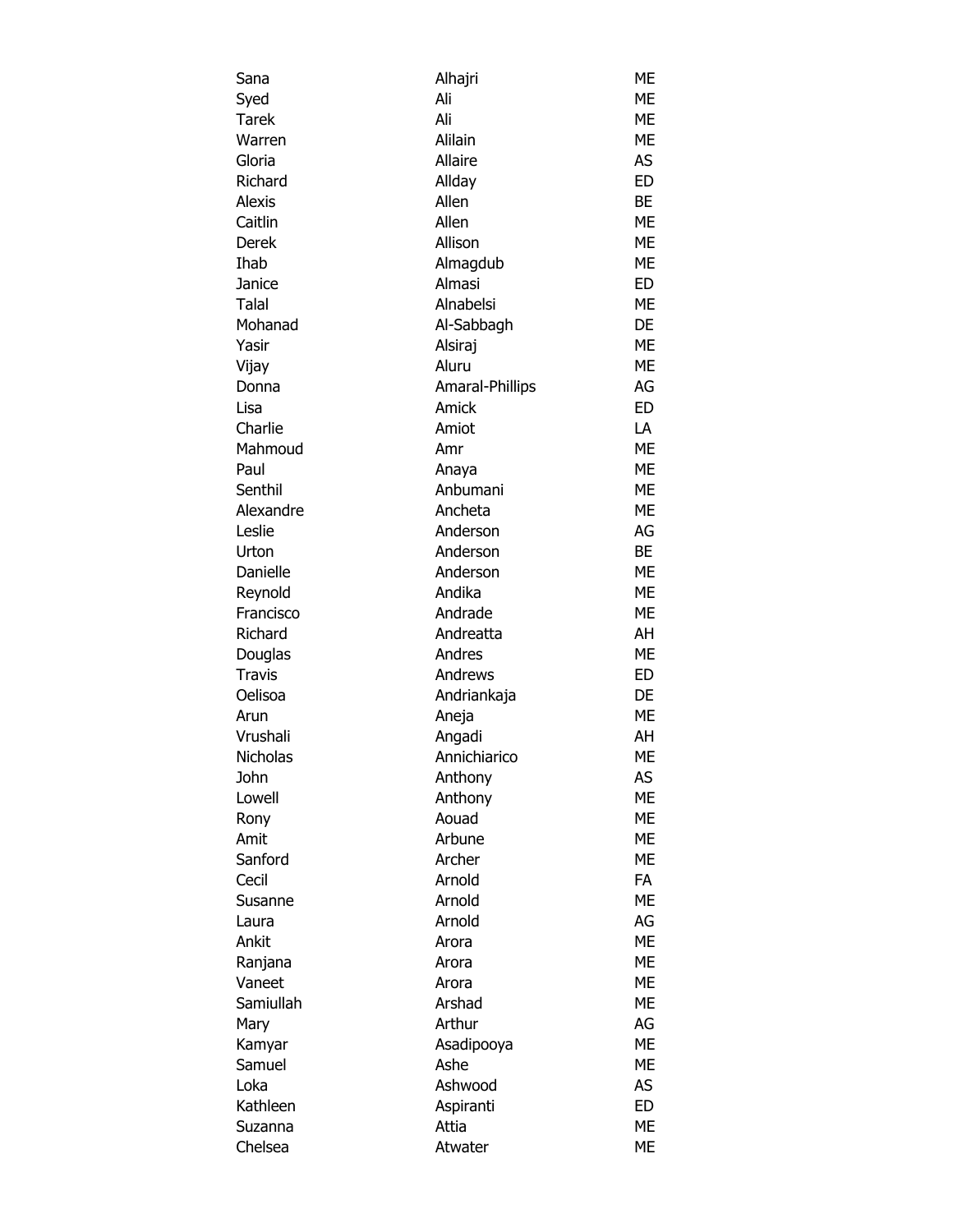| David       | Atwood                | AS        |
|-------------|-----------------------|-----------|
| Joseph      | Auer                  | <b>ME</b> |
| М           | Ault                  | ED        |
| Zabu Myint  | Aung                  | <b>ME</b> |
| R           | Ausness               | LA        |
| Jagannadha  | Avasarala             | <b>ME</b> |
| Motaz       | Awad                  | <b>ME</b> |
| Samuel      | Awuah                 | AS.       |
| Taha        | Ayach                 | <b>ME</b> |
| Juan        | Aycinena              | <b>ME</b> |
| Christopher | Azbell                | ME        |
| Shanna      | <b>Babalonis</b>      | <b>ME</b> |
| Emily       | <b>Bacchus</b>        | AS        |
| Sara        | <b>Bachert</b>        | <b>ME</b> |
| Adam        | Bachstetter           | <b>ME</b> |
| James       | Bacon                 | <b>ME</b> |
| Matthew     | Bacon                 | <b>ME</b> |
| Henrietta   | Bada                  | <b>ME</b> |
| Sameer      | Badarudeen            | <b>ME</b> |
| James       | <b>Badgett</b>        | <b>ME</b> |
| Christal    | <b>Badour Hirsch</b>  | AS        |
| F           | Badurdeen             | EN        |
| Jihye       | Bae                   | EN        |
| Yoon        | Bae                   | <b>FA</b> |
| Younsoo     | Bae                   | <b>PH</b> |
| Ihsan       | <b>Bagby</b>          | <b>AS</b> |
| Adib        | Bagh                  | <b>BE</b> |
| William     | <b>Bailey</b>         | AG        |
| Ernest      | Bailey                | AG        |
| Francis     |                       | <b>AS</b> |
|             | Bailey                | EN        |
| Sean        | Bailey                |           |
| Carrie      | <b>Baker</b>          | AH        |
| Corey       | <b>Baker</b>          | EN        |
| Michael     | Baker                 | FA        |
| Matthew     | <b>Baker</b>          | ME        |
| Lauren      | <b>Baldwin Branch</b> | ME        |
| Barry       | Ball                  | AG        |
| Hubert      | <b>Ballard</b>        | <b>ME</b> |
| Cherry      | <b>Ballard Croft</b>  | <b>ME</b> |
| Erik        | <b>Ballert</b>        | <b>ME</b> |
| Katie       | <b>Ballert</b>        | ME        |
| Madhav      | <b>Baral</b>          | EN        |
| Michael     | Bardo                 | AS        |
| Anthony     | Bardo                 | AS        |
| Leonce      | Bargeron              | <b>BE</b> |
| Tiffany     | <b>Barnes</b>         | AS        |
| Beth        | <b>Barnes</b>         | CI        |
| Sheila      | <b>Barnhart</b>       | <b>SW</b> |
| Makenzie    | Barr                  | AG        |
| Michael     | <b>Barrett</b>        | AG        |
| Edward      | <b>Barrett</b>        | <b>AS</b> |
| Terrence    | <b>Barrett</b>        | <b>ME</b> |
| Sarah       | Barriage              | CI        |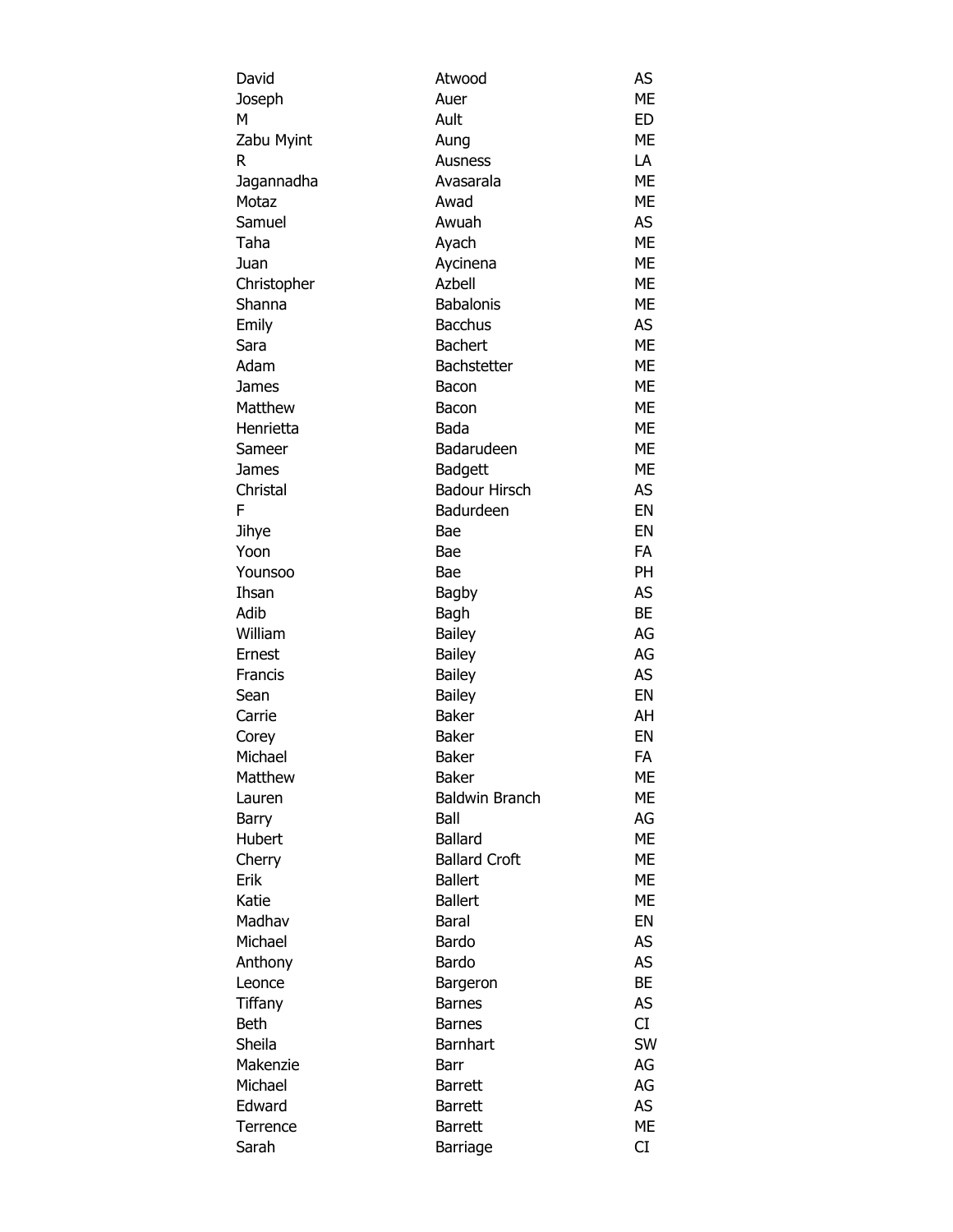| Susan          | Barron               | AS        |
|----------------|----------------------|-----------|
| Jennifer       | <b>Bartlett</b>      | LS        |
| Janine         | <b>Bartley</b>       | AH        |
| Christopher    | <b>Barton</b>        | AG        |
| Tyler          | <b>Barzee</b>        | AG        |
| Carol          | <b>Baskin</b>        | AS        |
| Sandra         | <b>Bastin</b>        | AG        |
| Ana            | Bastos de Carvalho   | <b>ME</b> |
| Srimati        | Basu                 | AS        |
| Sandra         | <b>Batsel-Thomas</b> | <b>ME</b> |
| Clare          | <b>Batty</b>         | AS        |
| John           | Bauer                | <b>ME</b> |
| Bjoern         | Bauer                | PH.       |
| Robert         |                      | <b>ME</b> |
|                | Baumann              | ME        |
| Marlene        | Baumann              |           |
| Scott          | <b>Bauries</b>       | LA        |
| Sherry         | <b>Bayliff</b>       | ME        |
| Mohamed        | <b>Bazina</b>        | DE        |
| <b>Babak</b>   | Bazrgari             | EN        |
| Francesca      | Beaman               | <b>ME</b> |
| Matthew        | <b>Beck</b>          | EN        |
| Sandra         | <b>Beck</b>          | <b>ME</b> |
| Joshua         | Beckmann             | AS        |
| Cynthia        | Beeman               | DE        |
| Nicole         | Begg                 | <b>ME</b> |
| Aaron          | Beighle              | <b>ED</b> |
| John           | Bell                 | <b>ME</b> |
| John           | Bender               | <b>FA</b> |
| Felipe         | Benguria Depassier   | BE        |
| Joseph         | <b>Benitez</b>       | HP        |
| Allen          | <b>Bennett</b>       | AG        |
| Stephanie      | <b>Bennett</b>       | ED        |
| Karim          | Benrajab             | ME        |
| Eric           | Bensadoun            | ME        |
| Meriem         | Bensalem Owen        | МE        |
| Devyn          | Benson               | AS        |
| Henrik         | Berdel               | ME        |
| Rolando        | Berger               | ME        |
| Emily          | Bergeron             | DS.       |
| Haley          | Bergstrom            | <b>ED</b> |
| Andrew         | Bernard              | <b>ME</b> |
| Mark           | Bernard              | <b>ME</b> |
| <b>Bradley</b> | Berron               | EN        |
| Scott          | Berry                | EN        |
| Elizangela     | Bertoli              | DE        |
| Deidra         | Beshear              | <b>ME</b> |
| Ricardo        | <b>Bessin</b>        | AG        |
|                |                      |           |
| Stuart         | <b>Best</b>          | <b>ED</b> |
| Aja            | Bettencourt-McCarthy | LS.       |
| Ryan           | Beyer                | <b>ME</b> |
| Louis          | Bezold               | <b>ME</b> |
| Avinash        | <b>Bhakta</b>        | ME        |
| Prasad         | Bhandary             | ME        |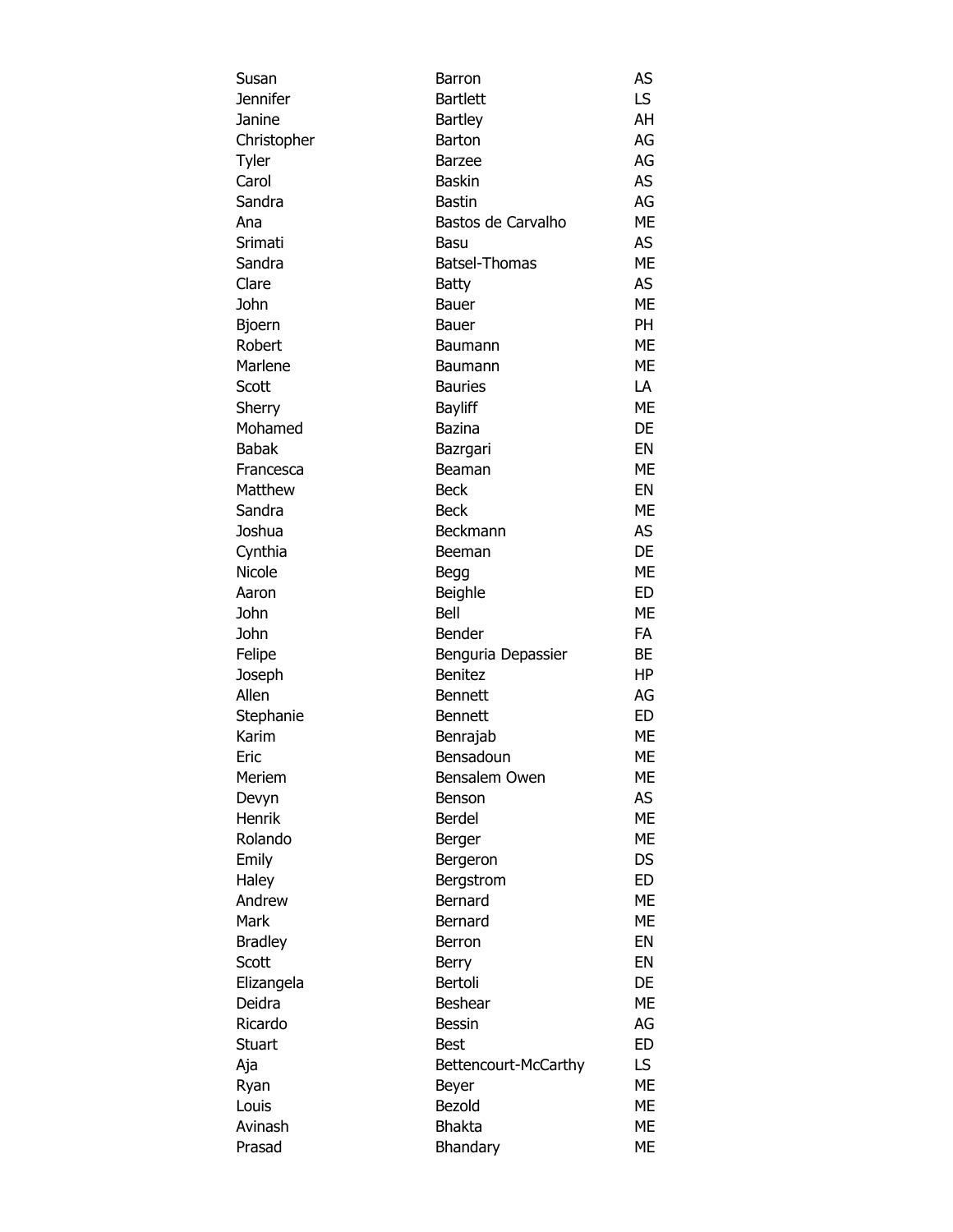| Garry          | <b>Bibbs</b>     | FA        |
|----------------|------------------|-----------|
| Martha         | <b>Biddle</b>    | <b>NU</b> |
| <b>Jeffery</b> | <b>Bieber</b>    | <b>ED</b> |
| Erhard         | <b>Bieberich</b> | ME        |
| Stefan         | Bird-Pollan      | AS        |
| John           | <b>Birdwell</b>  | <b>FA</b> |
| Terry          | Birdwhistell     | LS        |
| Emma           | <b>Birks</b>     | ME        |
| Susan          | Bishop           | DE        |
| Lars           | <b>Bjork</b>     | ED        |
| Esther         | <b>Black</b>     | PH        |
| Jessica        | Blackburn        | <b>ME</b> |
| Peter          | Blackburn        | ME        |
| David          | Blackwell        | BE        |
| Eric           | <b>Blalock</b>   | ME        |
| Molly          | Blasing          | AS        |
| Mary           | <b>Bloch</b>     | CI        |
| Lee            | <b>Blonder</b>   | ME        |
| Karen          | Blumenschein     | PH        |
| Eladio         | Bobadilla        | AS        |
| Therese        | <b>Bocklage</b>  | <b>ME</b> |
| Ian            | Boggero          | DE        |
| Christopher    | <b>Bollinger</b> | BE        |
| Lance          | Bollinger        | ED        |
| Austin         | Bolton           | ME        |
| Subbarao       | Bondada          | <b>ME</b> |
| David          | <b>Booth</b>     | ME        |
|                | <b>Borders</b>   | <b>NU</b> |
| Tyrone         |                  |           |
| Stephen        | Borgatti         | BE        |
| George         | Boulden          | <b>FA</b> |
| Debra          | Bourne           | ME        |
| Rebecca        | <b>Bowers</b>    | <b>ME</b> |
| Douglas        | Boyd             | LS.       |
| Yuri           | Boyechko         | ME        |
| Victoria       | <b>Bradford</b>  | ME        |
| Carl           | <b>Bradley</b>   | AG        |
| Christopher    | <b>Bradley</b>   | LA        |
| Melanie        | <b>Bradley</b>   | <b>ME</b> |
| David          | Bradshaw         | AS        |
| Christy        | <b>Brady</b>     | AH        |
| Christine      | <b>Brainson</b>  | ME        |
| Daniel         | <b>Brass</b>     | ВE        |
| Benjamin       | Braun            | AS        |
| David          | <b>Braun</b>     | ME        |
| Nancy          | Braun            | ME        |
| Jay-Marie      | <b>Bravent</b>   | LS        |
| Zachary        | Bray             | LA        |
| <b>Nicole</b>  | <b>Breazeale</b> | AG        |
| <b>James</b>   | <b>Brennan</b>   | <b>AS</b> |
| S              | Brennan          | <b>ED</b> |
| David          | <b>Brennen</b>   | LA        |
| Allen          | <b>Brenzel</b>   | ME        |
| Dawn           | <b>Brewer</b>    | AG        |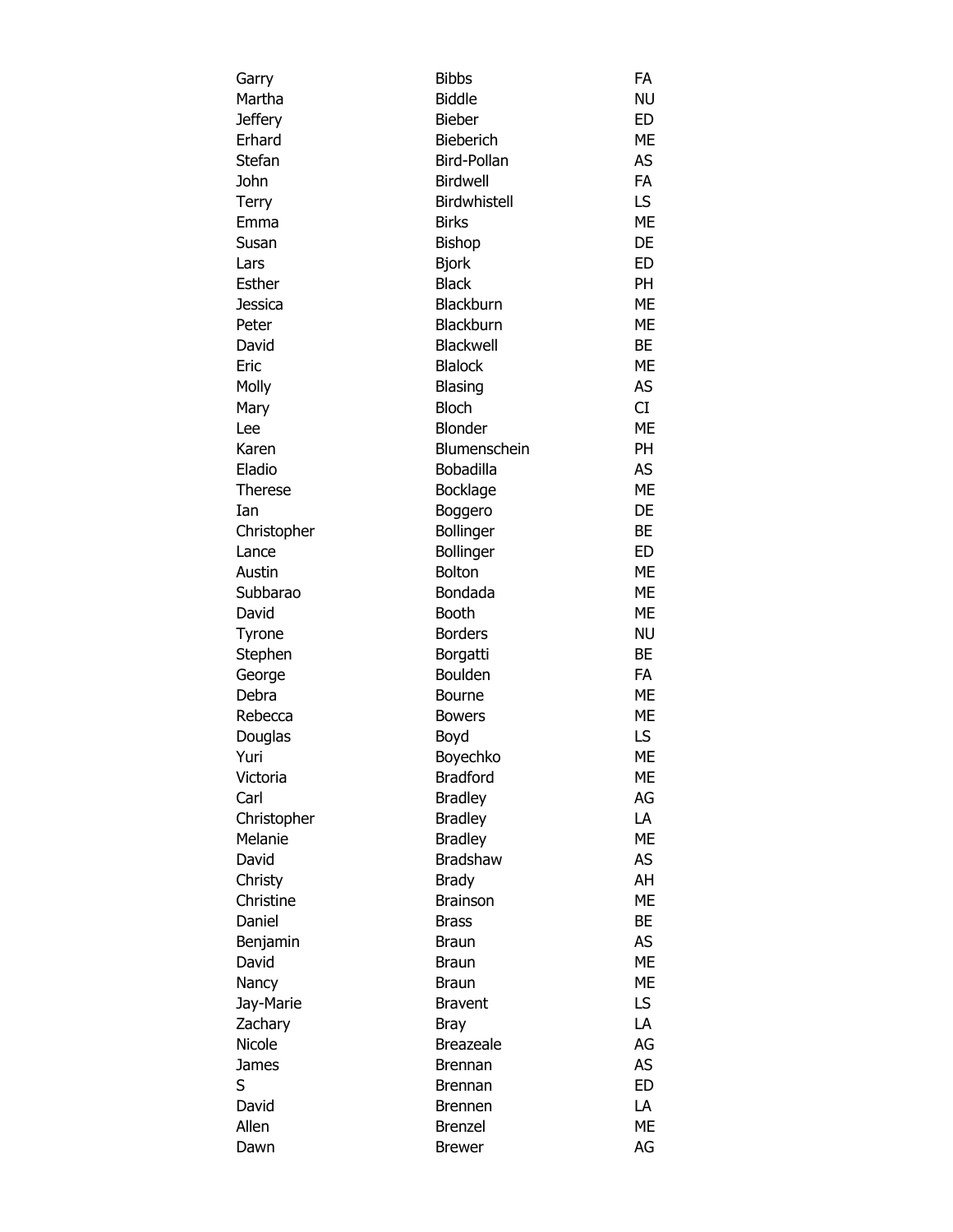| Morgan         | <b>Brgoch</b>      | ME        |
|----------------|--------------------|-----------|
| Phillip        | <b>Bridges</b>     | AG        |
| Alissa         | <b>Briggs</b>      | ME        |
| Caitlin        | <b>Briggs</b>      | ME        |
| Joseph         | <b>Brill</b>       | AS        |
| Gail           | <b>Brion</b>       | EN        |
| Evan           | <b>Brody</b>       | CI        |
| Jonathan       | <b>Bronner</b>     | <b>ME</b> |
| Tina           | <b>Brooks</b>      | LA        |
| Michael        | <b>Brooks</b>      | <b>ME</b> |
| Jordan         | <b>Brower</b>      | AS        |
| Roger          | Brown              | AG        |
| Alan           | Brown              | AS        |
| <b>Nikki</b>   | Brown              | AS        |
| Russell        | Brown              | AS        |
| Jordan         | <b>Brown</b>       | AS        |
| Robyn          | Brown              | <b>AS</b> |
| Sabrina        | Brown              | HP        |
| Joseph         | <b>Brown</b>       | <b>ME</b> |
| Steven         | <b>Browning</b>    | HP        |
| Lance          | <b>Brunner</b>     | FA        |
| James          | <b>Brusuelas</b>   | EN        |
| Ruth           | Bryan              | LS        |
| Uneeda         | <b>Bryant</b>      | AG        |
| Lindsey        | Bryson             | EN        |
| Anna           | Brzyski            | FA        |
| Caroline       | Buchanan           | ME        |
| Steven         | <b>Buck</b>        | AG        |
| <b>Bradley</b> | Buckingham         | ME        |
| Kevin          | <b>Bullock</b>     | AG        |
| Vernon         | Bumgardner         | ME        |
| Terry          | Bunn               | HP        |
| Robert         | Bunn               | ME        |
| Kenneth        | <b>Burdine</b>     | AG        |
| Joseph         | <b>Burger</b>      | AS        |
| Kelly          | <b>Burgess</b>     | ME        |
| Erin           | <b>Burke</b>       | <b>ME</b> |
| Allison        | <b>Burkette</b>    | AS        |
| Joshua         | <b>Burkhart</b>    | AH        |
| Christopher    | <b>Burns</b>       | CI        |
| Leslie         | <b>Burns</b>       | ED        |
| <b>Jessica</b> | <b>Burris</b>      | AS        |
| Julia          |                    | AS        |
| John           | <b>Bursten</b>     | DE        |
| Matthew        | Burt               | <b>ME</b> |
|                | Bush               |           |
| John           | <b>Butler</b>      | GS        |
| Timothy        | <b>Butterfield</b> | AH        |
| David          | Butterfield        | AS        |
| Jason          | <b>Bylund</b>      | <b>ME</b> |
| Andrew         | Byrd               | AS        |
| <b>Brenna</b>  | Byrd               | AS        |
| Diana          | <b>Byrne</b>       | EN        |
| Lauren         | Cagle              | AS        |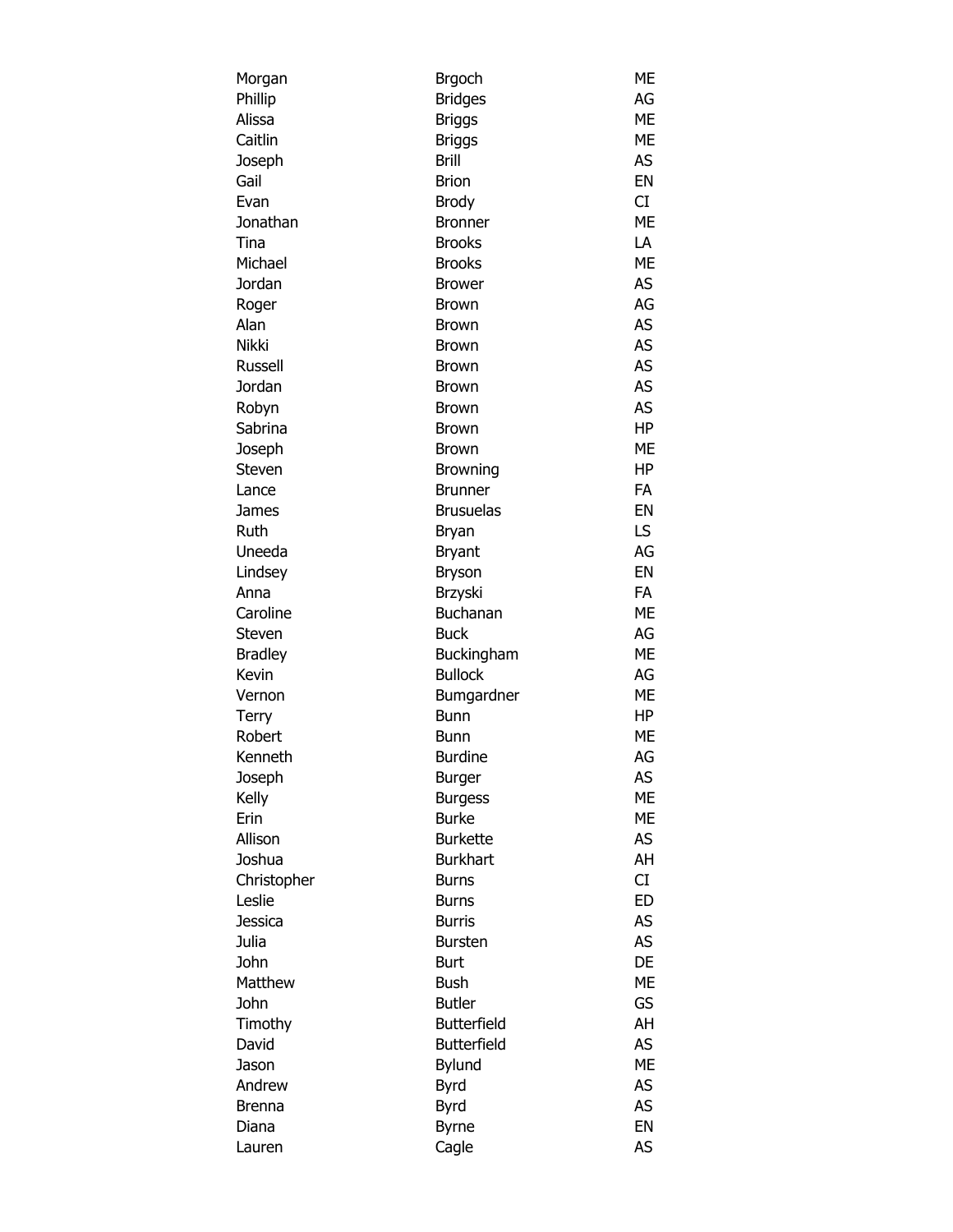| Maria         | Cahill          | CI        |
|---------------|-----------------|-----------|
| Jeffrey       | Cain            | <b>PH</b> |
| Valerio       | Caldesi Valeri  | AS        |
| Leigh Ann     | Callahan        | <b>ME</b> |
| Kenneth       | Calvert         | EN        |
| Fernanda      | Camargo         | AG        |
| Arthur        | Cammers         | AS        |
| Tracy         | Campbell        | AS        |
| Jennifer      | Campbell        | <b>FA</b> |
| James         | Campbell        | <b>FA</b> |
| Kenneth       | Campbell        | <b>ME</b> |
| Donald        | Campbell        | <b>ME</b> |
| Heather       | Campbell-Speltz | AS        |
| Carla         | Cantagallo      | LS        |
| Susan         | Cantrell        | <b>ED</b> |
| Seema         | Capoor          | <b>ME</b> |
| Angela        | Carman          | HP        |
| Anthony       | Carney          | <b>NU</b> |
| Ramona        | Carper          | AH        |
| James         | Carr            | FA        |
| Craig         | Carter          | AG        |
| Craig         | Carter          | <b>ME</b> |
| Janette       | Carver          | LS.       |
| Wayne         | Cass            | <b>ME</b> |
| Ryan          | Cassidy         | ME        |
| Joseph        | Cassis          | <b>ME</b> |
| Vincent       | Cassone         | AS        |
| Lynne         | Cassone         | AG        |
| Ana           | Castellanos     | <b>ME</b> |
| Celia         | Castellanos     | ME        |
| Moises        | Castillo        | AS        |
| Cathy         | Catlett         | <b>NU</b> |
| Timothy       | Caudill         | <b>ME</b> |
| Monika        | Causholli       | BE        |
| Carey         | Cavanaugh       | GS        |
| William       | Cavatassi       | <b>ME</b> |
| RayeCarol     | Cavender        | AG        |
| Michael       | Cavnar          | <b>ME</b> |
| Janeth        | Ceballos Osorio | <b>ME</b> |
| Said          | Chaaban         | <b>ME</b> |
| Luksana       | Chaiswing       | ME        |
| Joshua        | Chalkley        | ME        |
| <b>Thomas</b> | Chambers        | AG        |
| Katherine     | Chambers        | AS        |
| Mara          | Chambers        | <b>ME</b> |
| Gregory       | Charak          | <b>ME</b> |
| Richard       | Charnigo        | HP        |
| Julie         | Chase           | <b>ME</b> |
| Craig         | Chasen          | <b>ME</b> |
| Francie       | Chassenlopez    | AS        |
| Somu          | Chatterjee      | AH        |
| Marios        | Chatzikos       | AS.       |
| Monica        | Chau            | ME        |
|               |                 |           |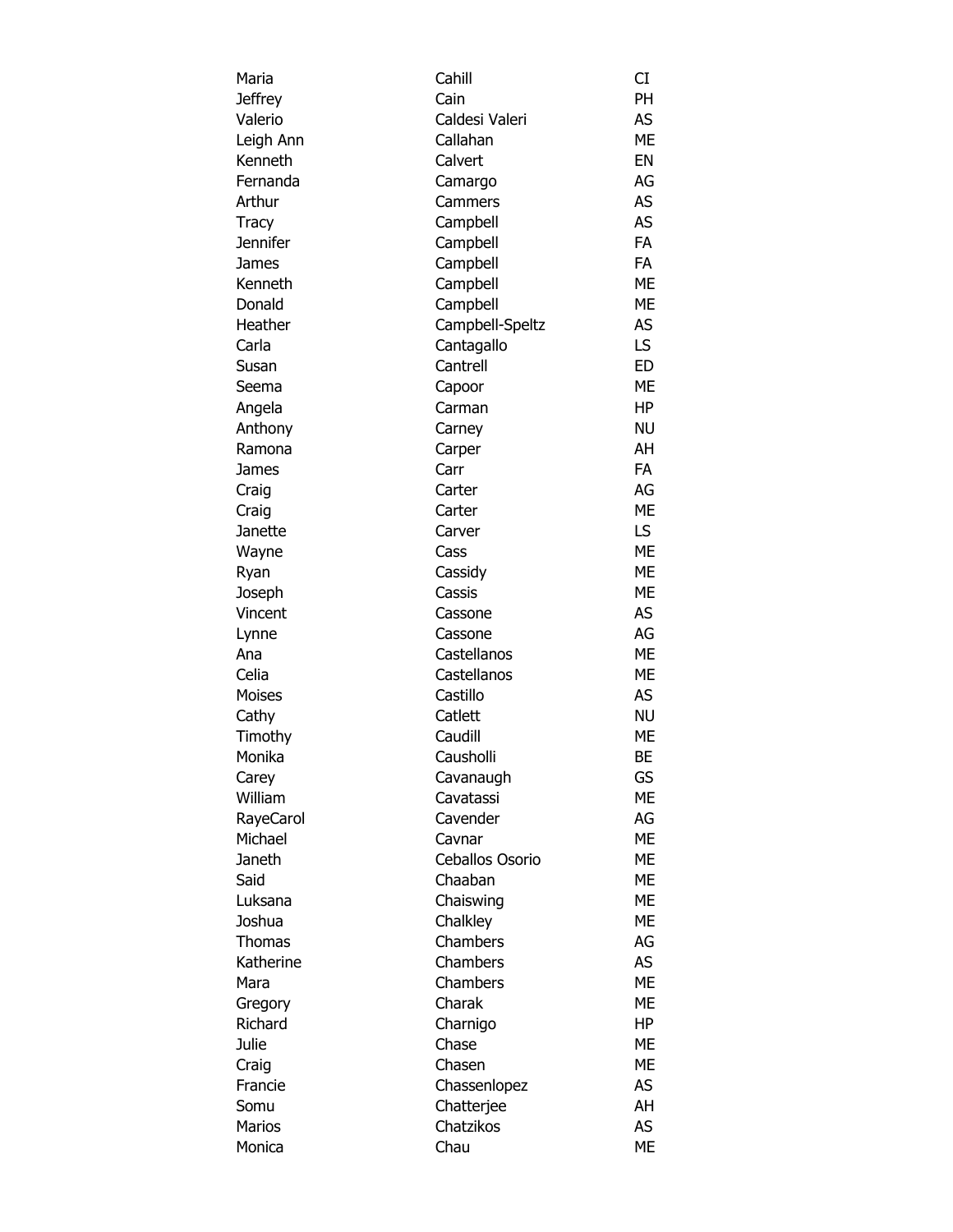| Aman       | Chauhan       | <b>ME</b> |
|------------|---------------|-----------|
| Dennis     | Cheek         | <b>ME</b> |
| Mei        | Chen          | EN        |
| Zhi        | Chen          | EN        |
| Hailong    | Chen          | EN        |
| Jin        | Chen          | <b>ME</b> |
| Li         | Chen          | <b>ME</b> |
| Meifan     | Chen          | <b>ME</b> |
| Gang       | Chen          | <b>ME</b> |
| Quan       | Chen          | ME        |
| Lei        | Chen          | ME        |
| Min        | Chen          | ME        |
| Yang-Tse   | Cheng         | EN        |
| Fuhua      | Cheng         | EN        |
| Qiang      | Cheng         | <b>ME</b> |
| Salvatore  | Cherra        | <b>ME</b> |
| Michael    | Cherry        | <b>ME</b> |
| Sen-Ching  | Cheung        | EN        |
| Yu         | Chi           | CI        |
|            |               | <b>AS</b> |
| Irene      | Chico-Wyatt   |           |
| Ming-Yuan  | Chih          | AH        |
| Rani       | Chikkanna     | <b>ME</b> |
| Celise     | Chilcote      | AS        |
| Fadzai     | Chinyengetere | <b>ME</b> |
| Aftab      | Chishti       | ME        |
| Holly      | Chitwood      | <b>NU</b> |
| Radmila    | Choate        | HP        |
| Namjoo     | Choi          | CI        |
| Morgan     | Chojnacki     | <b>NU</b> |
| Alice      | Christ        | FA        |
| Warren     | Christian     | HP        |
| Aanya      | Chugh         | DS        |
| Francis    | Chung         | AS        |
| Deborah    | Chung         | CI        |
| Misook     | Chung         | <b>NU</b> |
| Malgorzata | Chwatko       | EN        |
| Srinivasan | Cidambi       | AS        |
| Mia        | Cinelli       | FA        |
| Karen      | Clancy        | AH        |
| Joseph     | Clark         | AS        |
| Myrtle     | Clark         | <b>BE</b> |
| J          | Clark         | CI        |
| Ashley     | Clark         | DE        |
| Claire     | Clark         | <b>ME</b> |
| Aurela     | Clark         | ME        |
| Charles    | Clarke        | BE        |
| Melissa    | Clarkson      | <b>ME</b> |
| Jody       | Clasey        | <b>ED</b> |
| Jordan     | Clay          | <b>ME</b> |
| Thomas     | Clayton       | AS        |
| Grant      | Clayton       | <b>BE</b> |
| Allison    | Click         | <b>ME</b> |
| Lisa       | Cliggett      | AS        |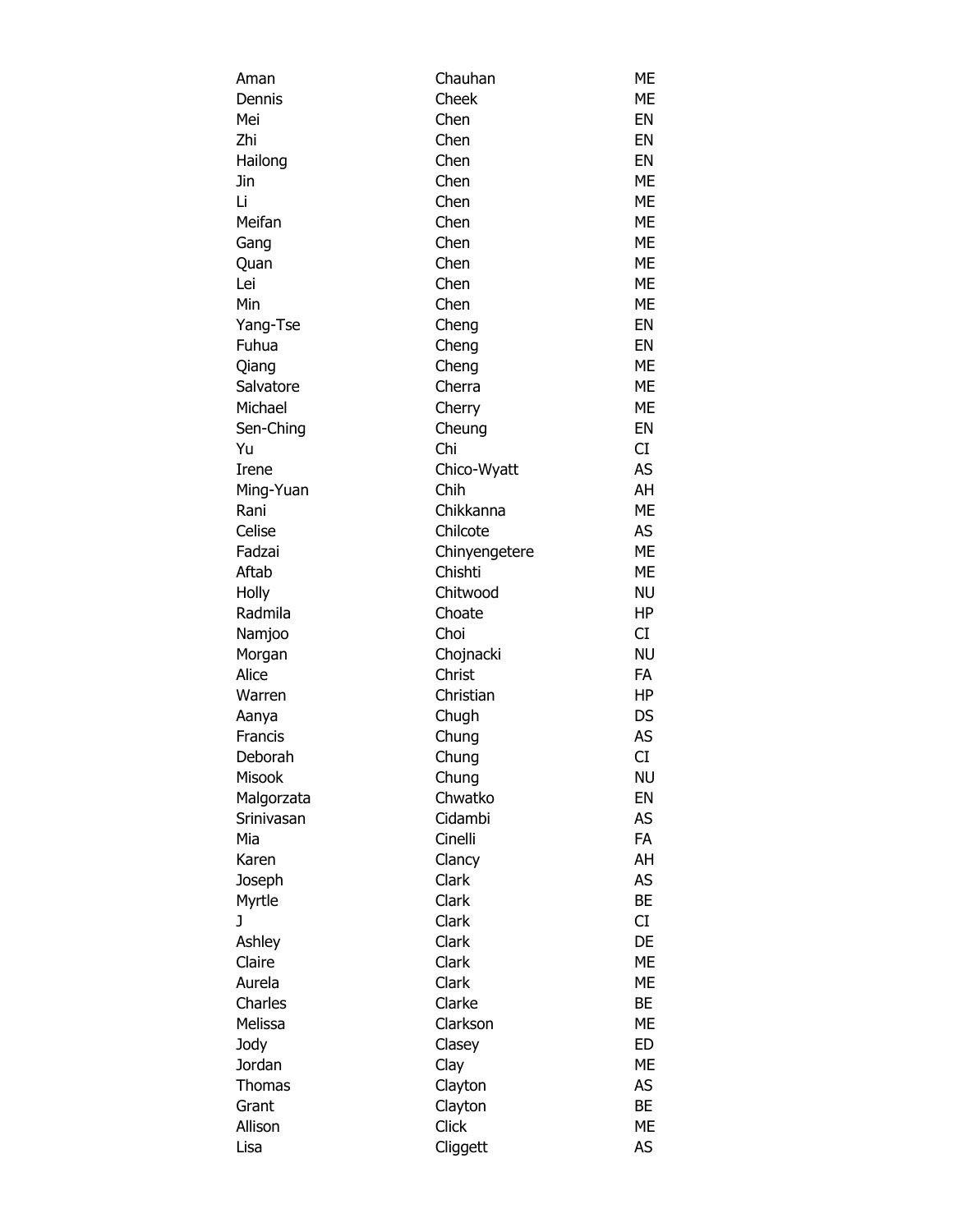| Cindy          | Cline                  | LS        |
|----------------|------------------------|-----------|
| Jeffory        | Clymer                 | AS        |
| Donald         | Cohen                  | ME        |
| Ann            | Coker                  | <b>ME</b> |
| Jennifer       | Cole                   | <b>ME</b> |
| Robert         | Coleman                | AG        |
| Jacob          | Coleman                | <b>FA</b> |
| Oleva          | <b>Coleman Mullins</b> | AH        |
| DeShana        | Collett                | AH        |
| Rebecca        | Collins                | <b>ME</b> |
| Donald         | Colliver               | AG        |
| Brett          | Comer                  | <b>ME</b> |
| Benjamin       | Commerford             | BE        |
| John           | Conklin                | <b>ME</b> |
| Caitlin        | Conley                 | <b>ME</b> |
| Laneshia       | Conner                 | SW        |
| Elizabeth      | <b>Connors Manke</b>   | AS        |
| <b>Blanche</b> | Cook                   | LA        |
| Andrew         | Cooley                 | <b>ME</b> |
| Robin          | Cooper                 | AS        |
| Troy           | Cooper                 | CI        |
| Gena           | Cooper                 | <b>ME</b> |
| Johnie         | Cooper                 | <b>ME</b> |
| Kendall        | Corbin                 | AG        |
| Marc           | Cormier                | <b>ED</b> |
| Virgilius      | Cornea                 | <b>ME</b> |
| Colleen        | Cornelius              | <b>ME</b> |
| Alberto        | Corso                  | AS        |
| Joao           | Costa                  | AG        |
| Julia          | Costich                | HP        |
| <b>Thais</b>   | Council                | ED        |
| John           | Cox                    | AG        |
| Mark           |                        | AG        |
|                | Coyne                  | <b>BE</b> |
| Adam           | Craig                  | ME        |
| Justin         | Craig                  | <b>ME</b> |
| Lauren         | Craig                  | EN        |
| Aaron          | Cramer                 |           |
| Rolf           | Craven                 | <b>ME</b> |
| Christopher    | Crawford               | AS        |
| Trevor         | Creamer                | <b>ME</b> |
| Anthony        | Creane                 | <b>BE</b> |
| Randall        | Crist                  | ED        |
| Ellen          | Crocker                | AG        |
| Czarena        | Crofcheck              | AG        |
| Richard        | Crosby                 | <b>HP</b> |
| Alvin          | Cross                  | CI        |
| Ryan           | Crowley                | <b>ED</b> |
| Barbara        | Crutchfield            | <b>ME</b> |
| Angelo         | Cruz                   | <b>ME</b> |
| Andrew         | Cude                   | DE        |
| Timothy        | Cude                   | DE        |
| Michael        | Cull                   | HP        |
| Kristopher     | Cumbermack             | ME        |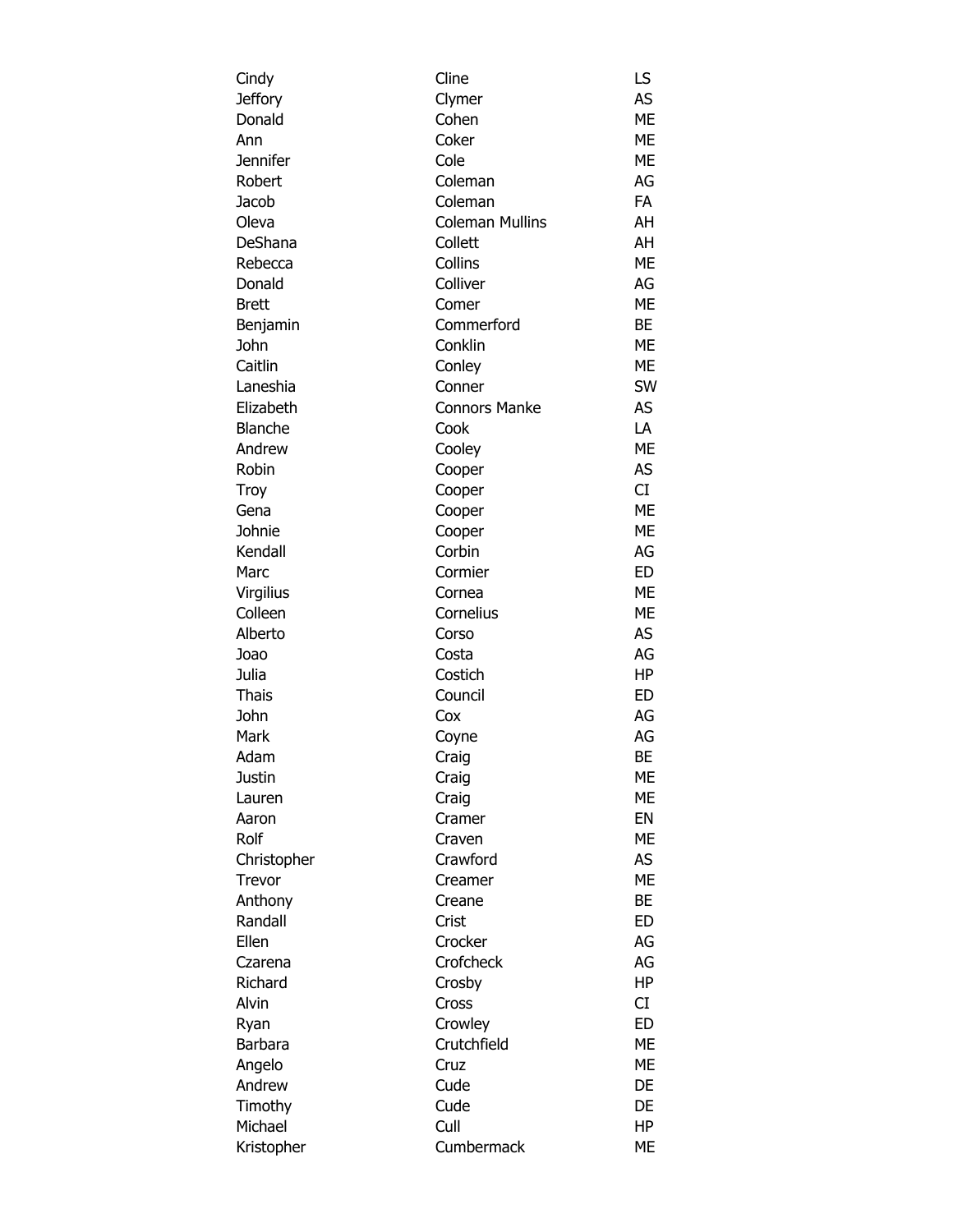| Igor         | Cunha                 | BЕ        |
|--------------|-----------------------|-----------|
| Alden        | Currier               | ME        |
| Thomas       | Curry                 | ME        |
| Anastasia    | Curwood               | AS        |
| Gabriel      | Dadi                  | EN        |
| Amy          | Dahlgren              | <b>ME</b> |
| Raleigh      | Dailey                | <b>FA</b> |
| Sumit        | Dang                  | ME        |
| Elisa        | D'Angelo              | AG        |
| Zoran        | Danov                 | <b>ME</b> |
| Danielle     | Dardis                | ME        |
| Laura        | Darolia               | <b>ED</b> |
| Rajeev       | Darolia               | GS        |
| Audrey       | Darville              | <b>NU</b> |
| Sumit        | Das                   | AS        |
| Saurav       | Das                   | <b>ME</b> |
| Kinjal       | Dave                  | <b>ME</b> |
| Daniel       | Davenport             | ME        |
| Alison       | Davis                 | AG        |
| Stephen      | Davis                 | AS        |
| Douglas      | Davis                 | EN        |
| Gregory      | Davis                 | ME        |
| Laura        | Davison               | LS        |
| Adrian       | <b>Dawkins</b>        | ME        |
| Rebeccah     | Dawson                | AS        |
| Dolph        | Dawson                | DE        |
| Koustav      | De                    | BE        |
| Frederick    | de Beer               | ME        |
| Jose         | De Leon               | ME        |
| Samela Thais | De Paula Lima Pereira | DE        |
| Dawson       | Dean                  | ME        |
| Sanchayan    | Debnath               | ME        |
| Seth         | <b>DeBolt</b>         | AG        |
| Elizabeth    | Debski                | AS        |
| Abigail      | <b>DeBusk</b>         | ME        |
| Maria        | Del Castillo De Calvo | МE        |
| Anna         | Dela Cruz             | ME        |
| Philip       | Delcher               | PH        |
| <b>Brian</b> | <b>Delisle</b>        | <b>ME</b> |
| Г            | Delong                | AS        |
| Nicholas     | Deluga                | <b>ME</b> |
| Eric         | Demann                | DE        |
| Betul        | Demirkaya             | AS        |
| Roman        | Deniskin              | <b>ME</b> |
| Mareen       | Dennis                | <b>ME</b> |
| Jason        | DeRouchey             | AS        |
| Sameer       | Desai                 | <b>ME</b> |
| Tanvi        | Desai                 | <b>ME</b> |
| Rasesh       | Desai                 | <b>ME</b> |
| Siddharth    | Desai                 | <b>ME</b> |
| Alison       | DeSalvo               | ME        |
| Alan         | Desantis              | CI        |
| Florin       | Despa                 | ME        |
|              |                       |           |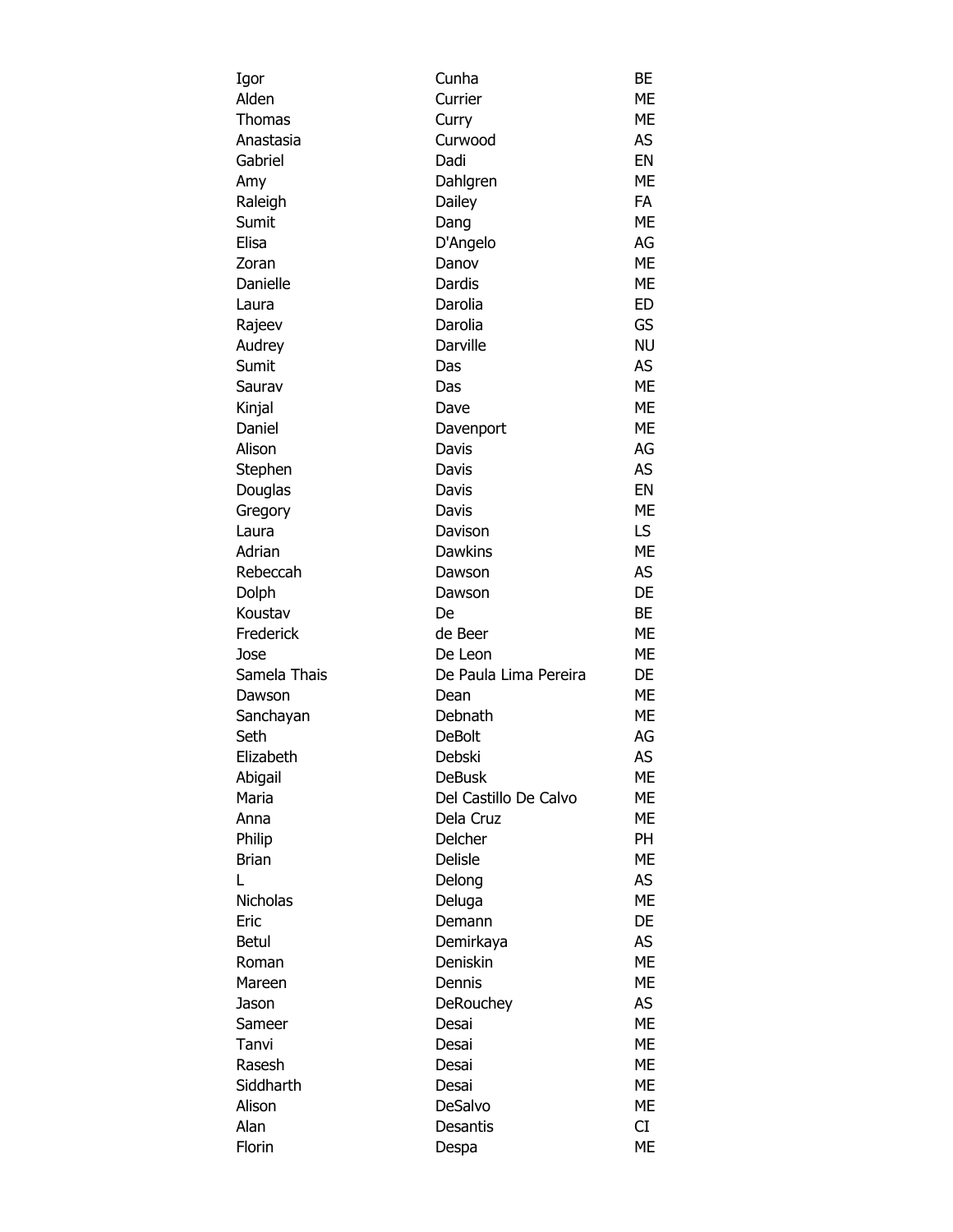| Sanda        | Despa               | МE        |
|--------------|---------------------|-----------|
| David        | DeVito              | DE        |
| Zachary      | <b>DeVries</b>      | AG        |
| Hannah       | Dewhirst            | <b>DS</b> |
| Jasdeep      | <b>Dhaliwal</b>     | <b>ME</b> |
| Sanjay       | Dhar                | ME        |
| Daniela      | Di Giacomo          | CI        |
| Chadi        | Diab                | <b>ME</b> |
| Melanie      | <b>Dicks</b>        | <b>PH</b> |
| Robert       | Dickson             | ME        |
| Megan        | <b>Dickson</b>      | ME        |
| Charles      | Dietrich            | <b>ME</b> |
|              |                     | EN        |
| Henry        | Dietz               |           |
| Mark         | Dignan              | <b>ME</b> |
| Carl         | Dillon              | AG        |
| Johanne      | Dillon              | <b>ME</b> |
| Kelly        | Dingrando           | DE        |
| Holly        | Divine              | PH        |
| Deirdre      | Dlugonski           | AH        |
| Stephen      | Dobson              | AG        |
| Enif         | Dominguez Fernandez | DE        |
| Katherine    | Donaldson           | <b>ME</b> |
| Richard      | Donohue             | AS        |
| Kevin        | Donohue             | EN        |
| James        | Donovan             | LA        |
| Andrew       | Doolen              | <b>AS</b> |
| Sarah        | D'Orazio            | <b>ME</b> |
| John         | D'Orazio            | <b>ME</b> |
| Johannes     | Dorfling            | ME        |
| David        | Dornbos             | ME        |
| Sarah        | Dorpinghaus         | LS        |
| Claude       | Dotson              | <b>ME</b> |
| Christopher  |                     | ME        |
| Andrea       | Doty<br>Doud        | <b>ME</b> |
|              |                     |           |
| Joshua       | Douglas             | LA        |
| Key          | Douthitt            | <b>ME</b> |
| Jason        | Dovel               | <b>FA</b> |
| Carl         | Dowden              | <b>ME</b> |
| A            | Downie              | AG        |
| Marko        | Dragojevic          | CI        |
| David        | <b>Drake</b>        | <b>ME</b> |
| Terrence     | Draper              | AS        |
| John         | Draus               | <b>ME</b> |
| Benjamin     | Dropkin             | <b>ME</b> |
| <b>Stayc</b> | Dubravac            | AS        |
| Julie        | Dueber              | <b>ME</b> |
| Adam         | Dugan               | HP        |
| Mary         | Duke                | ME        |
| Elizabeth    | Duncan              | AS        |
| Meredith     | Duncan              | <b>HP</b> |
| Marilyn      | Duncan              | ME        |
| Stephen      | Duncan              | ME        |
| Marcy        | Duncan              | <b>ME</b> |
|              |                     |           |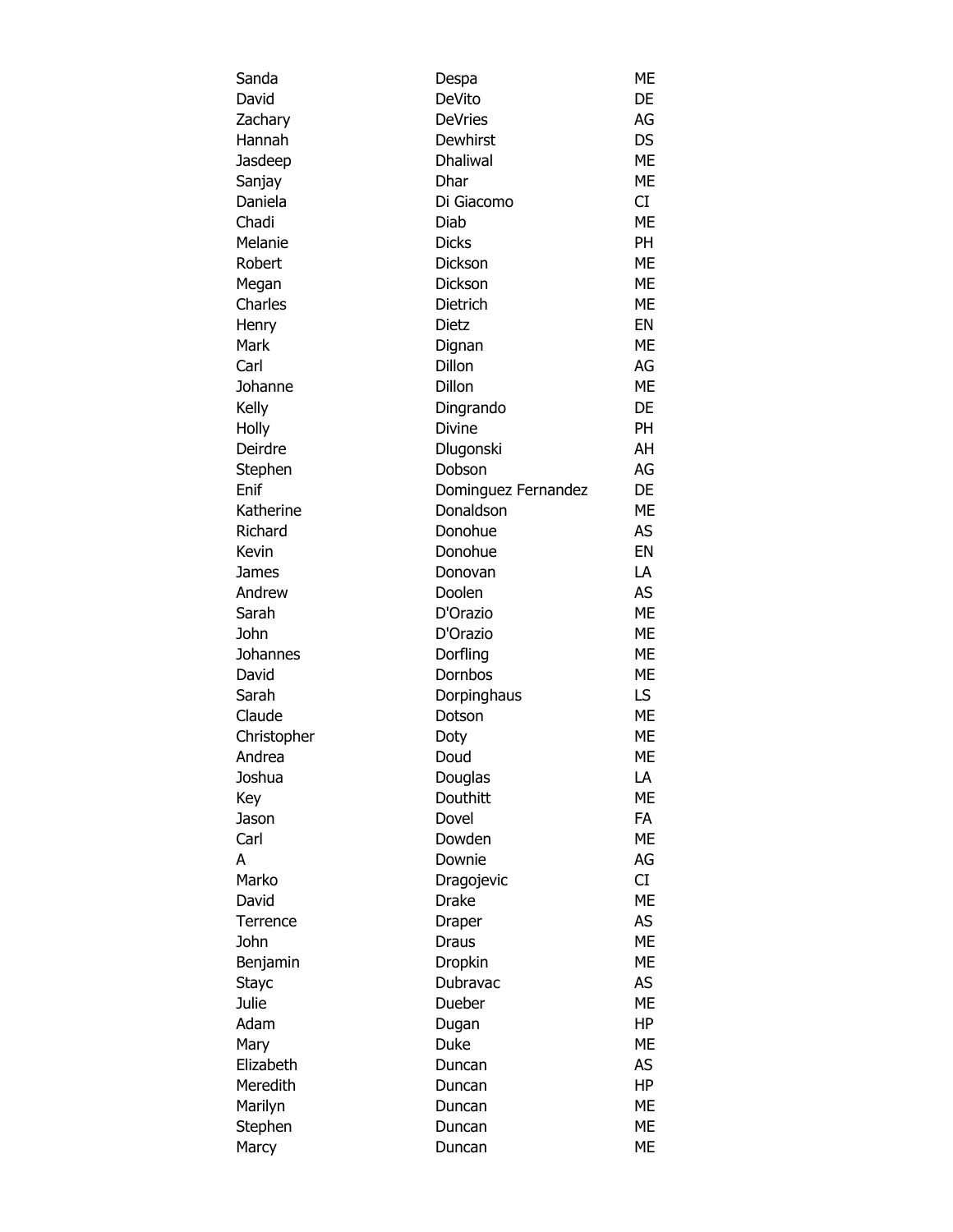| Cory           | Dungan           | AH        |
|----------------|------------------|-----------|
| Julian         | <b>Dupuis</b>    | AG        |
| Eric           | Durbin           | <b>ME</b> |
| Richard        | Durham           | AG        |
| Joseph         | <b>Dvorak</b>    | AG        |
| <b>Bradley</b> | Dwan             | <b>ME</b> |
| Sanjay         | Dwarakanath      | <b>ME</b> |
| Linda          | Dwoskin          | PH        |
| Roberta        | Dwyer            | AG        |
| Patricia       | Dyk              | AG        |
| Anatoly        | Dymarsky         | AS        |
| Angus          | Eade             | <b>DS</b> |
| Elizabeth      | Easter           | AG        |
| Mark           | Ebbert           | <b>ME</b> |
| Ima            |                  | <b>ME</b> |
| Chad           | Ebong            | <b>FA</b> |
|                | Eby              |           |
| Charles        | Eckerline        | <b>ME</b> |
| Alyssa         | Eckman           | CI        |
| William        | Ederington       | <b>BE</b> |
| Lisa           | Edge             | <b>ME</b> |
| Jean           | Edward           | <b>NU</b> |
| Richard        | Ehrenborg        | AS        |
| Heidi          | Ehrhardt         | <b>ME</b> |
| Michael        | Eides            | AS        |
| Riham          | El Khouli        | <b>ME</b> |
| Carol          | Elam             | ME        |
| Sami           | El-Dalati        | <b>ME</b> |
| Janet          | Eldred           | AS        |
| Sally          | Ellingson        | <b>ME</b> |
| Amanda         | <b>Ellis</b>     | <b>HP</b> |
| Misty          | <b>Ellis</b>     | <b>NU</b> |
| Jeffrey        | Ellis            | <b>ME</b> |
| Kristin        | Ellison          | ME        |
| Alexander      | <b>Elswick</b>   | AG        |
| Kevin          | Elvidge          | DE        |
| Nicholas       | Elwert           | ME        |
| Donald         | Ely              | AG        |
| Eric           | Endean           | <b>ME</b> |
| Rebekah        | <b>Epps</b>      | AG        |
| <b>Brandon</b> | Erby             | AS        |
| Andrea         | Erhardt          | AS        |
| Gregory        | Erhardt          | EN        |
| Lauren         | Erickson         | AH        |
| Erdal          | Erol             | AG        |
| Isabel         | Escobar          | EN        |
| Laura          | Escobar-Ratliff  | <b>SW</b> |
|                |                  |           |
| Edward         | Escott           | ME        |
| Melinda        | Eshelman         | ME        |
| Jessica        | Eslinger         | ME        |
| Fatima         | Espinoza Vasquez | CI        |
| George         | <b>Estus</b>     | ME        |
| Mark           | Etscheidt        | ME        |
| Frank          | Ettensohn        | AS        |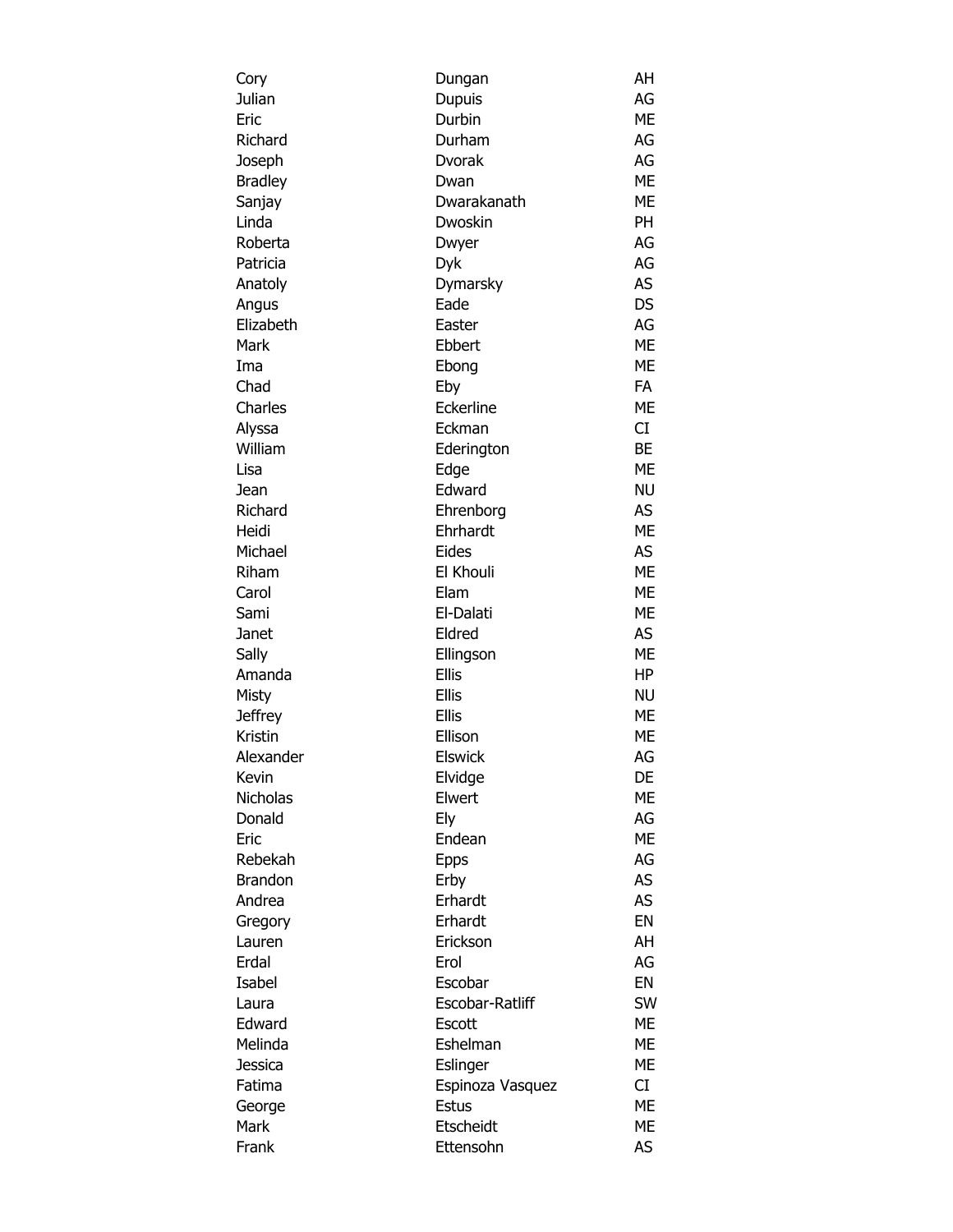| Angelique    | Everett        | FA        |
|--------------|----------------|-----------|
| Julianne     | Ewen           | <b>NU</b> |
| Kamahra      | Ewing          | AS        |
| Denise       | Fabian         | ME        |
| Oliver       | Fackelmayer    | <b>ME</b> |
| David        | Fahringer      | AH        |
| Ekaterina    | Fain           | <b>ME</b> |
| Keisa        | Fallin-Bennett | ME        |
| Amanda       | Fallin-Bennett | <b>NU</b> |
| Candice      | Falls          | <b>NU</b> |
| Jakub        | Famulski       | <b>AS</b> |
| Whei-Mei     | Fan            | <b>ME</b> |
| Laura        | Fanucchi       | ME        |
| David        | Fardo          | <b>HP</b> |
| Mark         | Farman         | AG        |
| Arnold       | Farr           | AS        |
| Rachel       | Farr           | <b>AS</b> |
| Herman       | Farrell        | FA        |
| <b>Betsy</b> | Farris         | <b>AS</b> |
| Renee        | Fatemi         | <b>AS</b> |
| Hasan        | Fattah         | <b>ME</b> |
| Tina         | Fawns          | ME        |
| Lindsey      | Fay            | <b>DS</b> |
| Alicia       | Fedewa         | <b>ED</b> |
| Hartley      | Feld           | <b>NU</b> |
| Crystal      | Felima         | <b>AS</b> |
| Alexander    | Fenwick        | <b>ME</b> |
| David        | Feola          | PH        |
| Gary         | Ferland        | <b>AS</b> |
| April        | Fernando       | <b>HP</b> |
| Janice       | Fernheimer     | <b>AS</b> |
| Nelson       | <b>Fields</b>  | FA        |
| Kenneth      | Fields         | ME        |
| Jaime        | Fields         | ME        |
| Eloise       | <b>Fields</b>  | ME        |
| Mark         | Fillmore       | AS        |
| Anne         | Filson         | <b>DS</b> |
| Joseph       | Fink           | PH        |
| Raphael      | Finkel         | EN        |
| <b>Brian</b> | Finlin         | <b>ME</b> |
| Caitlin      | Fiorillo       | ME        |
| Matthew      | Firestone      | <b>ME</b> |
| Abigail      | Firey          | AS        |
| Molly        | Fisher         | <b>ED</b> |
| Mary         | Fisher         | <b>ME</b> |
| Kyle         | <b>Flack</b>   | AG        |
| Christopher  | Flaherty       | SW        |
| Alexander    | Flannery       | PH        |
| Roger        | Fleischman     | <b>ME</b> |
| Mark         | Fleming        | <b>ME</b> |
| Deborah      | Flomenhoft     | ME        |
| Coy          | <b>Flowers</b> | <b>ME</b> |
|              |                | ME        |
| Ka Wing      | Fong           |           |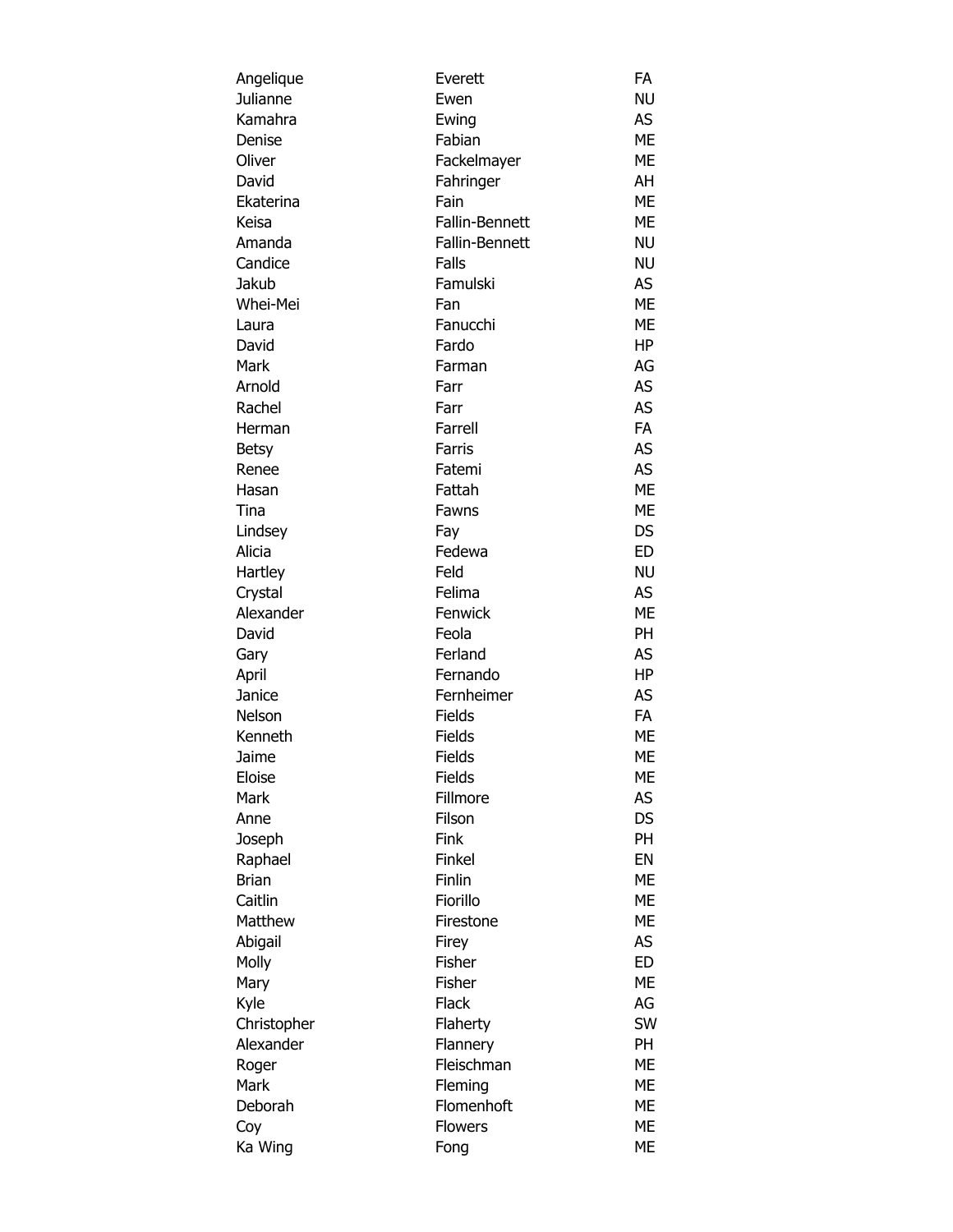| William       | Ford               | AG        |
|---------------|--------------------|-----------|
| Vinnette      | Forde              | <b>ME</b> |
| W             | Foreman            | AS        |
| Janet         | Forren             | <b>NU</b> |
| Laura         | Forster            | <b>ME</b> |
| Cody          | Fowers             | ME        |
| Charles       | Fox                | AG        |
| James         | Fox                | EN        |
| Regina        | Fragneto           | <b>ME</b> |
| Christian     | Fraley             | DE        |
| Meredith      | Frame              | <b>ME</b> |
| Steven        | Frame              | <b>ME</b> |
| Diane         | Francis            | CI        |
| Samuel        | Franklin           | <b>ME</b> |
| John          | Franklin           | <b>ME</b> |
| Lucy          | Franklin           | <b>ME</b> |
| Justin        | Fraser             | <b>ME</b> |
| Claire        | Fraser             | <b>ME</b> |
| Heidi         | Frazier            | <b>ME</b> |
| Ryan          | Fredericks         | ME        |
| Rebecca       | Freeman            | AS        |
| Daniel        | Frese              | <b>AS</b> |
| Terrell       | Frey               | CI        |
| Andrea        | Friedrich          | AS        |
| Mark          | Fritz              | <b>ME</b> |
| Gregory       | Frolenkov          | <b>ME</b> |
| Josef         | Fruehwald          | AS        |
| Christopher   | Fry                | AH        |
| Jean          | Fry                | AH        |
| Alan          | Fryar              | <b>AS</b> |
| <b>Brian</b>  | Frye               | LA        |
| Jian          | Fu                 | <b>ME</b> |
| Beth          | <b>Fuchs</b>       | LS.       |
| Rodrigo       | Fuentealba Hidalgo | DE        |
| Lori          | Fugate             | <b>NU</b> |
| William       | Fuller             | ME        |
| Moamen        | Gabr               | ME        |
| Padmaja       | Gaddam             | <b>ME</b> |
| <b>Thomas</b> | Gal                | <b>ME</b> |
| Jozsef        | Gal                | <b>ME</b> |
| Holly         | Gallion            | ME        |
| Emilia        | Galperin           | <b>ME</b> |
| Roberto       | Galuppo Monticelli | <b>ME</b> |
| Shira         | Gambrel            | <b>ME</b> |
| Halemane      | Ganesh             | <b>ME</b> |
| Suhas         | Gangadhara         | <b>ME</b> |
| William       | Gannon             | AS        |
|               | Gao                | <b>ED</b> |
| Fan<br>Mei    | Gao                | <b>ME</b> |
| Erin          |                    | <b>ME</b> |
|               | Garcia             | ME        |
| Eric          | Garcia             |           |
| Susan         | Gardner            | AS        |
| Daniel        | Gargola            | AS        |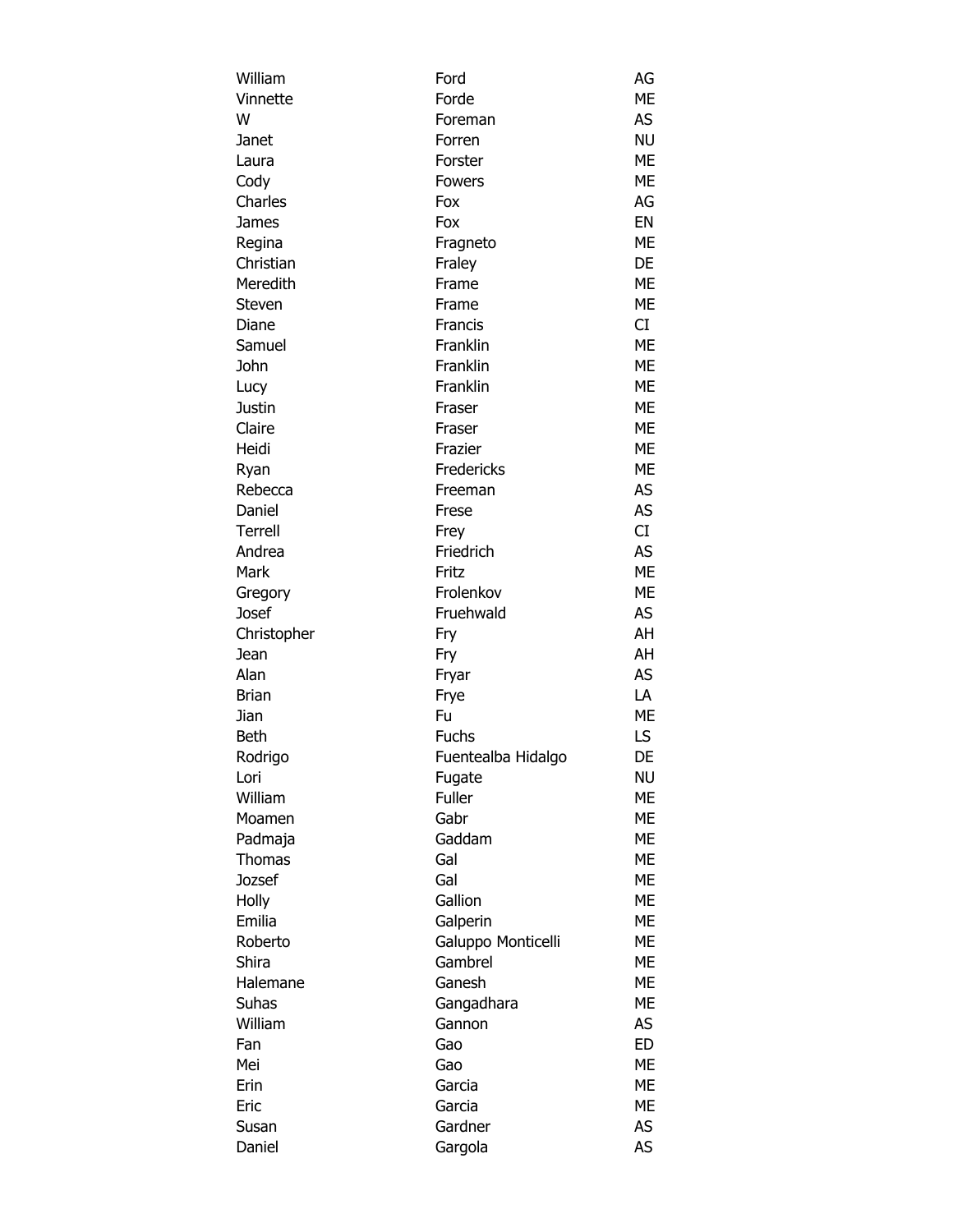| Sylvie                    | Garneau-Tsodikova   | PH        |
|---------------------------|---------------------|-----------|
| Aaron                     | Garvey              | BE        |
| Nicole                    | Gauthier            | AG        |
| Roberto                   | Gedaly              | <b>ME</b> |
| James                     | Geddes              | ME        |
| John                      | Geil                | ME        |
| Robert                    | Geneve              | AG        |
| Michael                   | Genovese            | AS        |
| Matthew                   | Gentry              | <b>ME</b> |
| Geetanjali                | Gera                | AH        |
| Greg                      | Gerhardt            | ME        |
| William                   | Gerken              | BE        |
| Teresa                    | Gevedon             | <b>ME</b> |
|                           | Gewirtz             | ME        |
| Amy<br>Sarah Abdulsalam Y | Ghaith              | ME        |
| Wael                      | Ghanim              | ME        |
|                           |                     |           |
| Matthew                   | Giancarlo           | AS        |
| Peter                     | Giannone            | <b>ME</b> |
| Troy                      | Gibbons             | ME        |
| Richard                   | Gibbs               | ME        |
| Allison                   | Gibson              | <b>SW</b> |
| Jacqueline                | Gibson              | ME        |
| Carol                     | Gieringer           | <b>ME</b> |
| <b>Jennifer</b>           | Gieseking           | AS        |
| James                     | Gillette            | <b>BE</b> |
| Mitchell                  | Gist                | ME        |
| <b>Brittany</b>           | Givens Rassoolkhani | EN        |
| Edith                     | Glazer              | <b>AS</b> |
| Scott                     | Gleeson             | AS        |
| Jonathan                  | Glixon              | <b>FA</b> |
| Amanda                    | Glueck              | ME        |
| Heide                     | Gluesing-Lueerssen  | AS        |
| Melanie                   | Goan                | AS        |
| <b>Jennifer</b>           | Godbey              | <b>ME</b> |
| Lutz                      | Goehring            | AG        |
| Eva                       | Goellner            | МE        |
| <b>Brian</b>              | Gold                | ME        |
| Jonathan                  | Golding             | AS        |
| <b>Judith</b>             | Goldsmith           | EN        |
| Ricki                     | Goldstein           | ME        |
| Ming                      | Gong                | ME        |
| David                     | Gonthier            | AG        |
| Octavio                   | Gonzalez Duque      | DE        |
| Belinda                   | Goodwin             | <b>FA</b> |
| Anil                      | Gopinath            | МE        |
| Allison                   | Gordon              | CI        |
|                           |                     |           |
| Scott                     | Gordon              | ME        |
| Tatiana                   | Goretsky            | ME        |
| Tim                       | Gorringe            | AS        |
| Miyabi                    | Goto                | AS        |
| Ginny                     | Gottschalk          | ME        |
| Larry                     | Grabau              | AG        |
| Patrick                   | Grace               | ME        |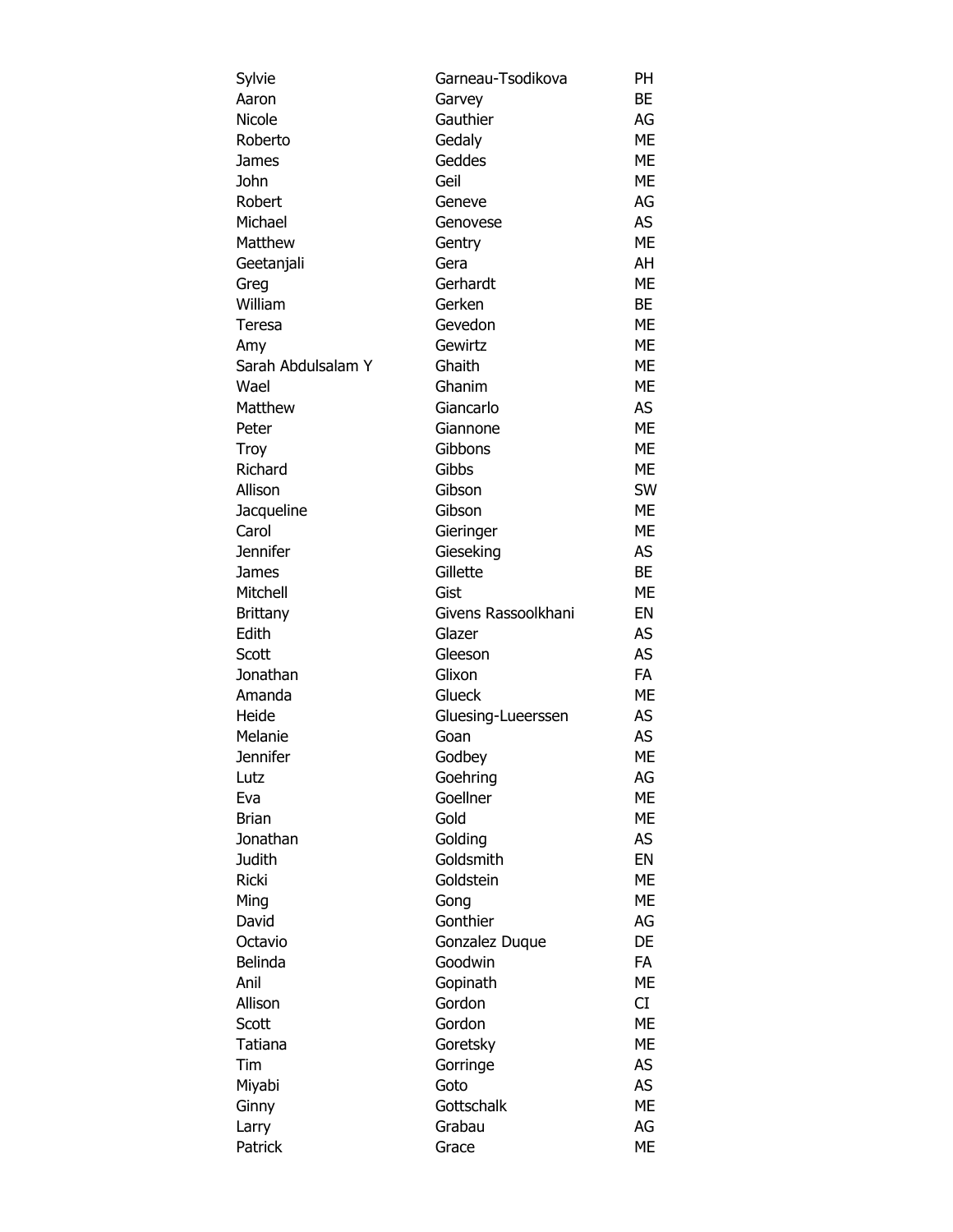| Martha           | Grady           | EN        |
|------------------|-----------------|-----------|
| Gregory          | Graf            | <b>PH</b> |
| Kenneth          | Graham          | AS        |
| Rachel           | Graham          | ΗP        |
| Kourtney         | Grant           | ME        |
| Campbell         | Grant           | ME        |
| Kathryn          | Graves          | AG        |
| Dejon            | Graves          | DE        |
| Holly            | Gray            | <b>NU</b> |
| Adam             | Gray            | <b>ME</b> |
| Kishonna         | Gray-Denson     | AS        |
| Jonathan         | Green           | AG        |
| John             | Green           | <b>ME</b> |
| Richard          | Greenberg       | ME        |
| Spencer          | Greenhalgh      | CI        |
| Stacey           | Greenwell       | LS        |
| Crystal          | Gregory         | <b>FA</b> |
| Kelsey           | Gregory         | <b>ME</b> |
| Margaret         | Griffen         | <b>ME</b> |
| William          | Griffith        | AS        |
| Jason            | Griffith        | LS        |
| Alla             | Grigorian       | <b>ME</b> |
| Donna            | Grigsby         | ME        |
| Jane             | Grise           | LA        |
| <b>Jennifer</b>  | Grisham         | <b>ED</b> |
| Richard          | Grondin         | ME        |
| John             | Groppo          | EN        |
| Robert           | Grossman        | AS        |
| John             | Grove           | AG        |
| James            | Grubbs          | <b>ME</b> |
| Angela           | Grubbs          | <b>NU</b> |
| Adriane          | Grumbein        | CI        |
| Zain             | Guduru          | ME        |
| Bertrand         | Guillou         | AS        |
| Beth             | Guiton          | AS        |
| Muhammad         | Gul             | МE        |
| Houfu            | Guo             | ME        |
| Zhenheng         | Guo             | <b>ME</b> |
| Vedant           | Gupta           | <b>ME</b> |
| Nikita           | Gupta           | ME        |
| Meera            | Gupta           | МE        |
| John             | Gurley          | <b>ME</b> |
| Julie            | Gurwell         | <b>ME</b> |
| Stephanie        | Gusler          | <b>ME</b> |
| Alison           | Gustafson       | AG        |
| Marcelo          | Guzman          | AS        |
| Robert           | Hadley          | <b>ME</b> |
| Hana             |                 | <b>ME</b> |
| Zahra            | Haggard         | <b>ME</b> |
| <b>Jillienne</b> | Haghighat       | AS        |
| Ellen            | Haglund<br>Hahn |           |
|                  |                 | NU        |
| Bryan            | Hains           | AG        |
| Kristina         | Hains           | AG        |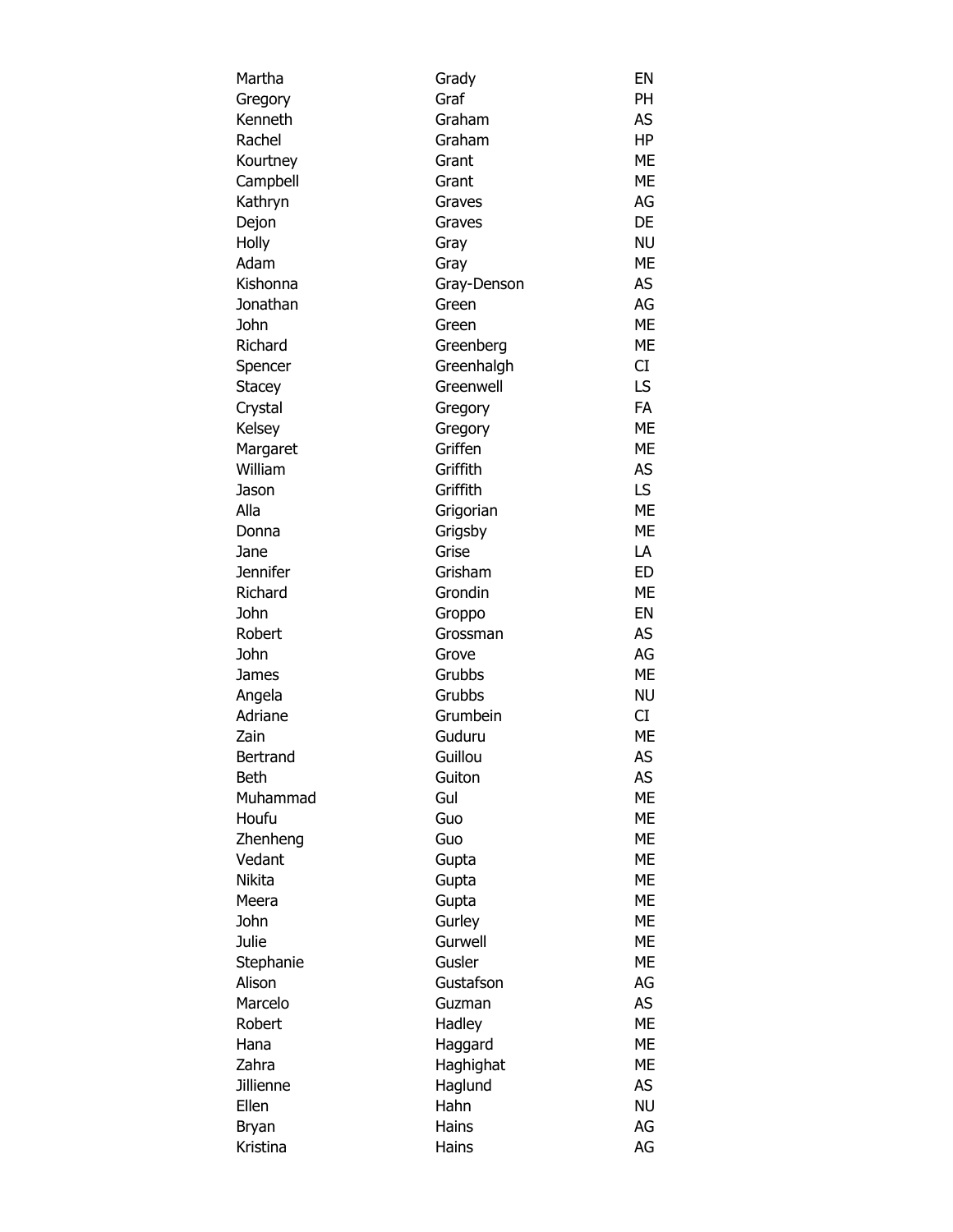| Daniel            | Halgin            | <b>BE</b> |
|-------------------|-------------------|-----------|
| Gregory           | Halich            | AG        |
| Gregory           | Hall              | GS        |
| Sarah             | Hall              | <b>ME</b> |
| Alan              | Hall              | <b>ME</b> |
| Aria              | Halliday          | AS        |
| Diana             | Hallman           | <b>FA</b> |
| Abeer             | Hamdy             | <b>ME</b> |
| Regina            | Hamilton          | AS        |
| D                 | Hamilton          | AS        |
| Joel              | Hamm              | <b>ME</b> |
| Joseph            | Hammer            | <b>ED</b> |
| Rachel            | Hammond           | <b>ED</b> |
| Dong              | Han               | <b>ME</b> |
| Kristine          | Hankins           | <b>BE</b> |
| Mina              | Hanna             | ME        |
| Sharim            | Hannegan-Martinez | ED        |
| Patrick           | Hannon            | <b>ME</b> |
| Garrett           | Hansen            | <b>FA</b> |
| Mark              | Hanson            | EN        |
| Zhonglin          | Hao               | <b>ME</b> |
| Erin              | Haramoto          | AG        |
| Faith             | Harders           | LS.       |
| David             | Hardesty          | <b>BE</b> |
| Bryan             | Hardin            | <b>ME</b> |
| Peter             | Hardy             | <b>ME</b> |
| Candice           | Hargons           | <b>ED</b> |
| Ryan              | Hargrove          | AG        |
| Issam             | Harik             | EN        |
| Debra             | Harley            | ED        |
|                   | Harlow            | ME        |
| Brittany<br>David | Harmon            |           |
|                   |                   | AG        |
| Michael           | Harned            | ME        |
| Kathi             | Harp              | HP        |
| Jordan            | Harp              | ME        |
| Solomon           | Harrar            | AS        |
| Amanda            | Harrington        | <b>ME</b> |
| Rosalind          | <b>Harris</b>     | AG        |
| Andrew            | <b>Harris</b>     | <b>ME</b> |
| Daniel            | <b>Harris</b>     | <b>PH</b> |
| Douglas           | Harrison          | AS        |
| <b>Brent</b>      | Harrison          | EN        |
| James             | Hartsfield        | DE        |
| Anika             | Hartz             | <b>ME</b> |
| Hope              | Harvey            | GS        |
| Corinne           | Hassler           | <b>BE</b> |
| April             | Hatcher           | <b>ME</b> |
| Kevin             | Hatton            | ME        |
| Jimmi             | Hatton Kolpek     | <b>PH</b> |
| Jennifer          | Havens            | <b>ME</b> |
| Dmytro            | Havrylyuk         | AS        |
| Sarah             | <b>Hawkins</b>    | <b>ED</b> |
| James             | Hawthorne         | ME        |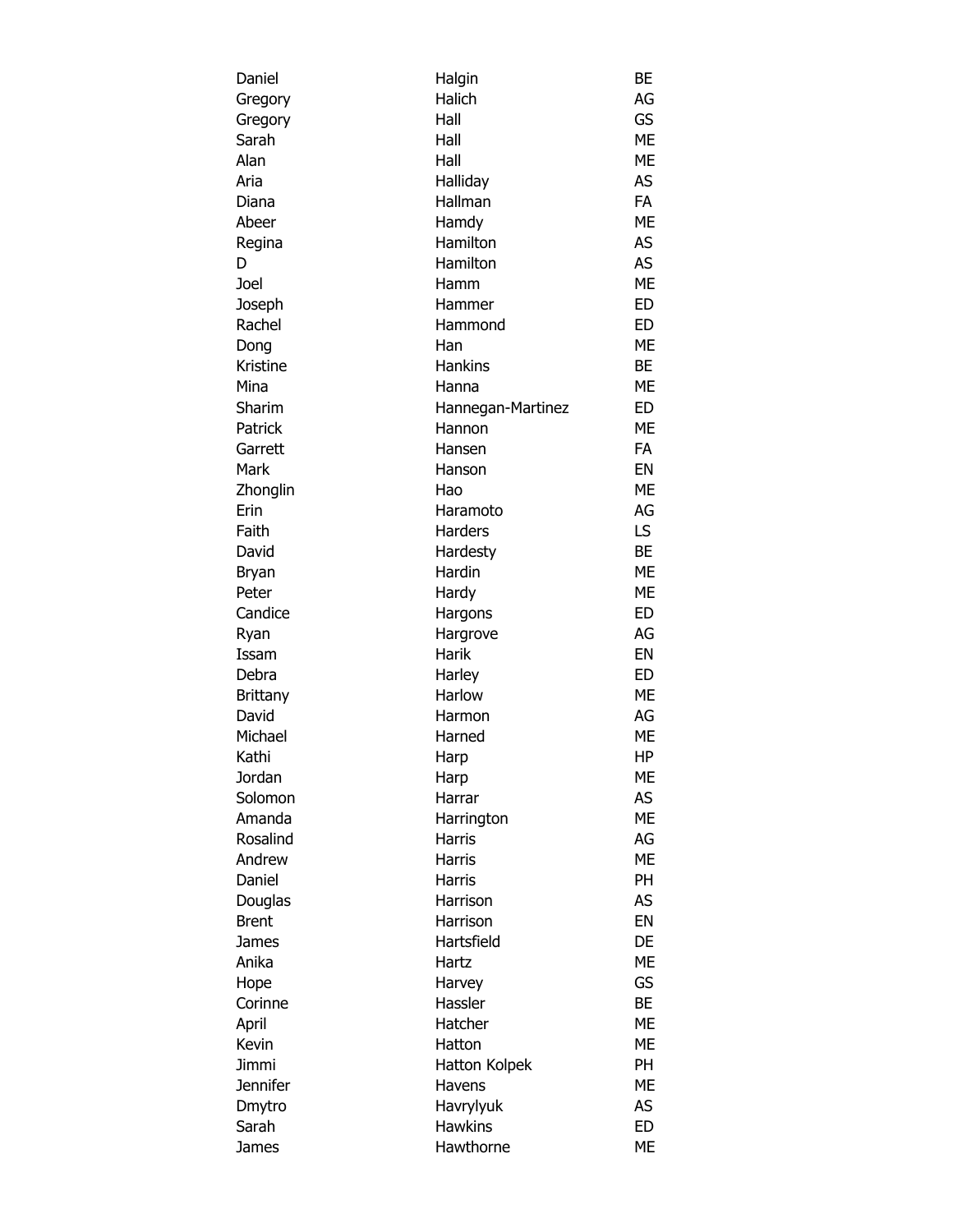| Angela             | Hayden             | AS        |
|--------------------|--------------------|-----------|
| Morgan             | Hayes              | AG        |
| Kenneth            | Haynes             | AG        |
| Lon                | Hays               | ME        |
| Kristin            | Hazelwood          | LA        |
| Charles            | Hazle              | AH        |
| Jianjun            | He                 | AS        |
| Jiangbiao          | He                 | EN        |
| Yujia              | He                 | GS        |
| Chunyan            | He                 | <b>ME</b> |
| Nicholas           | Heebner            | AH        |
| William            | Heffron            | ME        |
| Diana              | Heiman             | ME        |
| Johanna            | Heinrichs          | <b>DS</b> |
| Donald             | Helme              | CI        |
| Frances            | Henderson          | <b>AS</b> |
| Stephanie          | Henderson          | LS        |
| Nancy              | Hendrix            | <b>ME</b> |
| Melissa            | Henke              | LA        |
| В                  | Hennig             | AG        |
| Jimmy              | Henning            | AG        |
| Dieter             | Hennings Yeomans   | <b>FA</b> |
|                    | Hensley            | <b>NU</b> |
| Angela<br>Victoria |                    | <b>NU</b> |
| Mrudu              | Hensley<br>Herbert | ME        |
|                    | Heredia Melero     | ME        |
| Gerardo            |                    | DE        |
| Brandyn<br>Alaine  | Herman             | <b>FA</b> |
|                    | Hernandez          |           |
| Matthew            | Hernandez          | ME        |
| Ana Maria          | Herrera            | BE        |
| David              | Herrin             | EN        |
| James              | Hertog             | CI        |
| Hillary            | Herzog             | <b>AS</b> |
| Eugene             | Hessel             | ME        |
| Jon                | Hesseldenz         | LS        |
| Aaron              | Hesselson          | ME        |
| Erin               | Hester             | CI        |
| Paula              | Hickner            | LS        |
| Luis               | Hidalgo Ponce      | <b>ME</b> |
| Mary               | Hidecker           | AH        |
| Richard            | Higashi            | <b>ME</b> |
| <b>Brian</b>       | Higgins            | ME        |
| Eric               | Higgins            | <b>ME</b> |
| Bethany            | Higgins            | <b>ME</b> |
| Jacob              | Higgins            | <b>NU</b> |
| Matthew            | Hightower          | <b>FA</b> |
| David              | Hildebrand         | AG        |
| Gerhard            | Hildebrandt        | <b>ME</b> |
| <b>DaMaris</b>     | Hill               | AS        |
| Richard            | Hill               | AS        |
| Kelly              | Hill               | <b>ME</b> |
| Karl               | Hillenbrand        | ME        |
| James              | Hilt               | EN        |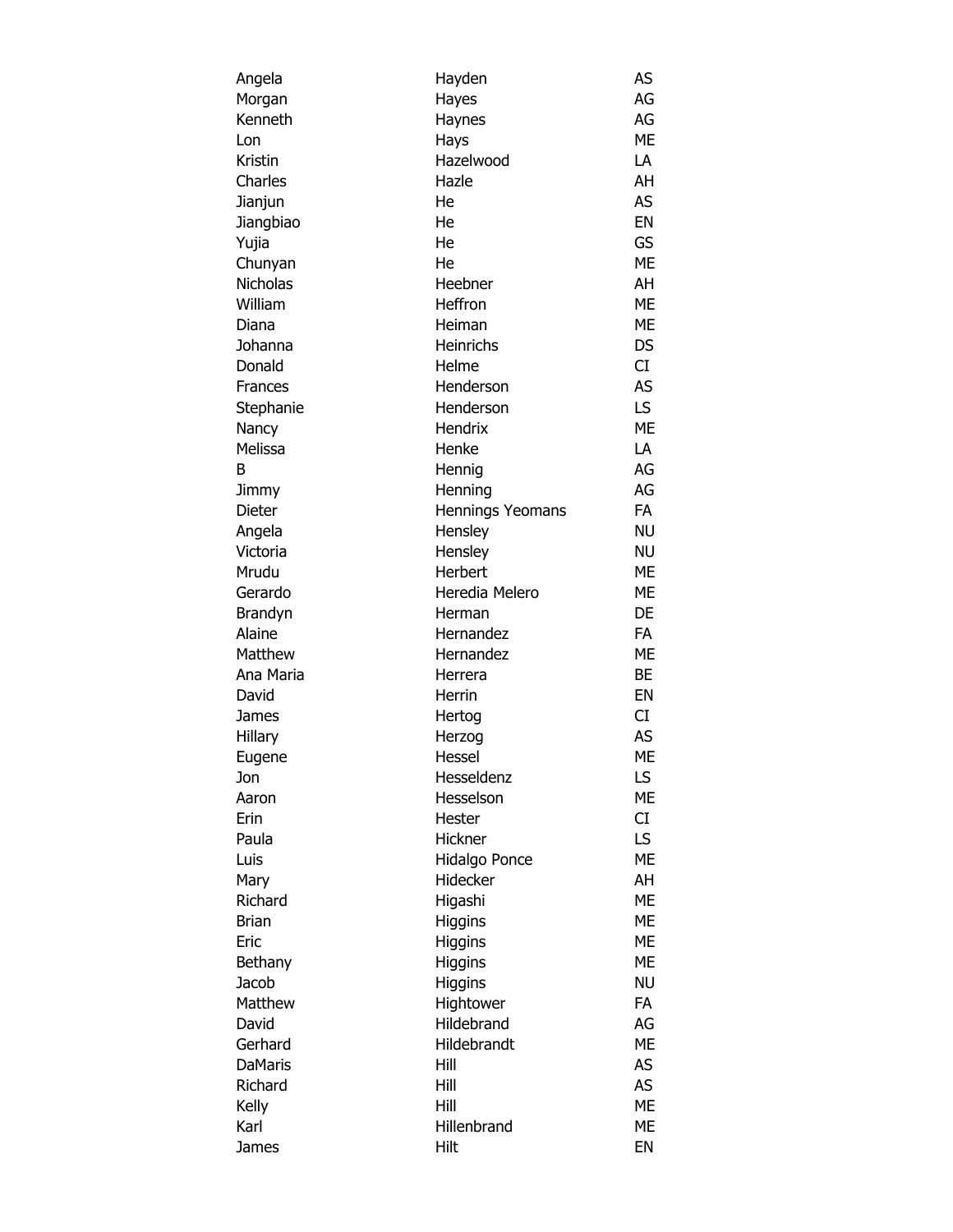| Terry           | Hinds         | ME        |
|-----------------|---------------|-----------|
| Karyn           | Hinkle        | LS        |
| Robert          | Hirsch        | AG        |
| Edward          | Hirschowitz   | <b>ME</b> |
| Peter           | Hislop        | AS        |
| J. Adrian       | Ho            | LS        |
| Jesse           | Hoagg         | EN        |
| Shakira         | Hobbs         | EN        |
| Julie           | Hobbs         | FA        |
| Stephen         | Hobbs         | <b>ME</b> |
| Johanna         | Hoch          | AH        |
| Matthew         | Hoch          | AH        |
| Harald          | Hoebusch      | AS        |
|                 |               |           |
| Andrew          | Hoellein      | <b>ME</b> |
| Mark            | Hoffman       | <b>ME</b> |
| Ryan            | Hofler        | ME        |
| Vanessa         | Holden        | AS        |
| Cecil           | Hollen        | <b>ME</b> |
| Kevin           | Holm-Hudson   | FA        |
| Jon             | Holzberger    | <b>ME</b> |
| <b>Rick</b>     | Honaker       | EN        |
| <b>Jennifer</b> | Hootman       | LS        |
| Anna            | Hoover        | HP        |
| Channon         | Horn          | <b>ED</b> |
| <b>Jennifer</b> | Horne         | LS        |
| Robert          | Hosey         | <b>ME</b> |
| Yang            | Hou           | AG        |
| Angela          | Houchin       | <b>ME</b> |
| Jessica         | Houck         | <b>ME</b> |
| Jon             | Hourigan      | <b>ME</b> |
| Christina       | Howard        | ME        |
| Joel            | Howard        | ME        |
| William         | Howe          | CI        |
| Gavin           | Howington     | PH        |
| Gail            | Hoyt          | BE        |
| William         | Hoyt          | GS        |
| George          | Hruby         | ED        |
| Zhi             | Huang         | BE        |
| Kun             | Huang         | <b>ED</b> |
| Bin             | Huang         | <b>ME</b> |
| Justin          | Huber         | <b>ME</b> |
| Aron            | Huckaba       | AS        |
| Michael         | Hudson        | <b>FA</b> |
| <b>Brooke</b>   | Hudspeth      | <b>PH</b> |
| Nichole         | Huff          | AG        |
| Larissa         | Hufnagel      | <b>ME</b> |
| Christopher     | Huggins       | AS        |
| Juanita         |               | ME        |
| Pamela          | Hughes        | ME        |
| David           | Hull<br>Hulse | <b>BE</b> |
|                 |               |           |
| Julie           | Human         | AS        |
| James           | Hunsaker      | ME        |
| Arthur          | Hunt          | AG        |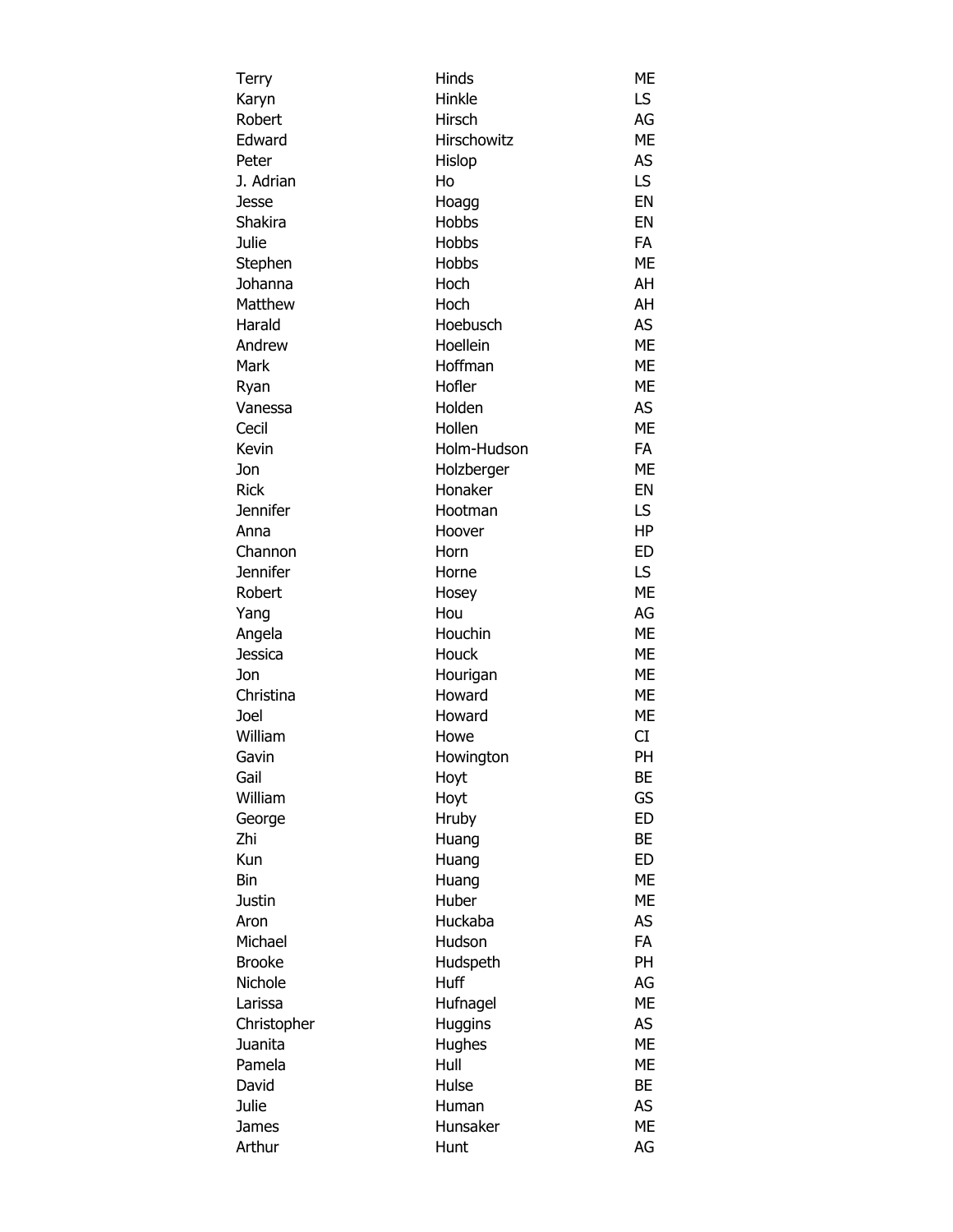| Jennifer    | Hunt             | AS        |
|-------------|------------------|-----------|
| Elizabeth   | Hunter           | HP        |
| Kyra        | Hunting          | CI        |
| Ronald      | Hustedde         | AG        |
| Carol       | Hustedde         | <b>ME</b> |
| Jason       | Huston           | <b>ME</b> |
| Phillip     | Hutchison        | CI        |
| Marianne    | Hutti            | <b>NU</b> |
| Hyun Tae    | Hwang            | EN        |
| Mam         | Ibraheem         | <b>ME</b> |
| Melinda     | <b>Ickes</b>     | ED        |
| Maya        | Ignaszewski      | <b>ME</b> |
| Richard     | Ingram           | HP        |
| Mark        | Ingram           | LS.       |
| Masamichi   | Inoue            | AS        |
| Dan         | Ionel            | EN        |
| Chaitanya   | Iragavarapu      | <b>ME</b> |
| Mary        | Ireland          | <b>ME</b> |
| Shelley     | Irving           | AH        |
| Steven      | <b>Isaacs</b>    | AG        |
| Bahaaeldeen | Ismail           | <b>ME</b> |
| Bobi        | Ivanov           | CI        |
| Kenneth     | Iverson          | <b>ME</b> |
| Henry       | Iwinski          | ME        |
| Tadahide    | Izumi            | <b>ME</b> |
| Joshua      | Jackson          | AG        |
| Brian       | <b>Jackson</b>   | <b>ME</b> |
| Lindsey     | <b>Jackson</b>   | <b>ME</b> |
| Nathan      | <b>Jacobs</b>    | EN        |
| Cale        | <b>Jacobs</b>    | <b>ME</b> |
| Krista      | Jacobsen         | AG        |
| Russell     | Jame             | BE        |
| Andrew      | James            | ME        |
| Jennifer    | Janes            | AG        |
| Jerzy       | Jaromczyk        | EN        |
| Lindsey     | Jasinski         | <b>ME</b> |
| Faiza       | Javed            | ME        |
| Richard     | <b>Jefferies</b> | AS        |
| Sheila      | Jelen            | AS        |
| Connie      | <b>Jennings</b>  | <b>ME</b> |
| David       | Jensen           | AS        |
| Jane        | Jensen           | <b>ED</b> |
| Robert      | Jensen           | <b>FA</b> |
| Hyun Ju     | Jeong            | CI        |
| Jong Cheol  | Jeong            | <b>ME</b> |
| Jianhang    | Jia              | <b>ME</b> |
| Mengtian    | Jiang            | CI        |
| Yang        | Jiang            | <b>ME</b> |
| Jieyun      | Jiang            | <b>ME</b> |
| Gregory     | Jicha            | <b>ME</b> |
| Xu          | Jin              | EN        |
| Misung      | Jo               | <b>ME</b> |
| Nathan      | Johnson          | AH        |
|             |                  |           |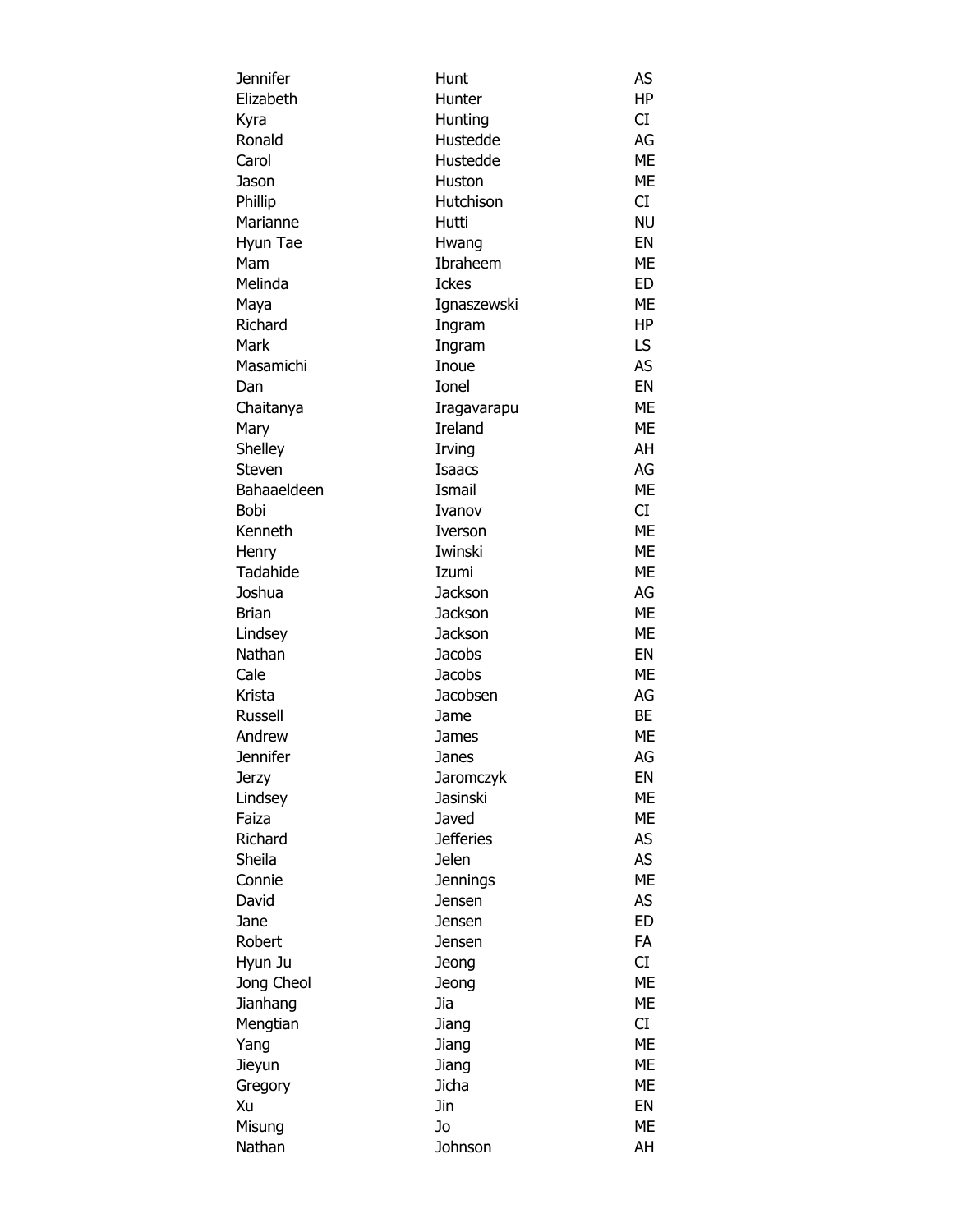| Julia            | Johnson      | AS        |
|------------------|--------------|-----------|
| Jesse            | Johnson      | AS        |
| Kayla            | Johnson      | <b>ED</b> |
| <b>Jefferson</b> | Johnson      | <b>FA</b> |
| Darren           | Johnson      | <b>ME</b> |
| Lance            | Johnson      | ME        |
| Aric             | Johnson      | <b>ME</b> |
| Tisha            | Johnson      | <b>ME</b> |
| Steven           | Johnson      | <b>ME</b> |
| <b>Ellis</b>     | Johnson      | ME        |
| Hannah           | Johnson      | PH        |
| Hilary           | Jones        | AS        |
| Nancy            | Jones        | FA        |
| Maureen          | Jones        | <b>HP</b> |
| Julene           | Jones        | LS        |
| Reinette         | Jones        | LS        |
| Aubrey           | Jones        | SW        |
| Landon           | Jones        | <b>ME</b> |
| Charles          | Jones        | <b>ME</b> |
| Kimberly         | Jones        | <b>ME</b> |
| Mikael           | Jones        | PH        |
| Shelly           | Jones        | PH        |
| Cindy            | Jong         | <b>ED</b> |
| Soohyung         | Joo          | <b>CI</b> |
| Rajan            | Joshi        | <b>ME</b> |
| Manol            | Jovani       | <b>ME</b> |
| Yuha             | Jung         | <b>FA</b> |
| Aardra           | Kachroo      | AG        |
| Pradeep          | Kachroo      | AG        |
| Daniel           | Kahl         | AG        |
| Justin           | Kaiser       | ED        |
| Kimberly         | Kaiser       | ME        |
| Evangelia        | Kalaitzoglou | <b>ME</b> |
| Theodore         | Kalbfleisch  | AG        |
| Neelima          | Kale         | МE        |
| Anna             | Kalema       | МE        |
| Michael          | Kalinski     | EN        |
| Peter            | Kalliney     | AS        |
| Srinath          | Kamineni     | <b>ME</b> |
| Jamshed          | Kanga        | <b>ME</b> |
| Chien-Ting       | Kao          | ME        |
| <b>Brent</b>     | Kaplan       | <b>ME</b> |
| Siddharth        | Kapoor       | ME        |
| Neeraj           | Kapur        | ME        |
| Haluk            | Karaca       | EN        |
| Jonathan         | Kark         | ME        |
| Mitu             | Karki Maskey | ME        |
| Dennis           | Karounos     | МE        |
| Benjamin         | Karp         | <b>FA</b> |
| Justin           | Karr         | AS        |
| Kishore          | Karri        | ME        |
| Edward           | Kasarskis    | ME        |
| Linda            | Katirji      | МE        |
|                  |              |           |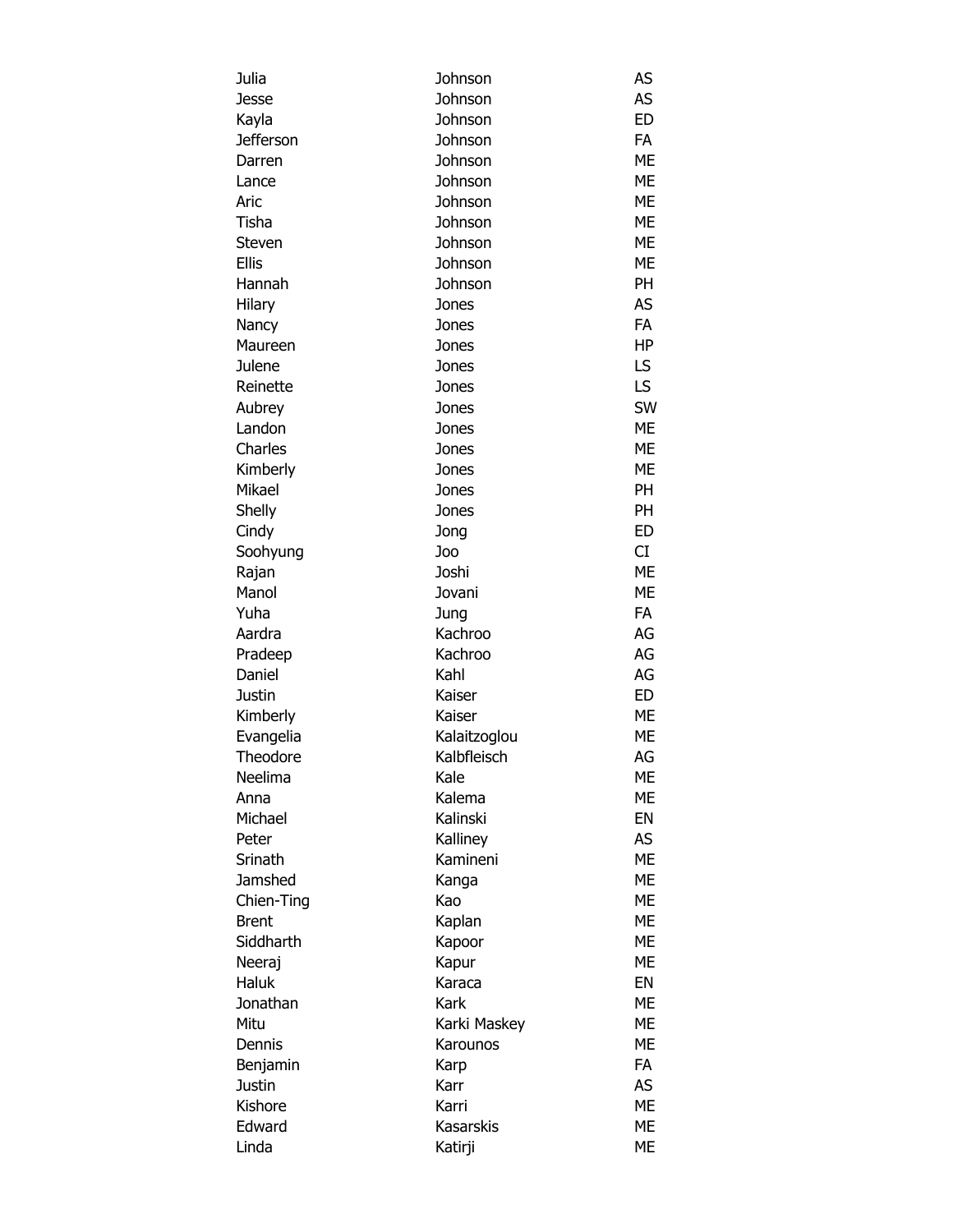| Hirotaka       | Kato                    | ME        |
|----------------|-------------------------|-----------|
| Anastasia      | Katsavochristou         | DE        |
| Yuriko         | Katsumata               | HP        |
| Douglas        | Katz                    | ME        |
| Renee          | Kaufmann                | CI        |
| Ribhu          | Kaul                    | AS        |
| Aman           | Kaur                    | AS        |
| Jessica        | Kavanaugh               | <b>ME</b> |
| Venkata        | Kavuluru                | <b>ME</b> |
| Tomokazu       | Kawashima               | AG        |
| Sihui          | Кe                      | AS        |
| Christia       | Kearns                  | AS        |
| Clark          | Kebodeaux               | PH        |
| James          | <b>Keck</b>             | ME        |
| Jason          | Keinsley                | LS        |
| Alexandra      | Kejner                  | ME        |
| Peggy          | Keller                  | AS        |
| Forest         | Kelley                  | <b>FA</b> |
| Deborah        | Kelly                   | AH        |
| Lynn           | Kelso                   | <b>NU</b> |
| Laura          | Kennedy                 | AG        |
| Kara           | Kennedy                 | ME        |
| Sarah          | Kercsmar                | AH        |
| <b>Bradley</b> | Kerns                   | FA        |
| Suresh         |                         | ME        |
| Melissa        | Keshavamurthy<br>Kesler | ME        |
| Jamie          |                         | ME        |
|                | Key<br>Khamfroush       | EN        |
| Hana           |                         |           |
| Malik          | Khan<br>Khan            | ME        |
| Gulam          |                         | ME        |
| Mehdi          | Khosravi                | ME        |
| Aman           | Khurana                 | ME        |
| Fatima         | Kidwai                  | ME        |
| Miriam         | Kienle                  | FA        |
| Stefan         | Kiessling               | ME        |
| Mark           | Kightlinger             | LA        |
| Chintan        | Kikani                  | AS        |
| Michael        | Kilgore                 | <b>ME</b> |
| Hyungsoo       | Kim                     | AG        |
| Doo Young      | Kim                     | AS        |
| Sung Hee       | Kim                     | <b>AS</b> |
| Matthew        | Kim                     | AS        |
| Yoonbai        | Kim                     | <b>BE</b> |
| Ji Youn        | Kim                     | BE        |
| Jihye          | Kim                     | <b>CI</b> |
| Yung Soo       | Kim                     | CI        |
| Caroline       | Kim                     | GS        |
| Sujin          | Kim                     | <b>ME</b> |
| Joseph         | Kim                     | <b>ME</b> |
| Kyung          | Kim                     | PH        |
| Elaine         | Kim                     | ME        |
| Jane           | Kim                     | ME        |
| June           | Kim                     | ME        |
|                |                         |           |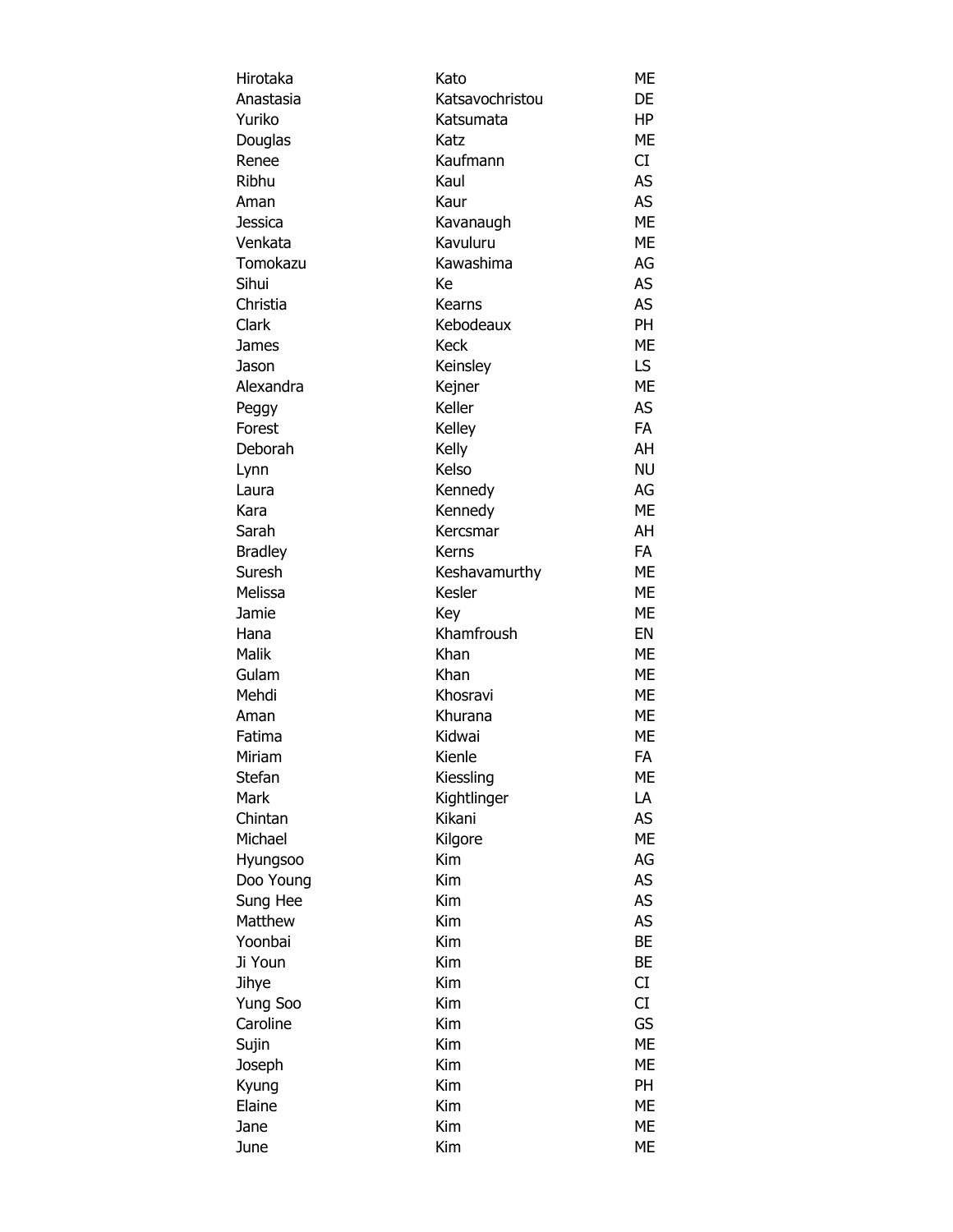| Diane           | King                 | AS        |
|-----------------|----------------------|-----------|
| Richard         | King                 | <b>ME</b> |
| Victoria        | King                 | ME        |
| Ann             | Kingsolver           | AS        |
| Jaime           | Kirtley              | <b>ME</b> |
| Patrick         | Kitzman              | AH        |
| Tyler           | Kleppe               | <b>BE</b> |
| Gerald          | Klim                 | <b>ME</b> |
| Oksana          | Klimkina             | <b>ME</b> |
| Alan            | Kluegel              | LA        |
| G               | Kluemper             | DE        |
| Chase           | Kluemper             | ME        |
| Hannah          | Knudsen              | ME        |
| Barbara         | Knutson              | EN        |
| Erin            | Koch                 | AS        |
| Lisa            | Koehl                | <b>ME</b> |
| Tyler           | Koestner             | ME        |
| Mikhail         | Koffarnus            | <b>ME</b> |
| Jill            | Kolesar              | PH        |
| Adam            | Kolnik               | <b>ME</b> |
| Andrew          | Kolodziej            | <b>ME</b> |
| Jayoung         | Koo                  | AG        |
| Konstantin      | Korotkov             | <b>ME</b> |
| Natalia         | Korotkova            | <b>ME</b> |
| Wolfgang        | Korsch               | AS        |
| Kyle            | Kosik                | AH        |
| Kate            | Kosmac               | AH        |
| Amy             | Kostelic             | AG        |
| John            | Kotter               | ME        |
| Michael         | Kovash               | AS        |
| Elizabeth       | Kraemer              | LS        |
| Rebecca         | Krall                | <b>ED</b> |
| Ashwin          | Krishna              | ME        |
|                 |                      | AS        |
| James           | Krupa<br>Kruse-Diehr |           |
| Aaron           |                      | HP        |
| Richard         | Kryscio              | AS        |
| Anna            | Kucharska-Newton     | HP        |
| Archana         | Kudrimoti            | <b>ME</b> |
| Michael         | Kuduk                | <b>ME</b> |
| Robert          | Kuhn                 | PH        |
| Krystle         | <b>Kuhs</b>          | HP        |
| Amartya         | Kundu                | ME        |
| Charles         | Kunos                | <b>ME</b> |
| Yoko            | Kusunose             | AG        |
| Ahmad           | Kutkut               | DE        |
| Donna           | Kwon                 | FA        |
| Stephanos       | Kyrkanides           | DE        |
| Frank           | LaBarbera            | <b>ME</b> |
| Sarah           | LaCour-Yarbrough     | ED        |
| Mary            | Lacy Leigh           | HP        |
| Folami          | Ladipo               | AS        |
| <b>Nicholas</b> | Lally                | AS        |
| Carlos          | Lamarche             | BE        |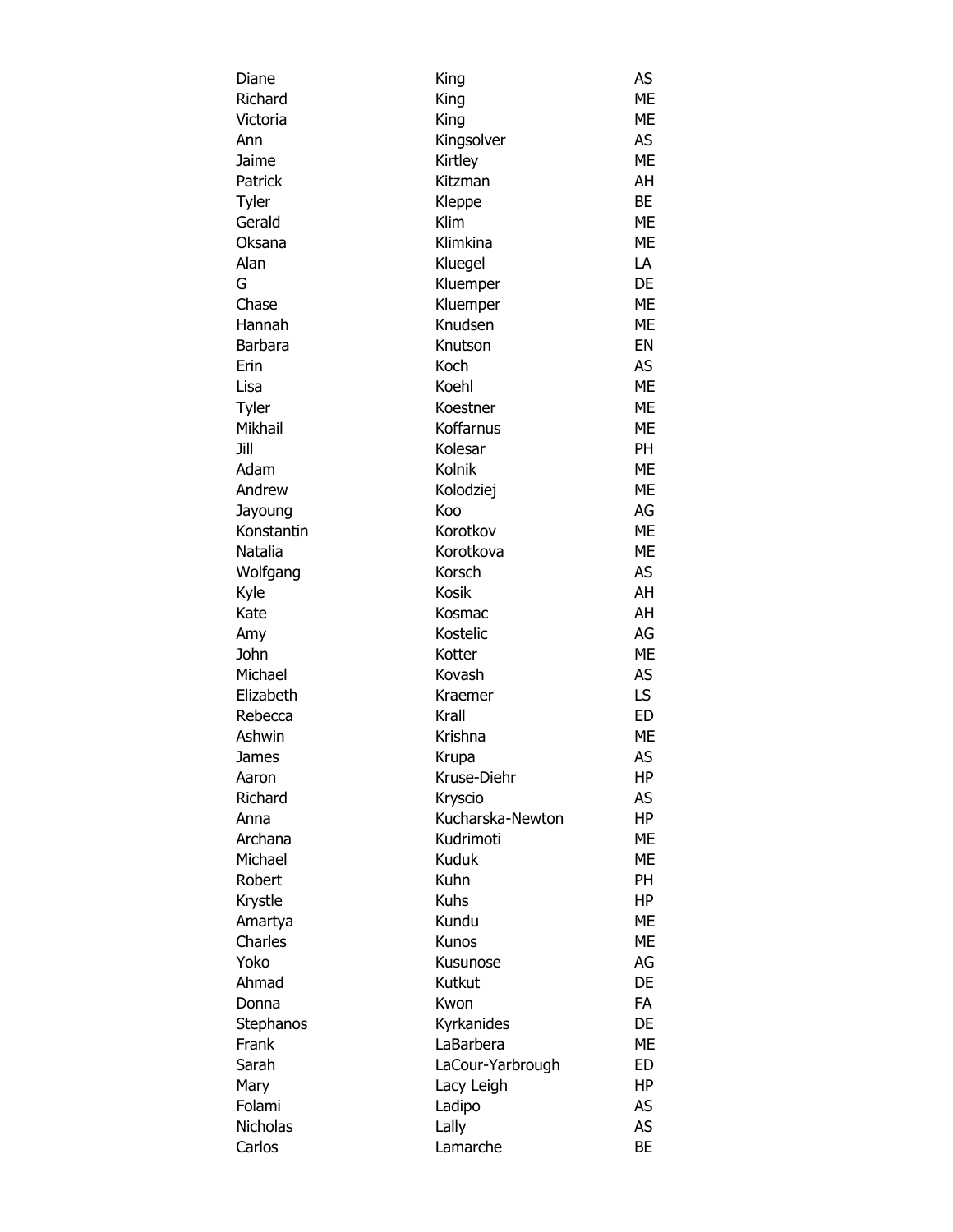| Cheri          | Landers          | ME        |
|----------------|------------------|-----------|
| David          | Landy            | ME        |
| Derek          | Lane             | CI        |
| Justin         | Lane             | <b>ED</b> |
| Andrew         | Lane             | <b>ME</b> |
| Amanda         | Lannan           | <b>ED</b> |
| Kathryn        | Lanphere         | ED        |
| Ioana Raluca   | Larco            | AS        |
| Daniel         | Larrow           | <b>ME</b> |
| Jonathan       | Larson           | AG        |
| Philip         | Latham           | <b>ME</b> |
| Amy            | Laub-Carroll     | LS.       |
| Carolyn        | Lauckner         | ME        |
| Mark           | Lauersdorf       | AS        |
| Laurie         | Lawrence         | AG        |
| Karen          | Lawrence         | SW        |
| Cynthia        | Lawrence-Calkins | <b>FA</b> |
| Kristy         | Lawson           | DE        |
| Oliver         | Leaman           | AS        |
| <b>Brad</b>    | Lee              | AG        |
| Chad           | Lee              | AG        |
| Min-Young      | Lee              | AG        |
| Kara           | Lee              | AH        |
| Edward         | Lee              | AS        |
| Jungmin        | Lee              | <b>ED</b> |
| Jeongyoon      | Lee              | GS        |
| Young-Sam      | Lee              | <b>ME</b> |
| Daniel         | Lee              | <b>ME</b> |
| Eun            | Lee              | ME        |
| Donna          | Lee              | <b>ED</b> |
| Daniel         | Lee              | ME        |
| Jessica        | Lee              | ME        |
| Lu             | Lee              | ME        |
| James          | Lee              | <b>ME</b> |
| Cortney        | Lee              | <b>ME</b> |
| Dong           | Lee              | <b>ME</b> |
| Nicole         | Leedy            | <b>ME</b> |
| D              | Leep             | AS        |
| Anita          | Lee-Post         | <b>BE</b> |
| Luke           | Lefebvre         | CI        |
| Melissa        | Lefebvre         | <b>ME</b> |
| Markos         | Leggas           | <b>PH</b> |
| <b>Travis</b>  | Legleiter        | AG        |
| <b>Jeffrey</b> | Lehmkuhler       | AG        |
| Taylor         | Leigh            | LS.       |
| Jaren          | Lerner           | <b>ME</b> |
| Clark          | Lester           | <b>ME</b> |
| Carl           | Leukefeld        | <b>ME</b> |
| <b>Steve</b>   | Leung            | <b>ME</b> |
| Stephanie      | Leung            | <b>ME</b> |
| Kanjit         | Leungsuwan       | ME        |
| Andrew         | Leventhal        | ME        |
| Harry          | LeVine           | ME        |
|                |                  |           |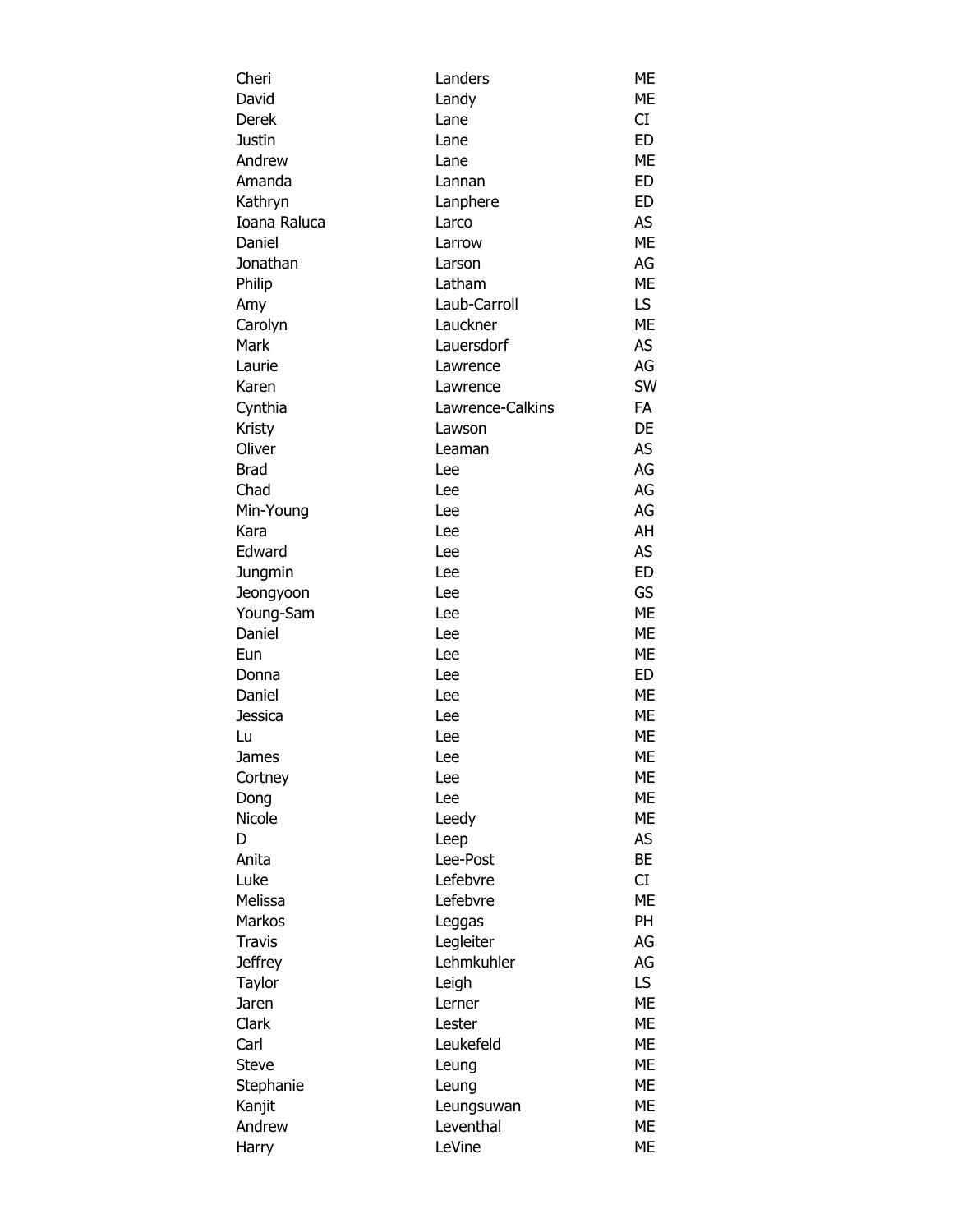| Nicole        | Lewis         | CI        |
|---------------|---------------|-----------|
| John          | Lhotka        | AG        |
| Feng          | Li            | AG        |
| Wei           | Li            | EN        |
| Xiangan       | Li            | <b>ME</b> |
| Jing          | Li            | <b>ME</b> |
| Zhiguo        | Li            | <b>ME</b> |
| Huiwen        | Lian          | BE        |
| Liang         | Liang         | <b>AS</b> |
| Ying          | Liang         | <b>ME</b> |
| Yuan          | Liao          | EN        |
| James         | Liau          | <b>ME</b> |
| Ana           | Liberato      | <b>AS</b> |
| Donita        | Lightner      | <b>ME</b> |
| Joshua        | Lile          | <b>ME</b> |
| Anthony       | Lile          | <b>ME</b> |
| Florence      | Lima          | <b>ME</b> |
| Ana Maria     | Linares       | <b>NU</b> |
| Merlin        | Lindemann     | AG        |
| Tiffany       | Lindsey       | <b>HP</b> |
| Catherine     | Linnen        | AS        |
| Nathaniel     | Linville      | <b>ME</b> |
| Kehfei        | Liu           | AS        |
| Huanliang     | Liu           | <b>BE</b> |
| Kunlei        | Liu           | EN        |
| Jinpeng       | Liu           | <b>ME</b> |
| Chunming      | Liu           | <b>ME</b> |
| Xia           | Liu           | <b>ME</b> |
| Sharon        | Lock          | <b>NU</b> |
| Sean          | Lockwood      | <b>ME</b> |
| Robert        | Lodder        | PH        |
|               | Loftin        |           |
| Charles       |               | PH        |
| Michelle      | Lofwall       | ME        |
| <b>TK</b>     | Logan         | ME        |
| Kristine      | Lohr          | <b>ME</b> |
| Cortney       | Lollar        | LA        |
| Tessa         | London-Bounds | <b>ME</b> |
| Analia        | Loria Kinsey  | <b>ME</b> |
| Matthew       | Losada        | AS        |
| <b>Bertin</b> | Louis         | AS        |
| Tony          | Love          | AS        |
| Fritz         | Lower         | <b>ME</b> |
| Julie         | Lowman        | AH        |
| Conor         | Lowry         | <b>ME</b> |
| Alan          | Loynachan     | AG        |
| Ying          | Lu            | AG        |
| Ding          | Lu            | AS        |
| Caicheng      | Lu            | EN        |
| Y             | Lu            | EN        |
| Hong          | Lu            | <b>ME</b> |
| Patrick       | Lucas         | DS        |
| Courtney      | Luecking      | AG        |
| Pai-Yue       | Lu-Fritts     | ME        |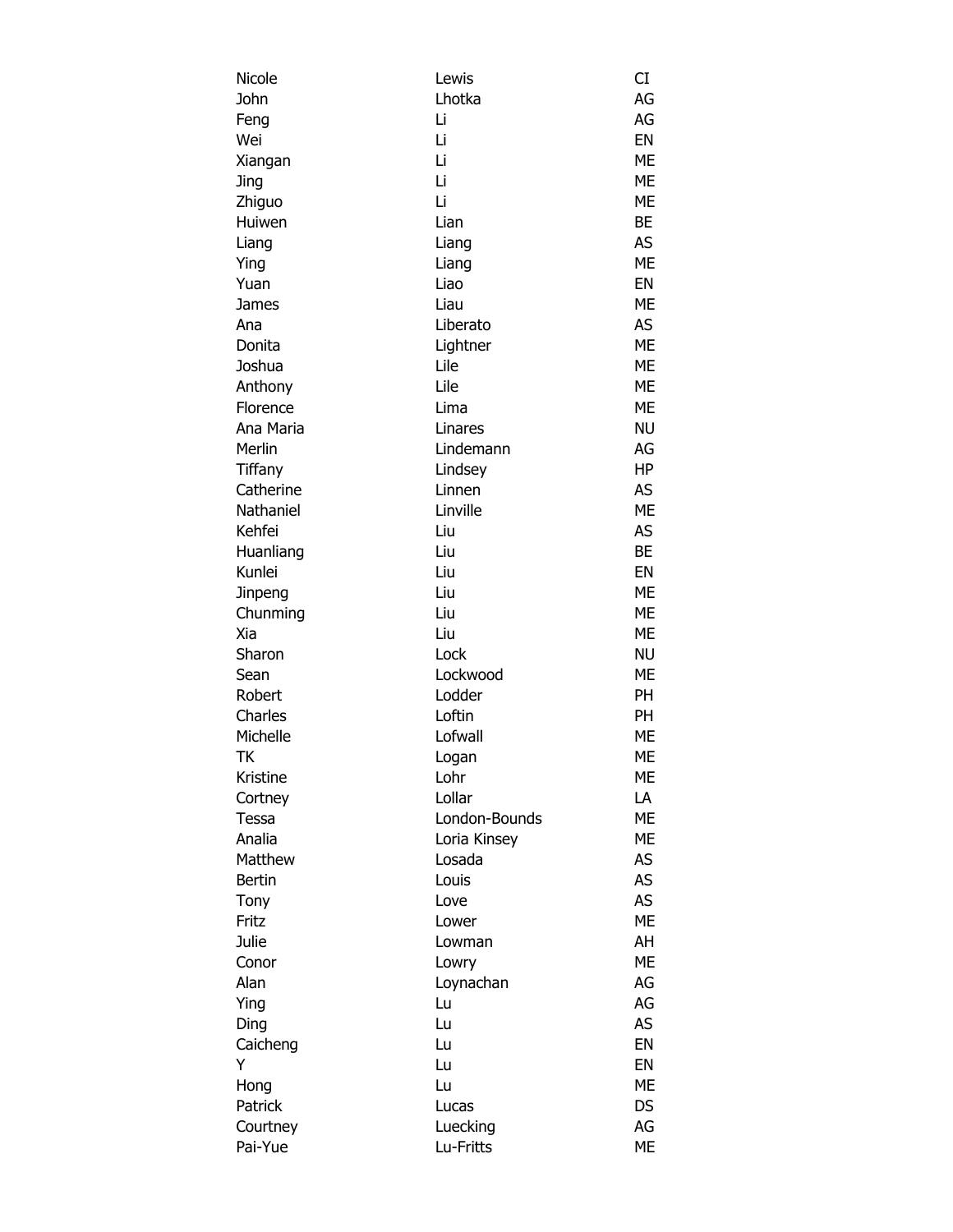| Steven                | Lugauer      | BE        |
|-----------------------|--------------|-----------|
| Douglas               | Lukins       | <b>ME</b> |
| James                 | Lumpp        | EN        |
| Janet                 | Lumpp        | EN        |
| Justin                | Lund         | DS        |
| Liang                 | Luo          | AS        |
| Wei                   | Luo          | <b>ME</b> |
| Charles               | Lutz         | <b>ME</b> |
| Kathryn               | Lybarger     | LS        |
| <b>Bert</b>           | Lynn         | <b>AS</b> |
| LaLa                  | Ma           | <b>BE</b> |
| Xin                   | Ma           | <b>ED</b> |
| <b>Tracy</b>          | Macaulay     | PH        |
| Joyce                 | MacDonald    | AS        |
| Ryan                  | MacLellan    | <b>AS</b> |
| James                 | MacLeod      | AG        |
| <b>Brian</b>          | MacPherson   | <b>ME</b> |
| Alexandra             | Macpherson   | ME        |
| John                  | Maddox       | EN        |
| Michael               | Maginnis     | EN        |
| Bandi                 | Mahaffey     | <b>ME</b> |
| Kamyar                | Mahboub      | EN        |
| Khaled Attia          | Mahmoud      | <b>PH</b> |
| Zabeen                | Mahuwala     | ME        |
| Yunke                 | Mai          | BE        |
| Sarah                 | Maines       | ME        |
| Scott                 | Mair         | ME        |
| Majd                  | Makhoul      | ME        |
| Andrew                | Makowski     | <b>NU</b> |
| Ramiro                | Maldonado    | ME        |
| Chaitanya             | Malempati    | ME        |
| Olga                  | Malkova      | BЕ        |
| Hartmut               | Malluche     | ME        |
| Terry                 | Malone       | AH        |
| Doreen                | Maloney      | FA        |
| Rajasekhar            | Malyala      | ME        |
| Isaac                 | Manis        | ME        |
| Dakshnamoorthy        | Manivannan   | EN        |
|                       | Manon        | AS        |
| Christopher<br>Andrew | Manson       | DS        |
| <b>ToniMarie</b>      | Marchioni    | <b>FA</b> |
|                       | Marcinkowski | ME        |
| Emily<br>Miriam       |              | ME        |
|                       | Marcum       |           |
| Samuel                | Mardini      | ME        |
| Julie                 | Marfell      | <b>NU</b> |
| Tyler                 | Mark         | AG        |
| Katherine             | Marks        | ME        |
| Sarah                 | Marks        | ME        |
| Thomas                | Marksbury    | AS        |
| Sergiy                | Markutsya    | EN        |
| Meghan                | Marsac       | ME        |
| Charles               | Marshall     | AH        |
| Christopher           | Marshburn    | AS        |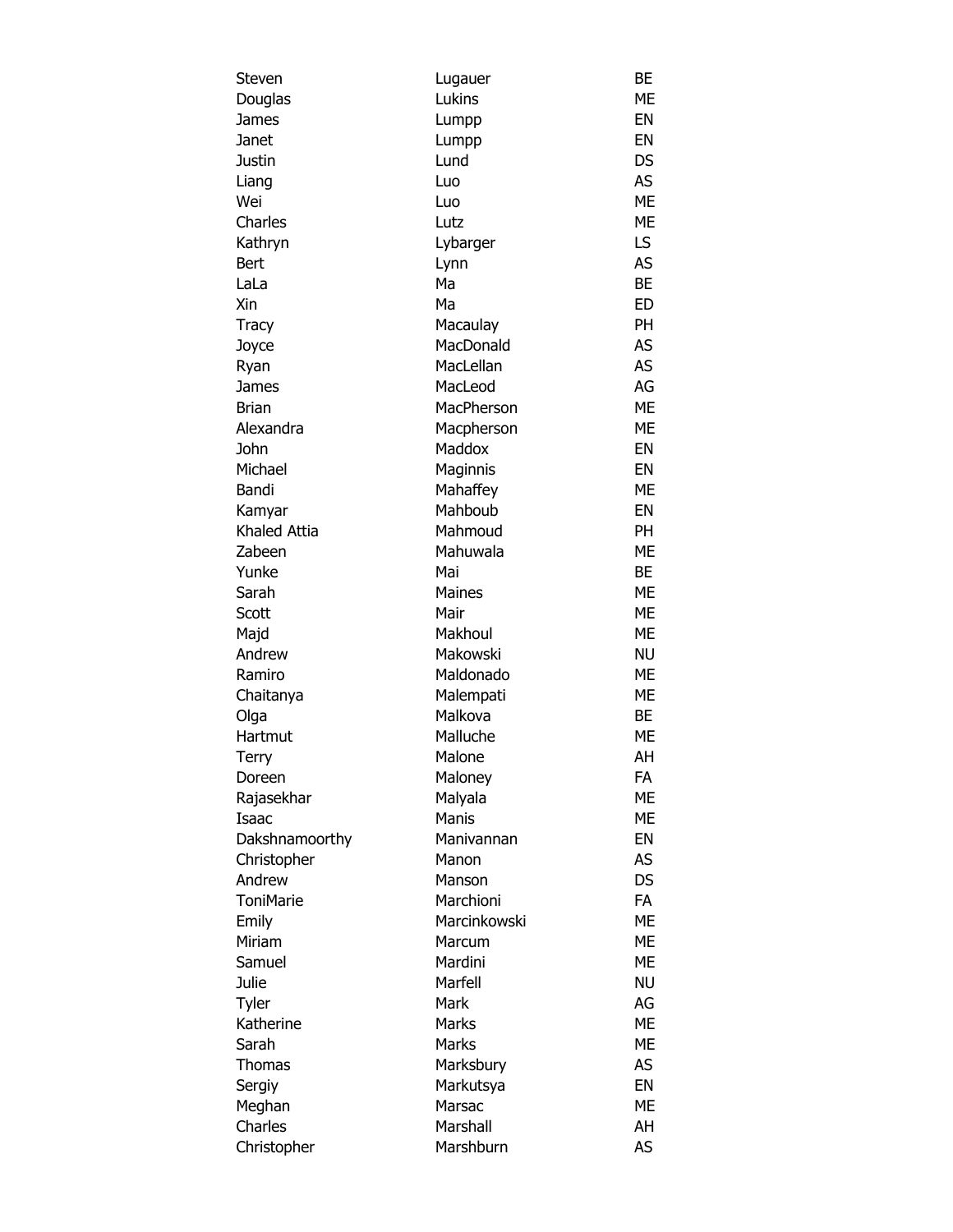| Kate                | Marshburn                     | AS        |
|---------------------|-------------------------------|-----------|
| Michelle            | Martel                        | AS        |
| Francesc            | Marti                         | ME        |
| <b>Nicholas</b>     | Martin                        | AS        |
| Alexandre           | Martin                        | EN        |
| Julia               | Martin                        | ME        |
| Catherine           | Martin                        | ME        |
| Craig               | Martin                        | PH        |
|                     | <b>Martins Barbosa Fortes</b> |           |
| Paulo               | Ma                            | <b>BE</b> |
| Amanda              | Marzolf                       | ME        |
| Andrew              | Maske                         | <b>FA</b> |
| Ashish              | Maskey                        | МE        |
| Carol               | Mason                         | AS        |
| Daniel              | Mason                         | <b>FA</b> |
| William             | Massie                        | <b>DS</b> |
| Hannah              | Mastbergen                    | ME        |
| Sally               | <b>Mathias</b>                | ME        |
| Vishakhadatta       | Mathur Kumaraswamy            | ME        |
| Cheryl              | <b>Matias</b>                 | ED        |
| Christopher         | Matocha                       | AG        |
| Marcelo             | Mattos                        | DE        |
| Paul                | Matuszewski                   | ME        |
| Erich               | Maul                          | ME        |
| Kirby               | Mayer                         | AH        |
| Antje               | Mays                          | LS.       |
| Kelly               | McAninch                      | CI        |
| John                | McCarthy                      | ME        |
| Timothy             | <b>McClintock</b>             | ME        |
| Everett             | <b>McCorvey</b>               | <b>FA</b> |
| Morgan              | McCoy                         | ME        |
| Priscilla           | McCutcheon                    | AS        |
| Juliana             | McDonald                      | AS        |
| Robert              | McDonald                      | ME        |
|                     | McFadden                      | FA        |
| Jonathan<br>Jessica | <b>McFarlin</b>               | ME        |
| Ronald              | McGarry                       | ME        |
|                     | McGavran                      | AS        |
| Marybeth            |                               |           |
| Joseph              | <b>McGillis</b>               | ME        |
| Michael             | McGlue                        | AS        |
| Eimear              | McGovern                      | ME        |
| Kevin               | McGowan                       | AS        |
| Joshua              | McGrath                       | AG        |
| Patrick             | McGrath                       | ME        |
| Tera                | McIntosh                      | <b>PH</b> |
| Michael             | McKay                         | <b>DS</b> |
| Rebecca             | <b>McKendrick</b>             | <b>ME</b> |
| John                | McKeown                       | ME        |
| Michael             | McKinney                      | ME        |
| John                | McLarney                      | <b>ME</b> |
| Kyle                | McLeod                        | AG        |
| David               | McLetchie                     | AS        |
| Laurie              | McLouth                       | ME        |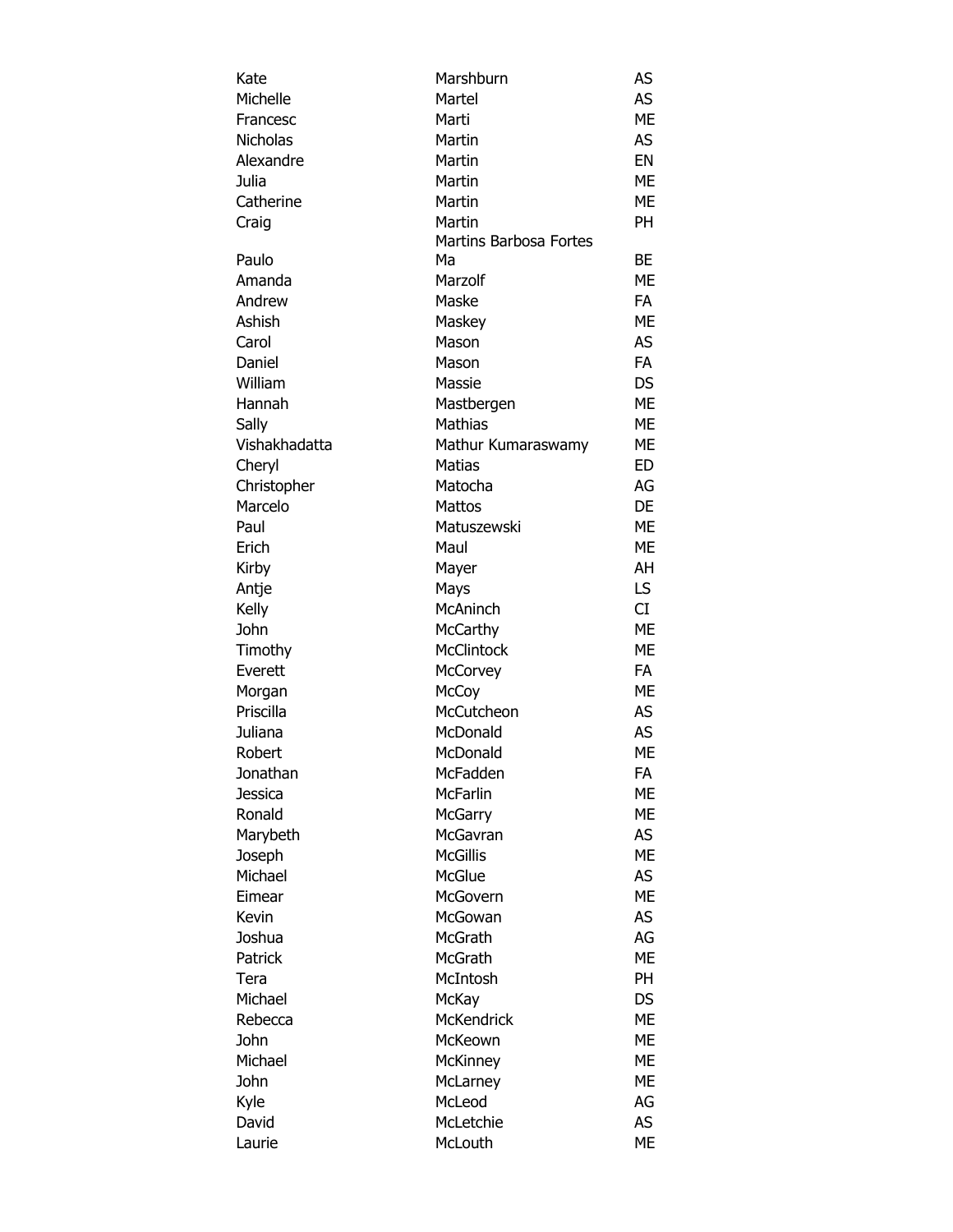| Christopher     | McLouth        | ME        |
|-----------------|----------------|-----------|
| Patrick         | McNamara       | PH        |
| David           | <b>McNear</b>  | AG        |
| S               | <b>McNeill</b> | AG        |
| <b>Brian</b>    | <b>McNely</b>  | <b>AS</b> |
| <b>Beth</b>     | <b>McNulty</b> | <b>ME</b> |
| Sean            | McTigue        | ME        |
| Ketrell         | McWhorter      | HP        |
| Amy             | <b>Meadows</b> | <b>ME</b> |
| Meir            | Meerkov        | ME        |
| Ajay            | Mehra          | BE        |
| Isabel          | Mellon         | ME        |
| Michael         | Mendenhall     | <b>ME</b> |
| Melissa         | Merscham       | <b>ED</b> |
| Tiffany         | Messer         | AG        |
| Adrian          | Messerli       | <b>ME</b> |
| Peter           | Meulenbroek    | AH        |
| Shari           | Meyerson       | <b>ME</b> |
| Andrew          | Micciche       | <b>ME</b> |
| Nazeeha         | Micciche       | ME        |
| Douglas         | Michael        | LA        |
| Pamela          | Midboe-Penn    | ME        |
| Anne-Frances    | Miller         | AS        |
| Craig           | Miller         | DE        |
| Wallis          | Miller         | DS        |
| <b>Jennifer</b> | Miller         | <b>NU</b> |
| <b>Beth</b>     | Miller         | ME        |
| <b>Justin</b>   | Miller         | <b>ME</b> |
|                 |                | <b>ME</b> |
| Rachel          | Miller         |           |
| Jordan          | Miller         | ME        |
| Janet           | Mills          | PH        |
| Andrew          | Milward        | AS        |
| Jenny           | Minier         | <b>BE</b> |
| David           | Minion         | <b>ME</b> |
| Milena          | Minkova        | AS        |
| Peter           | Mirabito       | AS        |
| Zitsi           | Mirakhur       | <b>ED</b> |
| Farhan          | Mirza          | ME        |
| <b>Blaine</b>   | Mischen        | ME        |
| Pratishtha      | Mishra         | DE        |
| Naoki           | Misumida       | МE        |
| Trenika         | Mitchell       | PH        |
| Luke            | Moe            | AG        |
| David           | Moecher        | AS        |
| Jordan          | Moffett        | BE        |
| Eric            | Moghadamian    | МE        |
| Amr Ahmed       | Mohamed        | ME        |
| Shaun           | Mohan          | ME        |
| Emily           | <b>Mokros</b>  | AS        |
| David           | Moliterno      | <b>ME</b> |
| Mairead         | Moloney        | <b>AS</b> |
| Gregory         | Monohan        | ME        |
| Kristin         | Monroe         | AS        |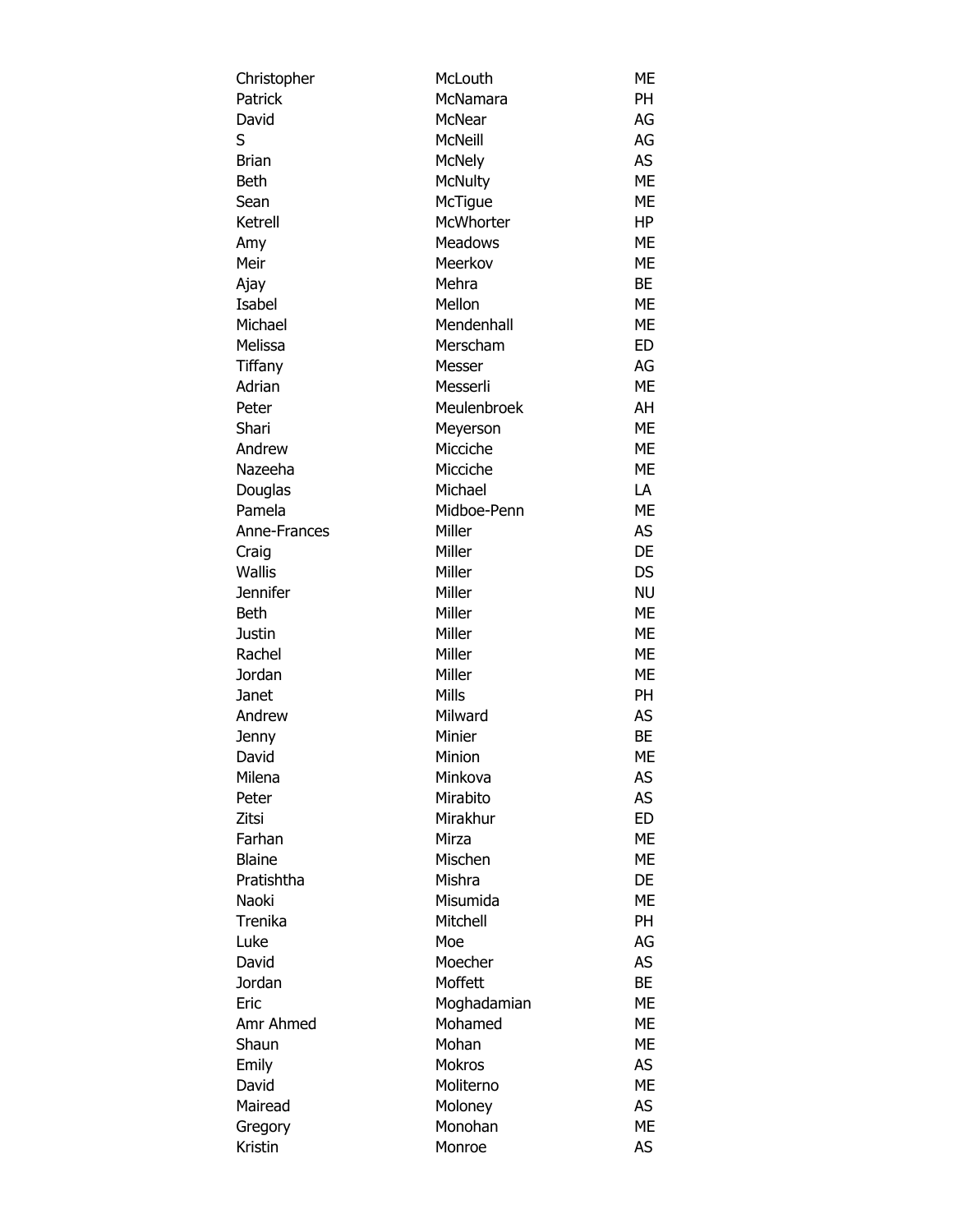| Christopher       | Montgomery       | ME        |
|-------------------|------------------|-----------|
| Justin            | Montgomery       | ME        |
| Patrick           | Mooney           | AS        |
| Neil              | Moore            | EN        |
| Kathryn           | Moore            | LA        |
| James             | Moore            | <b>ME</b> |
| Daniel            | Moore            | <b>ME</b> |
| Isabel            | Moreno Hay       | DE        |
| Oscar             | Moreno Ponte     | <b>ME</b> |
| Carmen            | Moreno-Nuno      | AS        |
| Daniel            | Morey            | AS        |
| Lorri             | Morford          | DE        |
| Melissa           | Morgan           | AG        |
| Shauna            | Morgan           | AS        |
| Rebecca           | Morgan           | LS.       |
| Clinton           | Morgan           | <b>ME</b> |
| Joshua            | Morganti         | <b>ME</b> |
| Donna             | <b>Morris</b>    | AH        |
| Ann               | Morris           | AS        |
| Edward            | <b>Morris</b>    | AS        |
| Peter             | Morris           | <b>ME</b> |
| Hunter            | Moseley          | МE        |
| Jessica           | Moss             | МE        |
| Rouzbeh           |                  | <b>ME</b> |
|                   | Motiei-Langroudi | BE        |
| Nargess<br>Waleed | Mottaghi Golshan | <b>ME</b> |
|                   | Mourad           | <b>FA</b> |
| Timothy           | Moyers           |           |
| Jennifer          | Moylan           | <b>ME</b> |
| Ryan              | Muchow           | <b>ME</b> |
| Gia               | Mudd             | <b>NU</b> |
| Sherri            | Muha             | ME        |
| Jacob             | Muller           | AG        |
| Janet             | <b>Mullins</b>   | AG        |
| Reinhold          | Munker           | <b>ME</b> |
| Michael           | Murphy           | МE        |
| John              | Murphy           | ME        |
| Jackie            | Murray           | AS        |
| Michael           | Murray           | LA        |
| Sarah             | Murray           | <b>ME</b> |
| David             | Murrugarra       | <b>AS</b> |
| <b>Brian</b>      | Murtha           | <b>BE</b> |
| Ganpathy          | Murthy           | AS        |
| Thamer            | Musbah           | DE        |
| Adeela            | Mushtaq          | <b>ME</b> |
| Francis           | Musoni           | AS        |
| Tad               | Mutersbaugh      | AS        |
| Rebecca           | <b>Myers</b>     | ME        |
| Thein             | Myint            | ME        |
| Zin               | Myint            | <b>ME</b> |
| Erik              | Myrup            | AS        |
| Alan              | Nadel            | AS        |
| Hiroko            | Nagaoka          | DE        |
| Peter             | Nagy             | AG        |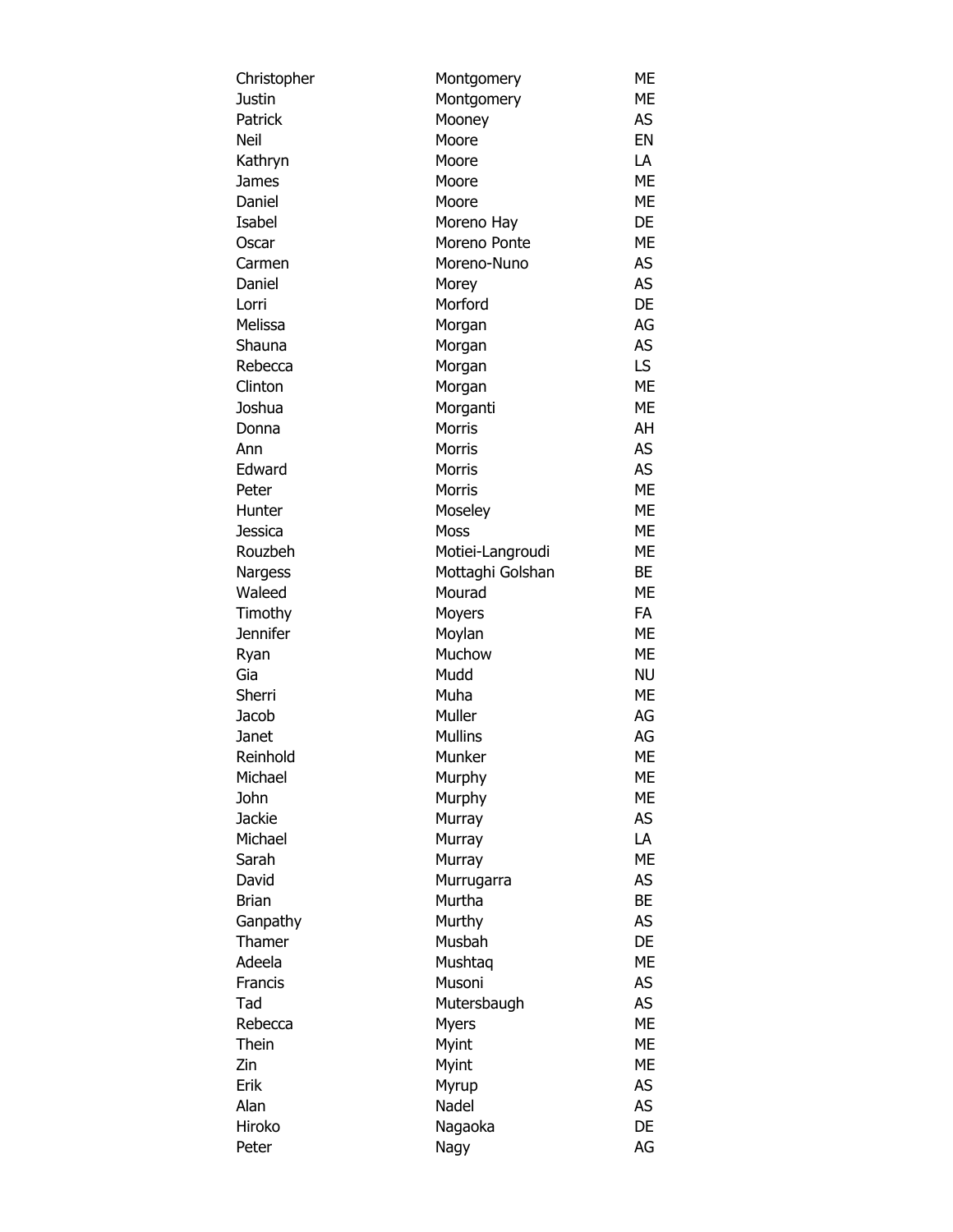| Lakshmi                      | Naidu                | ME        |
|------------------------------|----------------------|-----------|
| Rashmi                       | Nair                 | ME        |
| Sravanthi                    | Nandavaram           | ME        |
| John                         | Nardolillo           | <b>FA</b> |
| John                         | Nash                 | <b>ED</b> |
| Hala                         | Nassereddine         | EN        |
| Caroline                     | <b>Neff</b>          | ME        |
| Peter                        | Nelson               | ME        |
| David                        | Nelson               | ME        |
| Janna                        | Neltner              | ME        |
| Natalie                      | Nenadic              | AS        |
| Kathryn                      | Newfont              | AS        |
| Javier                       | Neyra Lozano         | <b>ME</b> |
| Kwokwai                      | Ng                   | AS        |
| Duc                          | Nguyen               | AS        |
| Dung                         | Nguyen               | <b>ME</b> |
| Justin                       | <b>Nichols</b>       | ED        |
| David                        | <b>Nickels</b>       | <b>ME</b> |
| Robert                       | Nickerson            | <b>ME</b> |
| <b>Alexis</b>                | <b>Nickols</b>       | ME        |
| Xingyu                       | Nie                  | ME        |
| Martin                       | Nielsen              | AG        |
| Barbara                      | Nikolajczyk          | ME        |
| Mariana                      | Nikolova-Karakashian | ME        |
| Srikanth                     | Nithyanandam         | ME        |
| Brian                        | Noehren              | AH        |
| Melody                       | Noland               | ED        |
| Jessica                      | Nordin               | ME        |
| Heather                      | Norman               | AG        |
| Gurney                       | Norman               | AS        |
| John                         | <b>Norris</b>        | <b>FA</b> |
|                              | <b>Norris</b>        | ME        |
| Christopher<br><b>Thomas</b> | Novak                | EN        |
| Sahar                        |                      | ME        |
| Kenneth                      | Nozad<br>Nusbacher   | DE        |
| Kwaku                        |                      | ME        |
| Sarah                        | Obeng                |           |
|                              | O'Brien              | DS        |
| John                         | O'Brien              | <b>ME</b> |
| Mark                         | O'Bryan              | <b>DS</b> |
| Aurora                       | Occa                 | CI        |
| Serge                        | Ochanine             | AS        |
| Thomas                       | Ochuodho             | AG        |
| Kathleen                     | O'Connor             | <b>ME</b> |
| Kevin                        | O'Connor             | ME        |
| Denise                       | O'Dell               | AH        |
| Patrick                      | O'Donnell            | ME        |
| Keely                        | O'Farrell            | AS        |
| Sylvia                       | Ofei                 | <b>ME</b> |
| Gbolahan                     | Ogunbayo             | ME        |
| Henry                        | O'Hair               | CI        |
| Mary                         | O'Hair               | <b>ED</b> |
| <b>Bruce</b>                 | O'Hara               | AS        |
| Chizimuzo                    | Okoli                | <b>NU</b> |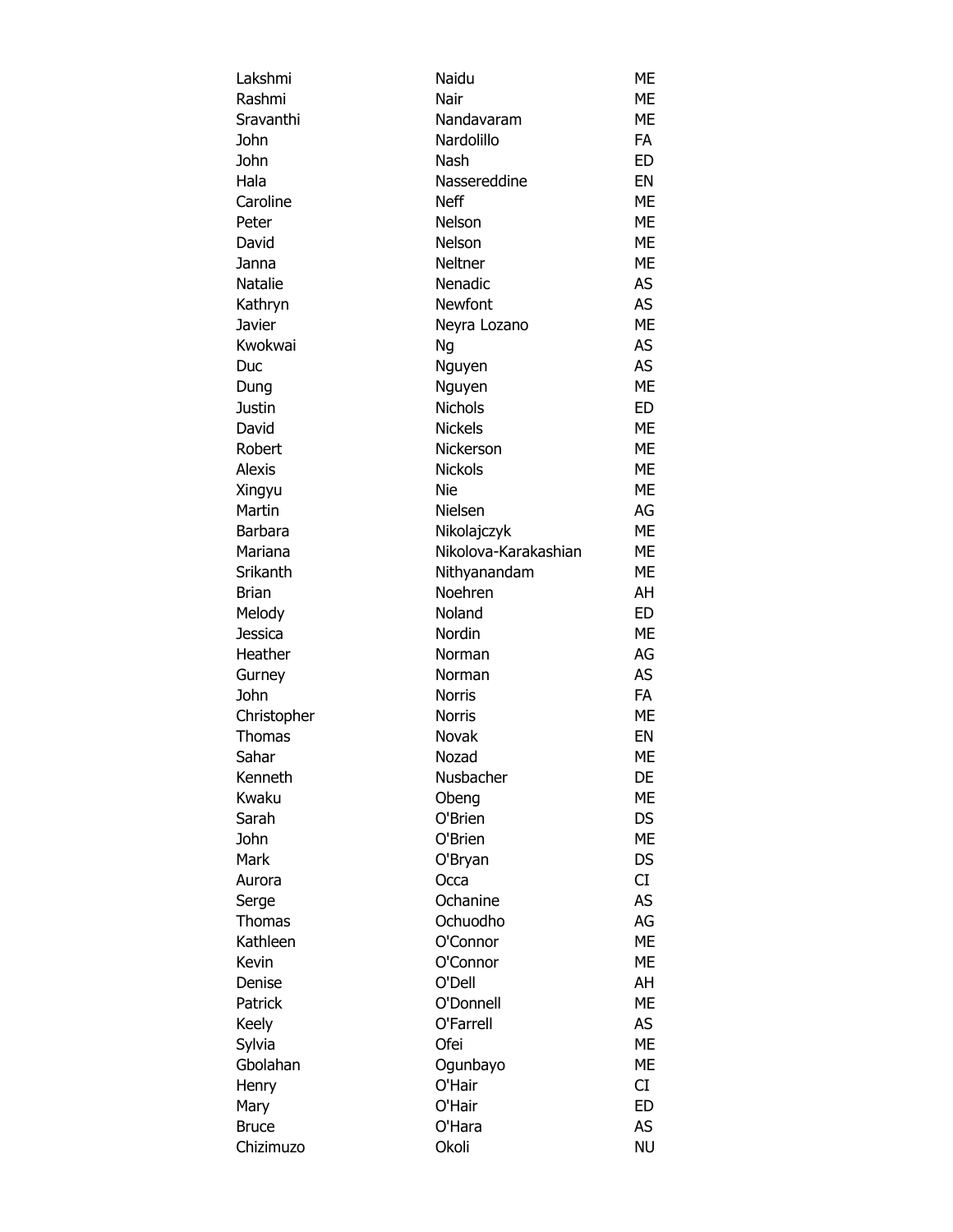| Devin           | Oller         | ME        |
|-----------------|---------------|-----------|
| <b>Bjorn</b>    | Olsen         | МE        |
| <b>Bradley</b>  | Olson         | AG        |
| D               | Olster        | AS        |
| Shannon         | Oltmann       | CI        |
| Galal           | Omami         | DE        |
| Terence         | O'Neill       | МE        |
| Cesar           | Ong           | ME        |
| Margaret        | Ormanoski     | ME        |
| Lindell         | Ormsbee       | EN        |
| Sarah           | Oros          | ME        |
| David           | Orren         | МE        |
| Pavel           | Ortinski      | МE        |
| Jill            | Ortinski      | PH        |
|                 |               |           |
| <b>Jeffrey</b>  | Osborn        | AS        |
| Carrie          | Oser          | AS        |
| Maureen         | O'Shaughnessy | ME        |
| <b>Miles</b>    | Osland        | <b>FA</b> |
| Julianne        | Ossege        | <b>NU</b> |
| <b>Jennifer</b> | Osterhage     | AS        |
| Melanie         | Otis          | SW        |
| William         | Owen          | AG        |
| Joseph          | Owen          | ME        |
| Wendi           | Owen          | ME        |
| Douglas         | Oyler         | <b>PH</b> |
| Sabire          | Ozcan         | ME        |
| Merve           | Ozen          | МE        |
| Daniel          | Pack          | EN        |
| <b>Judith</b>   | Page          | AH        |
| Shivani         | Pahwa         | ME        |
| Ramakrishnan    | Pakath        | BE        |
| Senthilnathan   | Palaniyandi   | МE        |
| Muralimohan     | Palla         | ME        |
| Denada          | Palm          | ME        |
| Aiyub           | Palmer        | AS        |
| Sravanthi       | Paluri        | ME        |
| Prakash         | Pandalai      | ME        |
| Chirayukumar    | Pandya        | ME        |
| Jonghyuck       | Park          | <b>PH</b> |
| Kimberly        | Parker        | CI        |
| Sean            | Parkin        | AS        |
|                 |               | <b>ME</b> |
| Ok-Kyong        | Park-Sarge    |           |
| Evelyn          | Parrish       | <b>NU</b> |
| David           | Parsley       | EN        |
| Erika           | Pasciuta      | ME        |
| Sara            | Pasha         | ME        |
| Reema           | Patel         | МE        |
| Amit            | Patel         | ME        |
| Samirkumar      | Patel         | ME        |
| <b>Jitesh</b>   | Patel         | ME        |
| Alexandra       | Paterson      | EN        |
| <b>Nicholas</b> | Pates         | AG        |
| Abhijit         | Patwardhan    | EN        |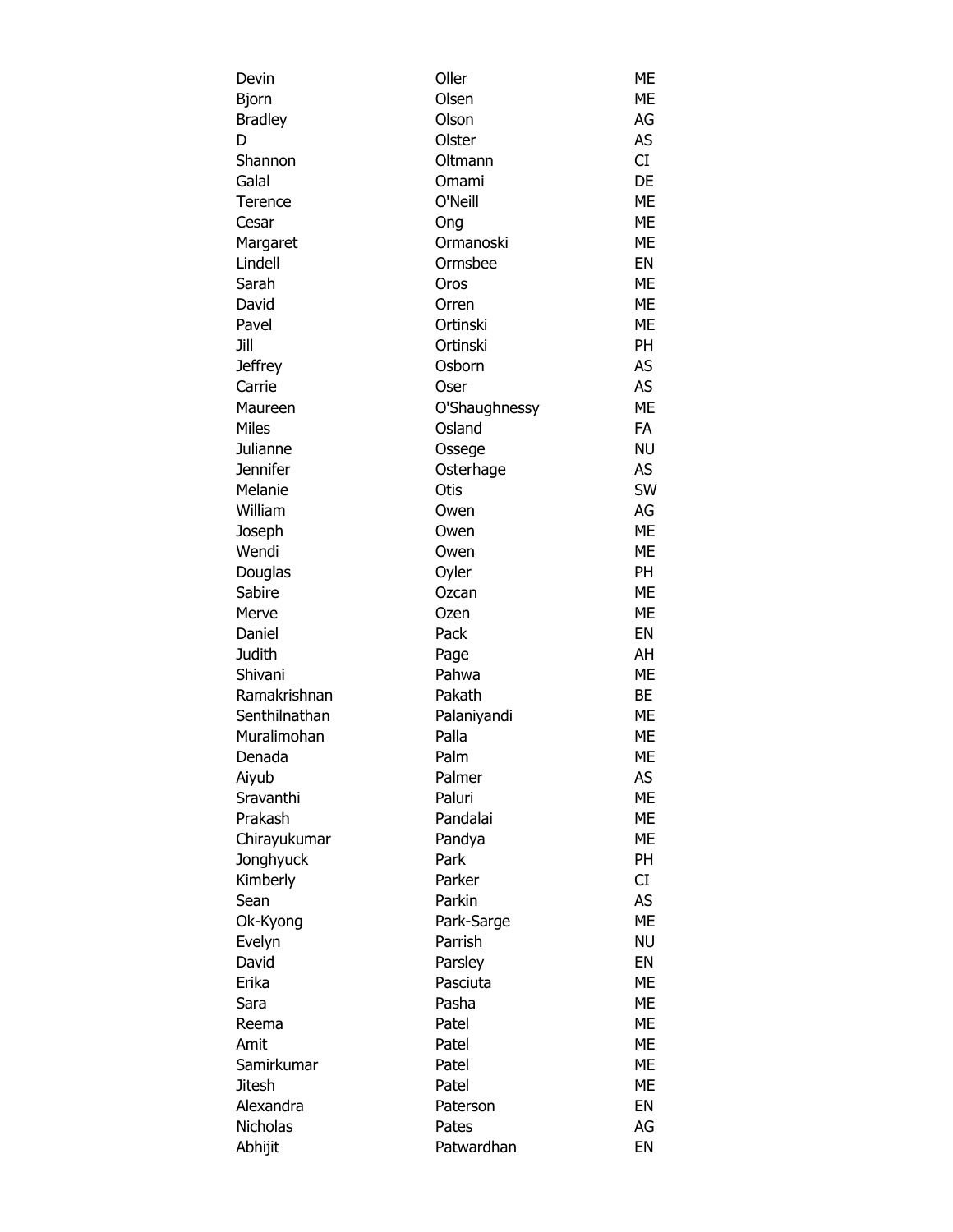| Jim           | Pauly         | PH        |
|---------------|---------------|-----------|
| Edward        | Pavlik        | ME        |
| Barbara       | Pawley        | ME        |
| Jeffery       | Payne         | BE        |
| Yanira        | Paz           | AS        |
| Robert        | Pearce        | AG        |
| Kevin         | Pearce        | <b>ME</b> |
| Kevin         | Pearson       | <b>ME</b> |
| Firaz         | Peer          | CI        |
| Sean          | Peffer        | <b>BE</b> |
| м             | Peffley       | AS        |
| Marijeta      | Pekez         | <b>ME</b> |
| Lydia         | Pelot-Hobbs   | AS        |
| Julie         | Pendergast    | AS        |
| Hui           | Peng          | <b>PH</b> |
| Michael       | Pennell       | AS        |
| Kelly         | Pennell       | EN        |
| Keith         | Pennypacker   | <b>ME</b> |
| Cecil         | Peppiatt      | <b>ME</b> |
| Treshani      | Perera        | LS        |
| Cristina      | Perez Pacheco | DE        |
| Sharyn        | Perry         | AG        |
| Peter         | Perry         | AS        |
| Valerie       | Perry         | LS.       |
| Karen         | Perry         | <b>ED</b> |
| Krista        | Perry         | <b>ME</b> |
| Dwan          | Perry         | <b>ME</b> |
| Anthony       | Pescatore     | AG        |
| Michael       | Peterson      | AG        |
| Joannah       | Peterson      | AS        |
| Karen         | Petrone       | AS        |
| Luther        | Pettigrew     | <b>ME</b> |
| Jonathan      | Pham          | EN        |
| Timothy       | Phillips      | AG        |
| Lynn          | Phillips      | AS        |
| Carol         | Pickett       | ME        |
| Dava          | Piecoro       | ME        |
| David         | Pienkowski    | EN        |
| Gitanjali     | Pinto-Sinai   | DE        |
| Paramarajan   | Piranavan     | <b>ME</b> |
| Hannah        | Pittard       | AS        |
| <b>Thomas</b> | Pittman       | <b>ME</b> |
| Julie         | Plasencia     | AG        |
| Kristen       | Platt         | <b>ME</b> |
| Rina          | Plattner      | ME        |
| LaTawnya      | Pleasant      | ME        |
| Hanna         | Poffenbarger  | AG        |
| Damodar       | Pokhrel       | ME        |
| Yan           | Pokrovskiy    | ME        |
| Sara          | Police        | <b>ME</b> |
| Kathleen      | Ponto         | AS        |
| Christopher   | Pool          | AS        |
| Hasan         | Poonawala     | EN        |
|               |               |           |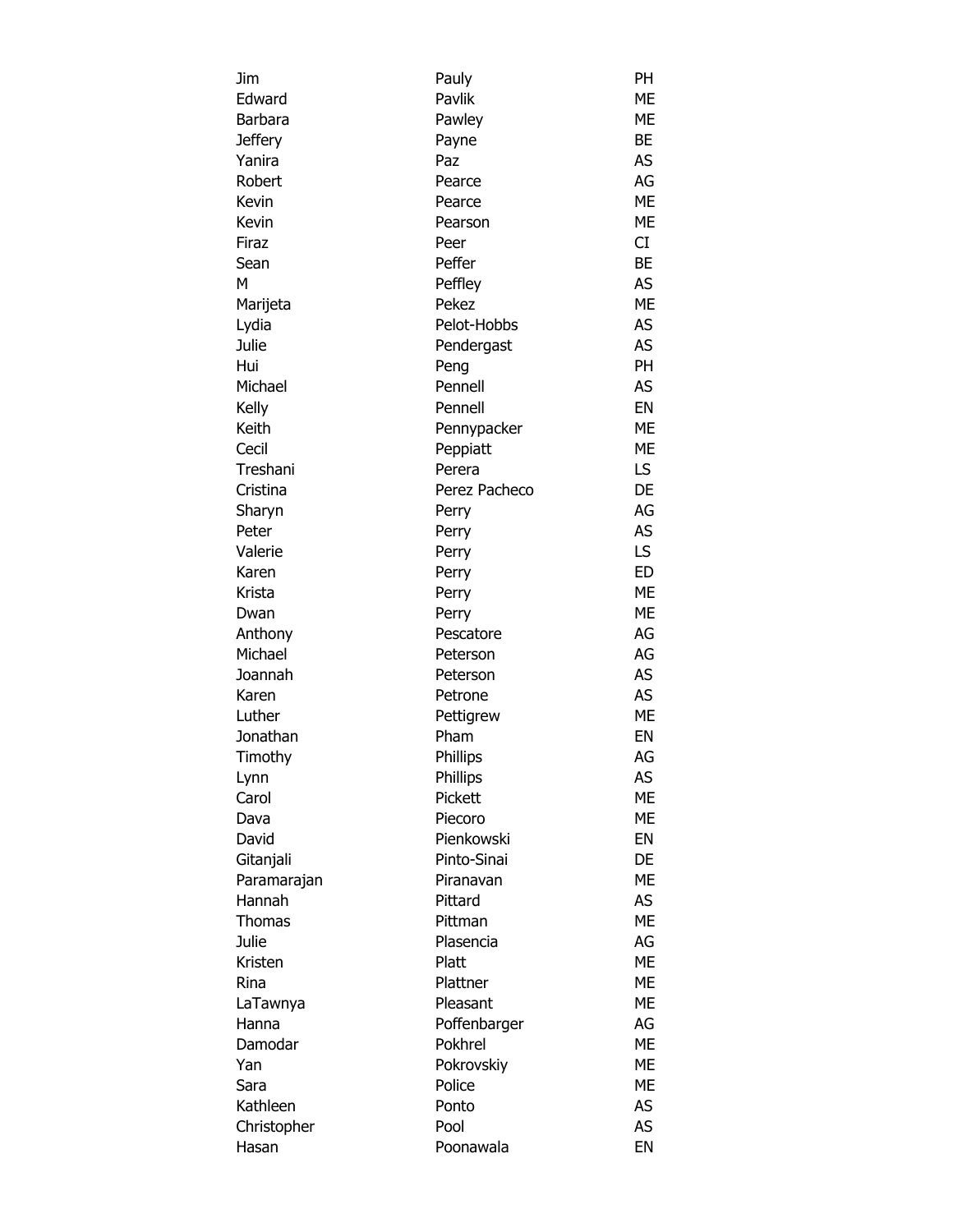| Andrew          | Poore        | МE        |
|-----------------|--------------|-----------|
| Savio           | Poovathingal | EN        |
| <b>Thomas</b>   | Pope         | BE        |
| Caitlin         | Pope         | HP        |
| Natalie         | Pope         | SW        |
| J               | Popkin       | AS        |
| Stephen         | Porter       | <b>ME</b> |
| James           | Porterfield  | <b>ME</b> |
| Daniel          | Potter       | AG        |
| Amanda          | Potterton    | <b>ED</b> |
| David           | Powell       | ME        |
| Erin            | Powell       | ME        |
| Ashwin          | Prabhu       | ME        |
| Armando         | Prats        | AS        |
| Mark            | Prendergast  | AS        |
| David           | Preston      | <b>ME</b> |
| Steven          | Price        | AG        |
| Timothy         | Prince       | HP        |
| <b>Thomas</b>   | Prisinzano   | <b>PH</b> |
| Vincent         | Prusick      | ME        |
| Sharoon         | Qaiser       | <b>ME</b> |
| Shadi           | Qasem        | ME        |
| Ayman           | Qasrawi      | ME        |
| Jing            | Qin          | AS        |
| Dana            | Quesinberry  | HP        |
| Jorge           | Quintero     | ME        |
| Hammad          | Qureshi      | ME        |
| Alexander       | Rabchevsky   | <b>ME</b> |
| Aurelia         | Radulescu    | ME        |
| Vlad            |              | ME        |
|                 | Radulescu    |           |
| Lindsay         | Ragsdale     | ME        |
| <b>Driss</b>    | Raissi       | ME        |
| Navin           | Rajagopalan  | МE        |
| Gopalkumar      | Rakesh       | ME        |
| Pranatartiharan | Ramachandran | МE        |
| Preeti          | Ramachandran | МE        |
| Dinesh          | Ramaiah      | ME        |
| Reshma          | Ramlal       | МE        |
| Vivek           | Rangnekar    | МE        |
| Stephen         | Rankin       | EN        |
| Madhumathi      | Rao          | ME        |
| Jill            | Rappoport    | AS        |
| Cetewayo        | Rashid       | <b>ME</b> |
| <b>Flavius</b>  | Raslau       | ME        |
| Alison          | Rasper       | <b>ME</b> |
| Dhananjay       | Ravat        | AS        |
| Julia           | Ravenscroft  | AS        |
| Anne            | Ray          | HP        |
| Deborah         | Ray          | DE        |
| Ted             | Raybould     | DE        |
| Mary Kay        | Rayens       | <b>NU</b> |
| Margaret        | Readdy       | AS        |
| Annette         | Rebel        | МE        |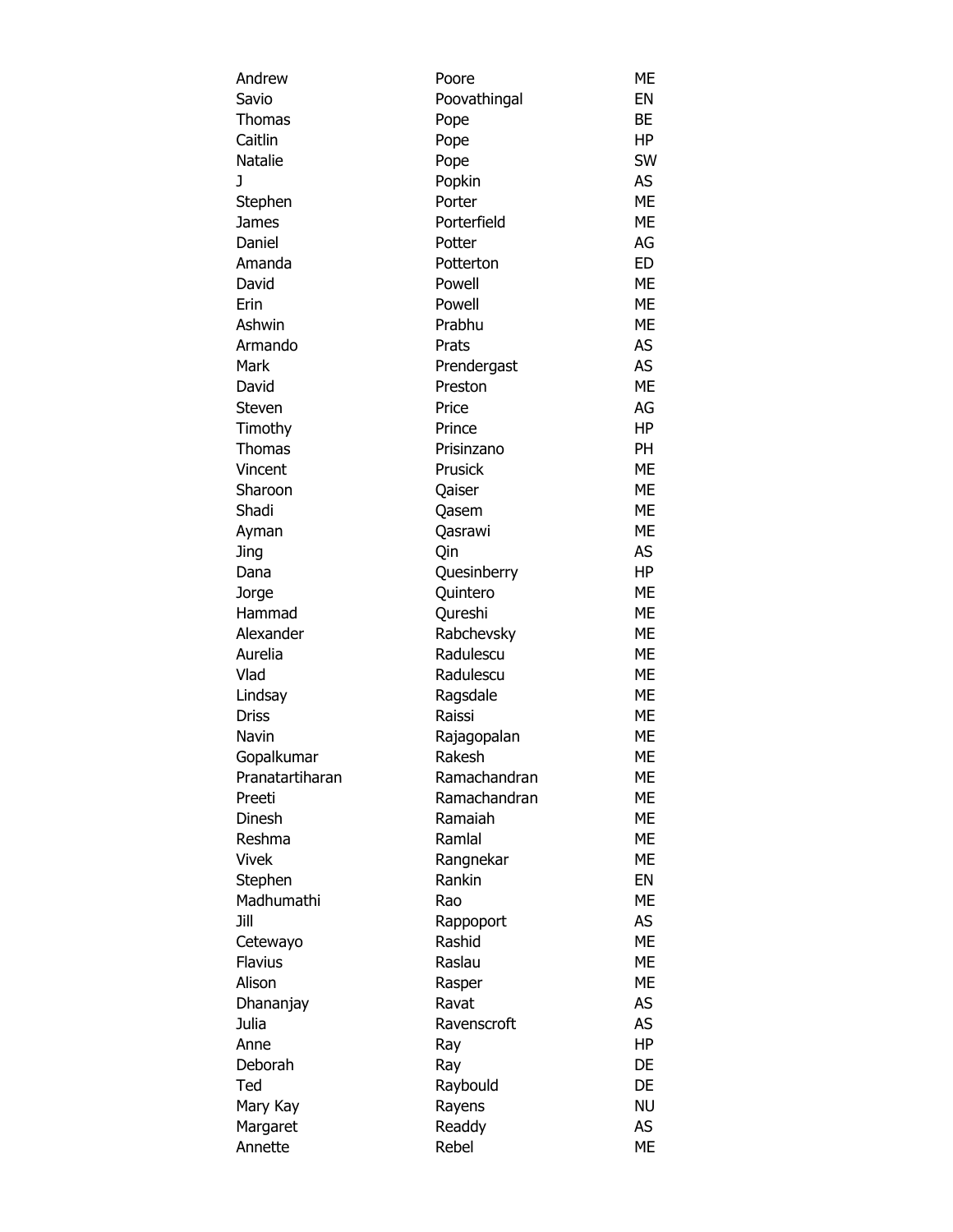| Dierdra     | Reber            | AS        |
|-------------|------------------|-----------|
| Kenneth     | Record           | <b>PH</b> |
| Hassan      | Reda             | ME        |
| Erik        | Reece            | AS        |
| Shahnaz     | Rehman           | ME        |
| Eric        | Reid             | <b>ME</b> |
| Eric        | Rellinger        | ME        |
| Wei         | Ren              | AG        |
| Xingcong    | Ren              | ME        |
| Gregg       | Rentfrow         | AG        |
| Tana        | Repella          | <b>ME</b> |
| Joseph      | Rey-Barreau      | <b>DS</b> |
| Hugo        | Reyes-Centeno    | AS        |
| Brady       | Reynolds         | <b>ME</b> |
| Jessica     | Reynolds         | <b>ME</b> |
| Leni        | Ribeiro Leite    | AS        |
| Julie       | <b>Ribes</b>     | ME        |
| Jennifer    | <b>Rice</b>      | AS        |
| Christopher | <b>Richards</b>  | AS        |
| Allan       | <b>Richards</b>  | <b>FA</b> |
| Dana        | <b>Richards</b>  | ME        |
| Jonathan    | <b>Ricker</b>    | ME        |
| Martha      | Riddell          | HP        |
| James       | Ridolfo          | AS        |
| Julie       | Riesenweber      | <b>DS</b> |
| Lynne       | Rieske-Kinney    | AG        |
| Karen       | Rignall          | AG        |
| Elizabeth   | Riley            | HP        |
| Scott       | Riley            | ME        |
| James       | Ringe            | AG        |
| Margaret    | Rintamaa         | ED        |
| Patricia    | Rippetoe Freeman | PH.       |
| Chad        | <b>Risko</b>     | AS        |
| Edwin       | Ritchey          | AG        |
| Rosalind    | Ritchie-Dabney   | ME        |
| Ethan       | Ritter           | ME        |
| Clare       | Rittschof        | AG        |
| Andrew      | Roads            | <b>ME</b> |
| Susan       | <b>Robbins</b>   | <b>ME</b> |
| Howard      | <b>Roberts</b>   | DE        |
| Kathleen    | <b>Roberts</b>   | ME        |
| Ronald      | Roberts          | МE        |
| Lauren      | Robinson         | LS.       |
| Megan       | Robinson         | ME        |
| Troy        | <b>Rock</b>      | <b>ME</b> |
| David       | Rodgers          | <b>ME</b> |
| Carlos      | Rodriguez Lopez  | AG        |
| Aaron       | Roeschley        | <b>BE</b> |
| <b>Nels</b> | Rogers           | AS        |
| Sandra      | Rogers           | <b>NU</b> |
| Katherine   | Rogers-Carpenter | AS        |
| Anna        | Rogozinska       | <b>ME</b> |
| Zbigniew    | Rogozinski       | МE        |
|             |                  |           |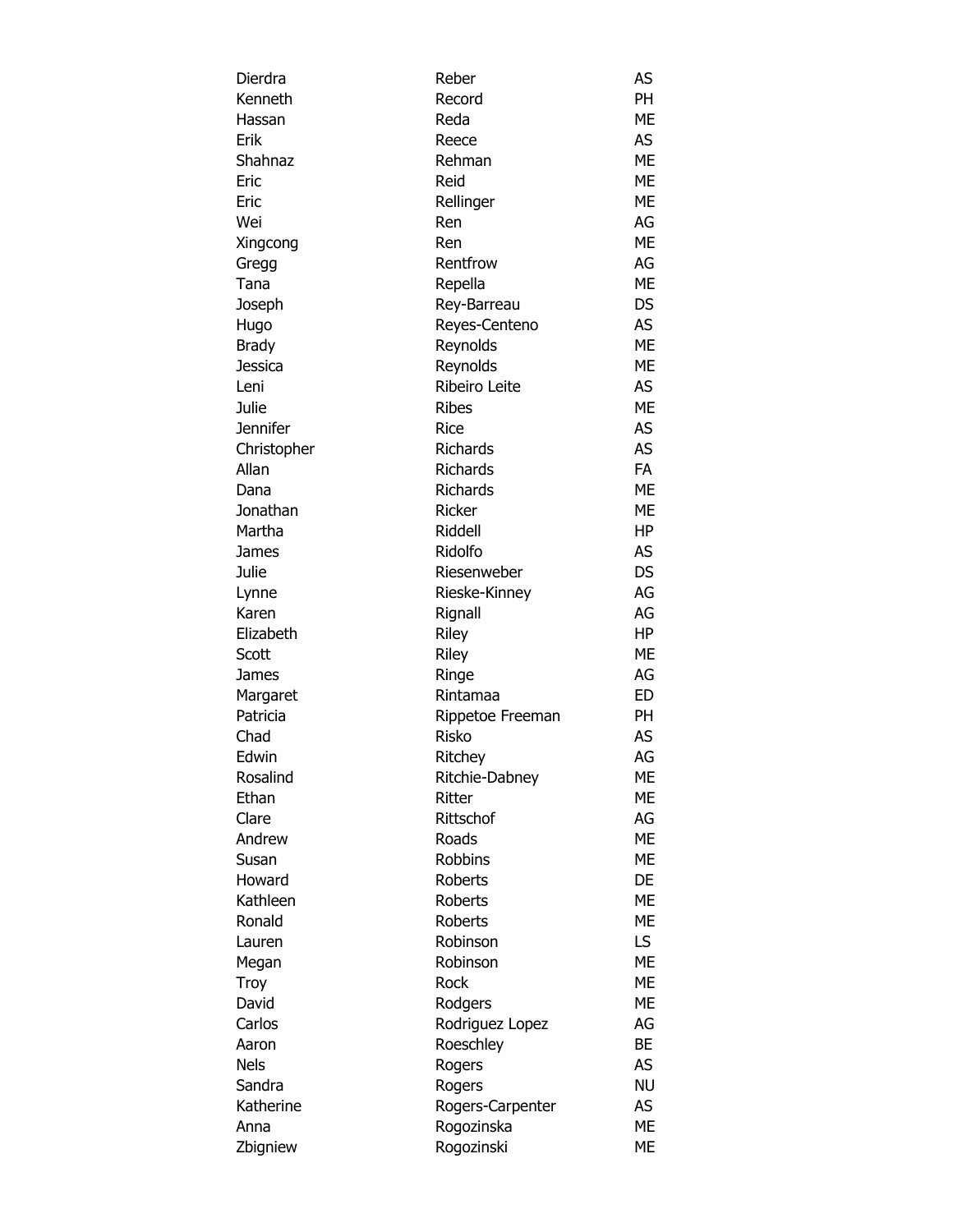| Jurgen         | Rohr               | PH        |
|----------------|--------------------|-----------|
| Gary           | Rohrbacher         | DS        |
| Marcia         | Rojas Ramirez      | DE        |
| Megan          | Romano             | AG        |
| Amanda         | Romesberg          | ME        |
| John           | Romond             | ME        |
| <b>Bryan</b>   | Rone               | ME        |
| Vanessa        | Roos               | ME        |
| Karen          | Roper              | ME        |
| Benjamin       | Rosa               | <b>BE</b> |
| Shyanika       | Rose               | ME        |
| Gregory        | Rose               | ME        |
| Stephanie      | Rose               | <b>ME</b> |
|                |                    | ME        |
| Jens           | Rosenau            |           |
| М              | Rosenthal          | ME        |
| Donald         | Ross               | AG        |
| Jeremy         | Ross               | AH        |
| Jenna          | Ross               | <b>ME</b> |
| Mary           | Rossano            | AG        |
| Jairus         | Rossi              | AG        |
| Sharon         | Rostosky           | <b>ED</b> |
| John           | Roth               | <b>ME</b> |
| Paul           | Rottmann           | EN        |
| Jeanmarie      | Rouhier-Willoughby | AS        |
| Beth           | Rous               | <b>ED</b> |
| David          | Royster            | AS        |
| Rebecca        | Ruby               | AG        |
| Cynthia        | Ruder              | AS        |
| Rachel         | Rudolph            | AG        |
| David          | Rudy               | ME        |
| Ana            | Rueda              | <b>AS</b> |
| Phillip        | Rumrill            | <b>ED</b> |
| Margaret       | Ruppel             | LS        |
| <b>Jeffrey</b> | Rush               | <b>ME</b> |
| Annelise       | <b>Russell</b>     | GS        |
| Marion         | Rust               | AS        |
| Elizabeth      | Ryan               | CI        |
| Stephen        | Ryan               | <b>ME</b> |
| Piotr          | Rychahou           | ME        |
| <b>Brian</b>   | Rymond             | AS        |
| Callie         | Rzasa              | <b>ME</b> |
| Trustin        | Saam               | ME        |
| Kathryn        | Saatman            | ME        |
|                | Sachs              | AS        |
| Leon           |                    |           |
| Sayed          | Saghaian           | AG        |
| Sibu           | Saha               | ME        |
| Alok           | Saini              | ME        |
| Hiroshi        | Saito              | ME        |
| Kozo           | Saito              | EN        |
| Fady           | Salama             | ME        |
| Paul           | Salamanca          | LA        |
| Sayed Ahmad    | Salehi             | EN        |
| Kathleen       | Salmeron           | МE        |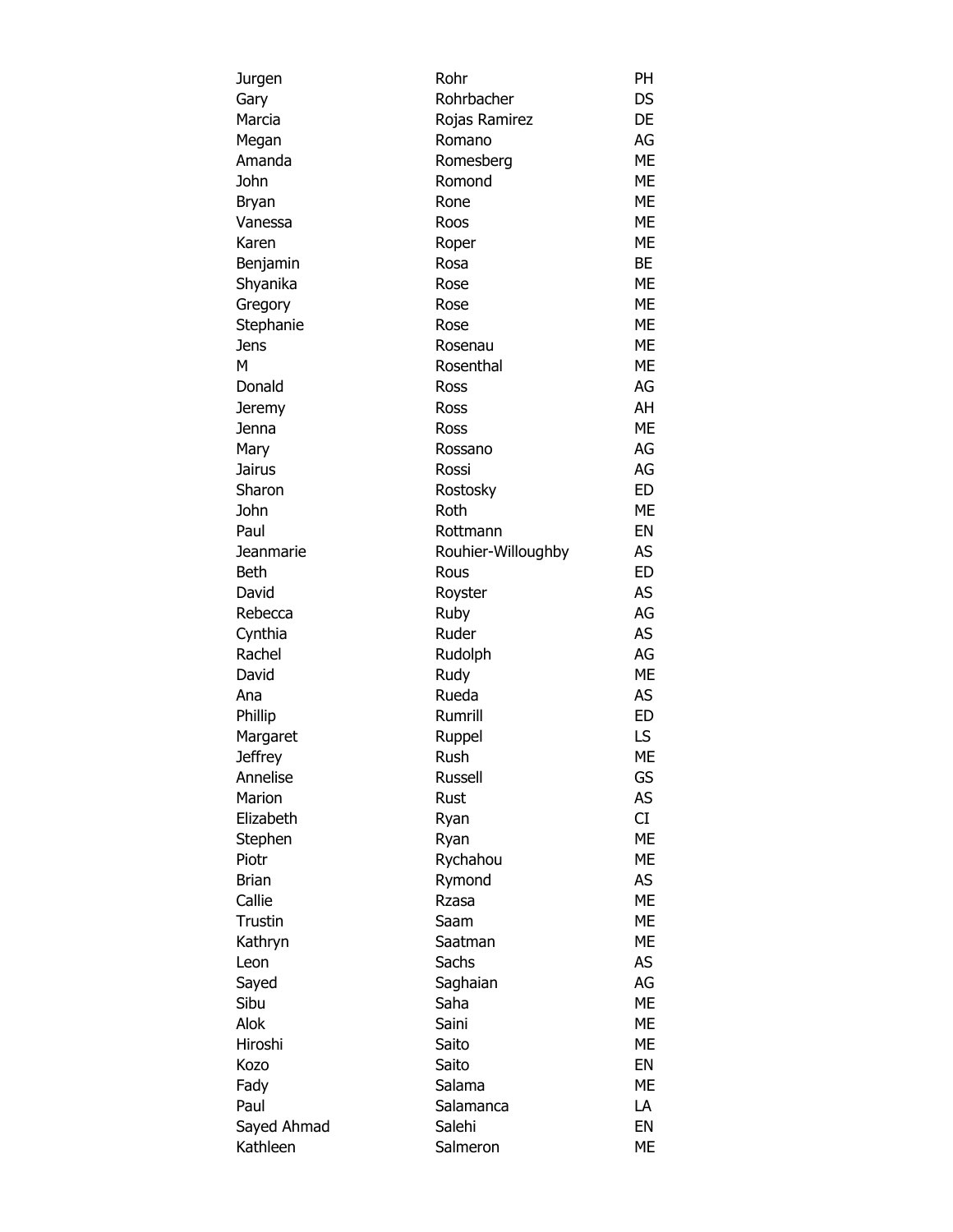| Montserrat      | Salmeron Cortasa | AG        |
|-----------------|------------------|-----------|
| <b>Thaddeus</b> | Salmon           | ME        |
| Elizabeth       | Salt             | <b>NU</b> |
| Charles         | <b>Salters</b>   | ME        |
| Amanda          | Saltzman         | <b>ME</b> |
| Michael         | Sama             | AG        |
| Michael         | Samaan           | <b>ED</b> |
| Michael         | <b>Samers</b>    | AS        |
| Marcia          | Sampson          | ED        |
| Shannon         | Sampson          | ED        |
| Luis            | Sanchez Giraldo  | EN        |
| Eric            | Sanday           | AS        |
| Sheila          | Sanders          | <b>ME</b> |
| Wayne           | Sanderson        | AG        |
| Robert          | Sandmeyer        | AS        |
| Jessica         | Santollo         | AS        |
| Patricia        | <b>Santos</b>    | ME        |
| R               | Sargent          | AS        |
| Charles         | Sargent          | <b>ME</b> |
| Christopher     | Sass             | AG        |
| Jonathan        | Satin            | <b>ME</b> |
| Shannon         | Sauer-Zavala     | AS        |
| Rachel          | Saunders         | <b>ME</b> |
| Hisashi         | Sawada           | ME        |
| <b>Boutros</b>  | Sawaya           | <b>ME</b> |
| Anne            | Sayers           | <b>ME</b> |
| Brandy          | <b>Scalise</b>   | AS        |
| Jennifer        | Scarduzio        | CI        |
| Mark            | Schachman        | DE        |
| Sarah           | Schaefer         | ME        |
| Meagan          | Schaeffner       | <b>ME</b> |
| Steven          | <b>Schafrik</b>  | EN        |
| Takako          | Schaninger       | ME        |
| Theodore        | Schatzki         | <b>AS</b> |
| Richard         | Schein           | AS        |
| Rachel          | Schendel         | AG        |
| Jill            | Schinberg        | <b>FA</b> |
| Randal          | Schleenbaker     | <b>ME</b> |
| Frederick       | Schmitt          | ME        |
| Eve             | Schneider        | AS        |
| Douglas         | Schneider        | <b>ME</b> |
| Julius          | Schoop           | EN        |
| Margaret        | Schroeder        | ED        |
| Kevin           | Schuer           | AH        |
| Sarah           | Schuetz          | <b>ME</b> |
| Erin            | Schuler          | <b>ME</b> |
| Steven          | Schwarze         | AH        |
| Leslie          | Scott            | <b>NU</b> |
| Shaunna         | Scott            | AS        |
| Frank           | Scott            | <b>BE</b> |
| Jason           | Scroggin         | DS        |
| Robert          | Scroggins        | <b>FA</b> |
| William         | Seales           | EN        |
|                 |                  |           |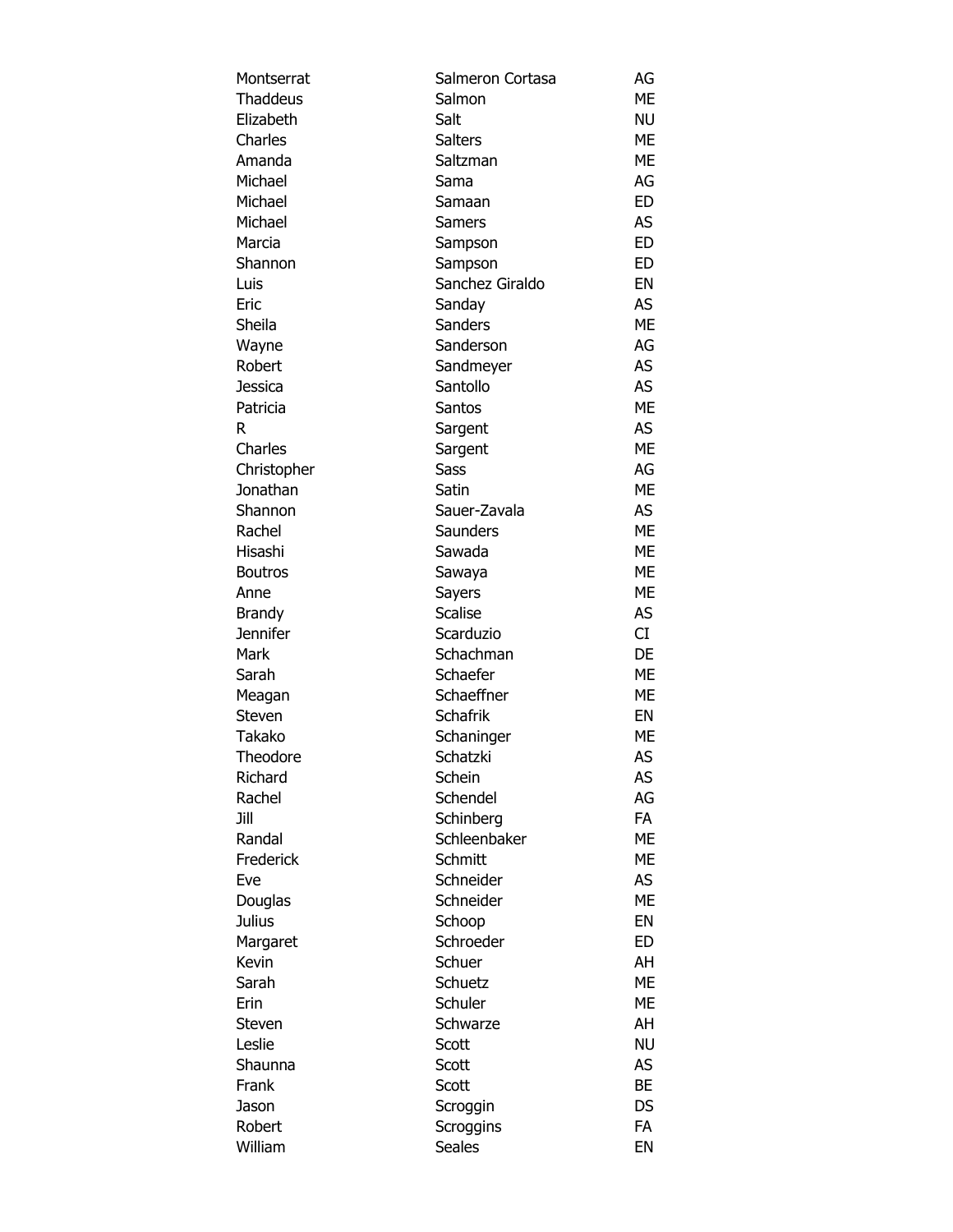| Marsha          | Seamans              | LS        |
|-----------------|----------------------|-----------|
| <b>Jeffrey</b>  | Seay                 | EN        |
| Thomas          | Seay                 | ME        |
| Suzanne         | Segerstrom           | AS        |
| Ashley          | Seifert              | <b>AS</b> |
| <b>Thomas</b>   | Seigler              | EN        |
| Michael         | Sekela               | ME        |
| Dusan           | Sekulic              | EN        |
| John            | Selegue              | AS        |
| Maj-Linda       | Selenica             | <b>ME</b> |
| Parijat         | Sen                  | <b>ME</b> |
| Narmadha        | Senanayake           | AS        |
| Ambrose         | Seo                  | AS        |
|                 |                      | AS        |
| Khrystyna       | Serhiyenko           |           |
| Elena           | Sesma                | AS        |
| Jessica         | Setser               | <b>ME</b> |
| Carrie          | Shaffer              | AG        |
| Anum            | Shafique             | <b>ME</b> |
| Syed            | Shah                 | <b>ME</b> |
| Malay           | Shah                 | ME        |
| Sara            | <b>Shahid Salles</b> | ME        |
| Mansi           | Shah-Jadeja          | ME        |
| Mohammad Baseem | Shaikh               | ME        |
| Xuancheng       | Shao                 | AS        |
| Qing            | Shao                 | EN        |
| Alfred          | Shapere              | AS        |
| Lina            | Sharab               | DE        |
| Rupin           | Sharma               | <b>ME</b> |
| Deborah         | Sharp                | LS.       |
| Lynda           | Sharrett-Field       | AS        |
| Jonathan        | Shaub                | LA        |
| Charles         | Shaw                 | ME        |
| Robert          | Shay                 | FA        |
| Qing-Bai        | She                  | ME        |
| Daniel          | Sheehan              | BЕ        |
| Lila            | Sheikhi              | ME        |
| Nathan          | Shelman              | МE        |
| <b>Brent</b>    | Shelton              | <b>ME</b> |
| Charles         | Shelton              | ME        |
| Zhongwei        | Shen                 | AS        |
| Asha            | Shenoi               | <b>ME</b> |
|                 |                      |           |
| Christopher     | Shepard              | AG        |
| Collin          | Shepley              | ED        |
| Sally           | Shepley              | ED        |
| Mary            | Sheppard             | <b>ME</b> |
| Jian            | Shi                  | AG        |
| Fara            | Shikoh               | МE        |
| Stephen         | Shimshock            | HP        |
| <b>Jennifer</b> | Shinn                | ME        |
| Isaac           | Shlosman             | AS        |
| Jordan          | Shockley             | AG        |
| Robin           | Shoemaker            | AG        |
| Emily           | Shortslef            | AS        |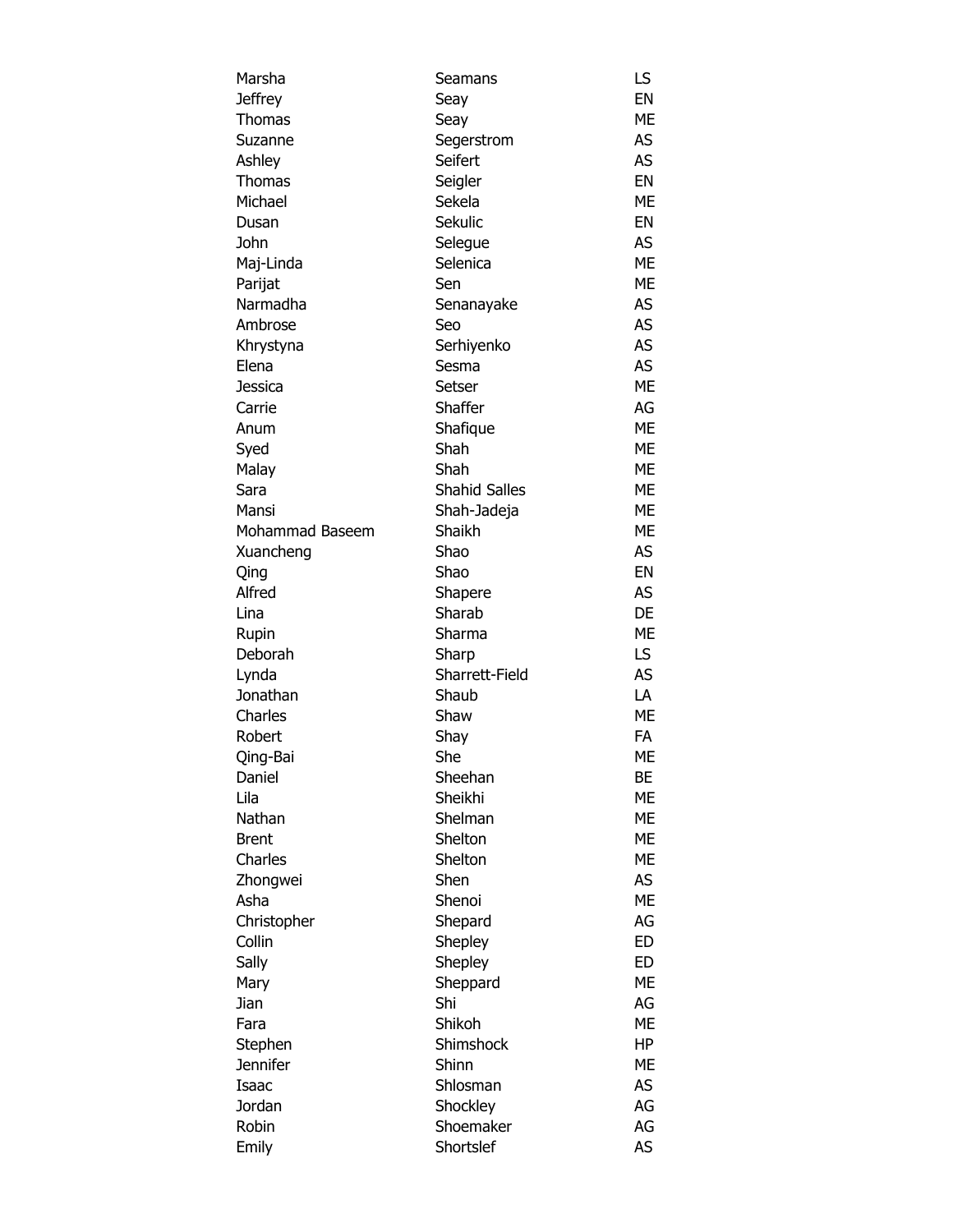| Kathryn            | Showalter                  | SW        |
|--------------------|----------------------------|-----------|
| Preetha            | Shridas                    | МE        |
| Iuliia             | Shybalkina                 | GS        |
| Muhammad Abu Bakar | Siddique                   | EN        |
| Pooja              | Sidney                     | AS        |
| David              | Sihau                      | <b>ME</b> |
| Amanda             | Silva                      | ME        |
| Jhon               | Silva Castro               | EN        |
| David              | Silverstein                | EN        |
| Simone             | Silvestri                  | EN        |
| Christopher        | Simmons                    | <b>ME</b> |
| Robert             | Simon                      | <b>ME</b> |
| Peter              | Simpson                    | FA        |
| Anthony            | Sinai                      | ME        |
| Ronald             | Singer                     | DE        |
| Amandeep           | Singh                      | ME        |
| <b>Thitinart</b>   | Sithisarn                  | ME        |
| Ashmita            | Siwakoti                   | ME        |
| Michelle           | Sizemore                   | AS        |
| Karen              | <b>Skaff</b>               | AH        |
| Philip             | Skipwith                   | AS        |
| Emily              | Slade                      | HP        |
| Svetla             | Slavova                    | HP        |
| Douglas            | Slaymaker                  | AS        |
| John               | Slevin                     | ME        |
| <b>Nisrine</b>     |                            | AS        |
| Paul               | Slitine El Mghari<br>Sloan | <b>ME</b> |
|                    |                            |           |
| David              | Sloan                      | ME        |
| Alison             | Slone                      | ME        |
| Jan                | Smalle                     | AG        |
| Brittany           | <b>Smalls</b>              | ME        |
| Pamela             | Smallwood                  | <b>ME</b> |
| Samuel             | Smith                      | AG        |
| Jeramiah           | Smith                      | AS        |
| Gerald             | Smith                      | AS        |
| Anna               | Smith                      | AS        |
| Susan              | Smith                      | LS        |
| Mikel              | Smith                      | МE        |
| Wilburn            | Smith                      | ME        |
| William            | Smith                      | EN        |
| Suzanne            | Smith                      | EN        |
| Christopher        | Smith                      | ME        |
| Jimmy              | Smith                      | МE        |
| Erica              | Smith                      | МE        |
| Milton             | Smoot                      | МE        |
| William            | Snell                      | AG        |
| Ernest             | Snow                       | ME        |
| John               | Snyder                     | AG        |
| David              | Sogin                      | FA        |
| Min-Woong          | Sohn                       | ΗP        |
| Scott              | Soltis                     | ВE        |
| Pradoldej          | Sompol                     | МE        |
| Caryn              | Sorge                      | МE        |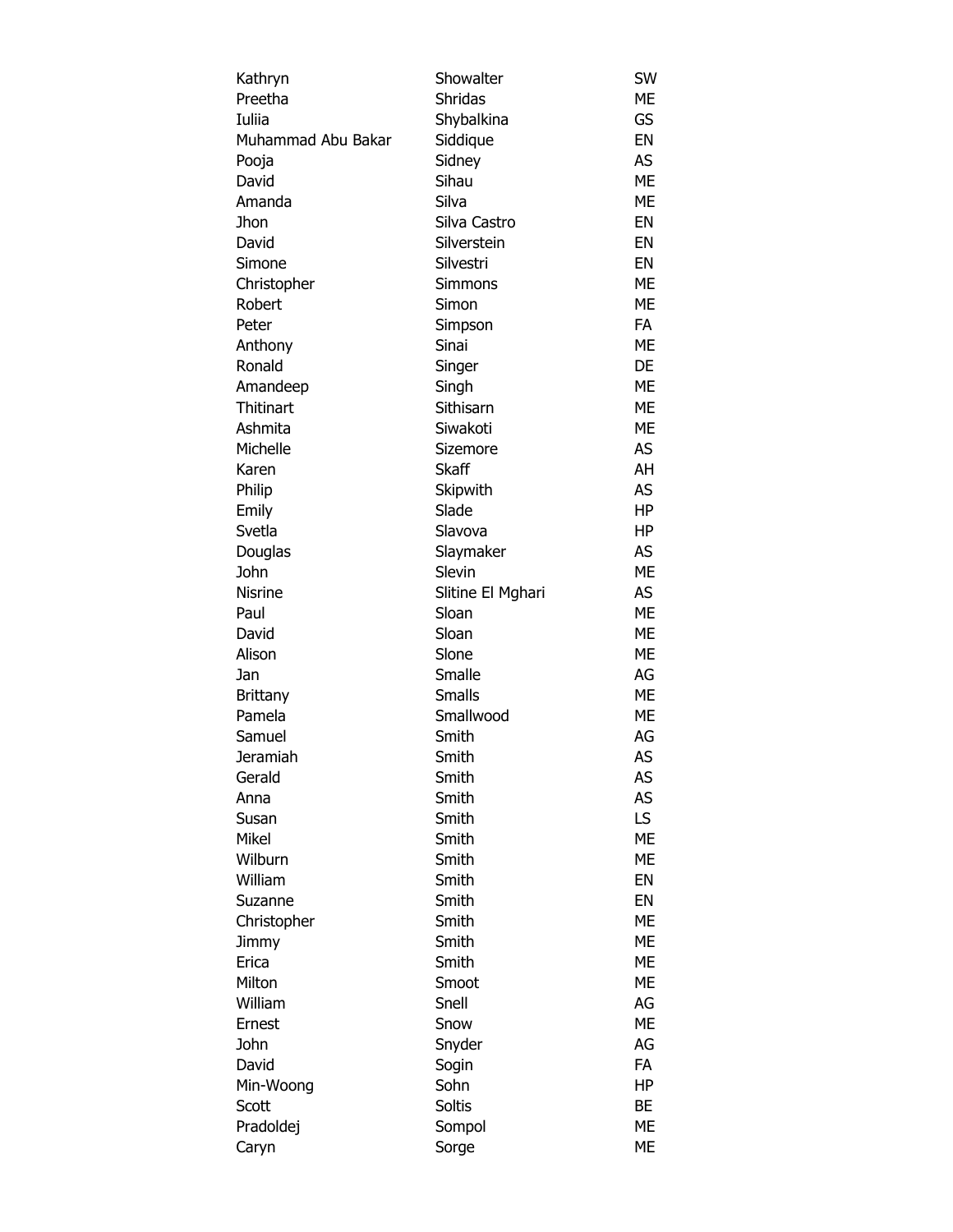| Vincent          | Sorrell         | ME        |
|------------------|-----------------|-----------|
| Karrieann        | Soto Vega       | AS        |
| Joseph           | Sottile         | EN        |
| Rosemary         | Sousa           | <b>ME</b> |
| Anna Maria       | South           | <b>ME</b> |
| Joseph           | Souza           | <b>ME</b> |
| David            | Sovich          | BE        |
| Stefanka         | Spassieva       | ME        |
| Brett            | Spear           | <b>ME</b> |
| Paul             | Spicer          | <b>ME</b> |
| Mary             | Sprang          | ME        |
| Amy              | Spriggs         | ED        |
| Matthew          | Springer        | AG        |
| Joe              | Springer        | <b>ME</b> |
| Katherin         | Sproul          | <b>ME</b> |
| Arjun            | Srinath         | <b>ME</b> |
| Habib            | Srour           | <b>ME</b> |
| Jay              | Srour           | ME        |
| William          | St Clair        | <b>ME</b> |
| Daret            | St Clair        | <b>ME</b> |
| Laura            | <b>Stadler</b>  | <b>ME</b> |
| Shayna           | Stahl           | FA        |
| Jon              | <b>Stallins</b> | AS.       |
| Janet            | Stamatel        | AS        |
| <b>Nikiforos</b> | Stamatiadis     | EN        |
| Stefan           | Stamm           | <b>ME</b> |
| William          | <b>Stamps</b>   | FA        |
| Stacy            | Stanifer        | <b>NU</b> |
| Scott            | Stanley         | AG        |
| Nathaniel        | Stapleton       | AS        |
| Jerod            | Stapleton       | HP        |
| Marlene          | <b>Starr</b>    | ME        |
| Christa          | Staton          | ME        |
| Seth             | <b>Stearley</b> | ME        |
| Beau             | Steenken        | LA        |
| Melissa          | <b>Stein</b>    | AS        |
| Joshua           | Steiner         | <b>ME</b> |
| L                | <b>Stephens</b> | EN        |
| John             | Stephenson      | CI        |
| Stephen          | <b>Sterlitz</b> | DE        |
| Julia            | <b>Stevens</b>  | <b>ME</b> |
| Scott            | <b>Stevens</b>  | <b>ME</b> |
| <b>Brian</b>     | Stevenson       | МE        |
| Danelle          | Stevens-Watkins | ED        |
| John             | <b>Stewart</b>  | <b>ME</b> |
| Johannes         | Steyn           | ME        |
| Nancy            | <b>Stiles</b>   | ME        |
| Stephanie        |                 | ME        |
|                  | Stockburger     | AG        |
| Timothy<br>Dan   | Stombaugh       | <b>BE</b> |
|                  | Stone           |           |
| Peter            | Stone           | FA        |
| Daria            | Stone           | DE        |
| Austin           | Stone           | ME        |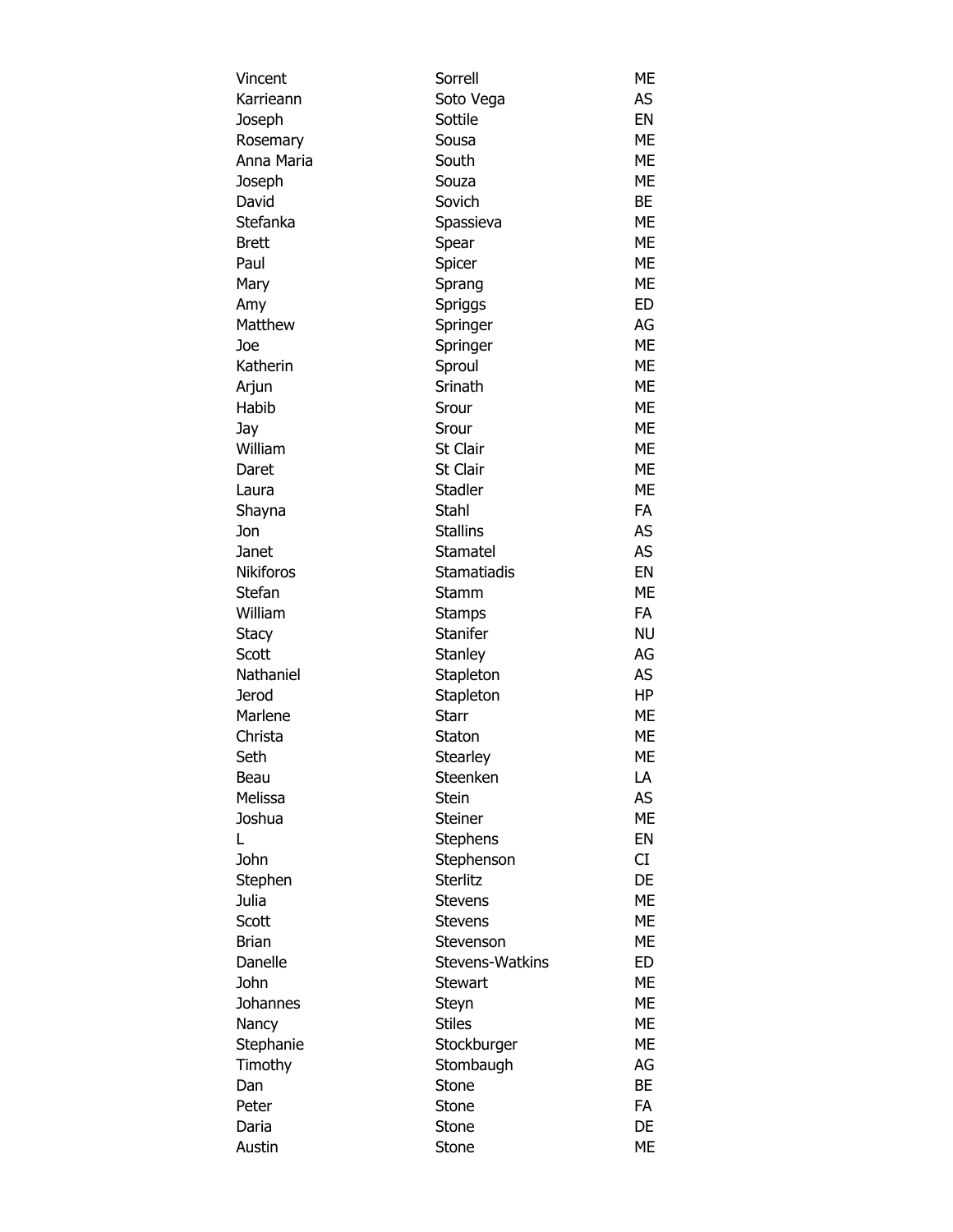| William        | Stoops         | ME        |
|----------------|----------------|-----------|
| Christina      | Stowe          | AG        |
| Ann            | Stowe          | <b>ME</b> |
| Douglas        | Strachan       | AS        |
| Dmitry         | Strakovsky     | <b>FA</b> |
| Joseph         | <b>Straley</b> | AS        |
| <b>Terry</b>   | Stratton       | <b>ME</b> |
| Rhya           | Strifling      | <b>ME</b> |
| Arnold         | Stromberg      | AS        |
| Elizabeth      | Stumpf         | <b>ME</b> |
| Jamie          | Sturgill       | <b>ME</b> |
| <b>Brent</b>   | Sturlaugson    | DS.       |
| Yuanyuan       | Su             | AS        |
| Venkateswaran  | Subramanian    | <b>ME</b> |
| <b>Jeffrey</b> | Suchanek       | LS.       |
| Padmaja        | Sudhakar       | ME        |
| Jacqueline     | Sugarman       | ME        |
| Debra          | Suiter         | AH        |
| Patrick        | Sullivan       | <b>ME</b> |
| Surendranath   | Suman          | AG        |
| Mark           | Summers        | AS        |
| Martin         | <b>Summers</b> | <b>DS</b> |
| Haoying        | Sun            | <b>BE</b> |
| Xingsheng      | Sun            | <b>EN</b> |
| Ramon          | Sun            | <b>ME</b> |
| Timothy        | Sundell        | AS        |
| Sridhar        | Sunderam       | EN        |
| Anita          | Superson       | AS        |
| Gerald         | Supinski       | <b>ME</b> |
| Hilary         | Surratt        | ME        |
| Yasuhiro       | Suzuki         | ME        |
| Kara           | Swafford       | ME        |
| Melissa        | Swan           | AG        |
| Kathleen       | Swan           | FD.       |
| Gerry          | Swan           | ED        |
| Jason          | Swanson        | AG        |
| Elizabeth      | Swanson        | DS        |
| Mark           | Swanson        | HP        |
| Hollie         | Swanson        | ME        |
| Christopher    | Swartz         | AH        |
| Michael        | Sweeney        | ME        |
| Marian         | Swope          | МE        |
| Zainulabeuddin | Syed           | AG        |
| Haralambos     | Symeonidis     | AS        |
| Margaret       | Szabunio       | ME        |
| George         | <b>Szekely</b> | FA        |
| Kaveh          | Tagavi         | EN        |
| Muhammad       | Tahir          | ME        |
| Zixue          | Tai            | CI        |
| Akiko          | Takenaka       | AS        |
| Usama          | Talib          | ME        |
| Vishwas        | Talwalkar      | МE        |
| Keiko          | Tanaka         | AG        |
|                |                |           |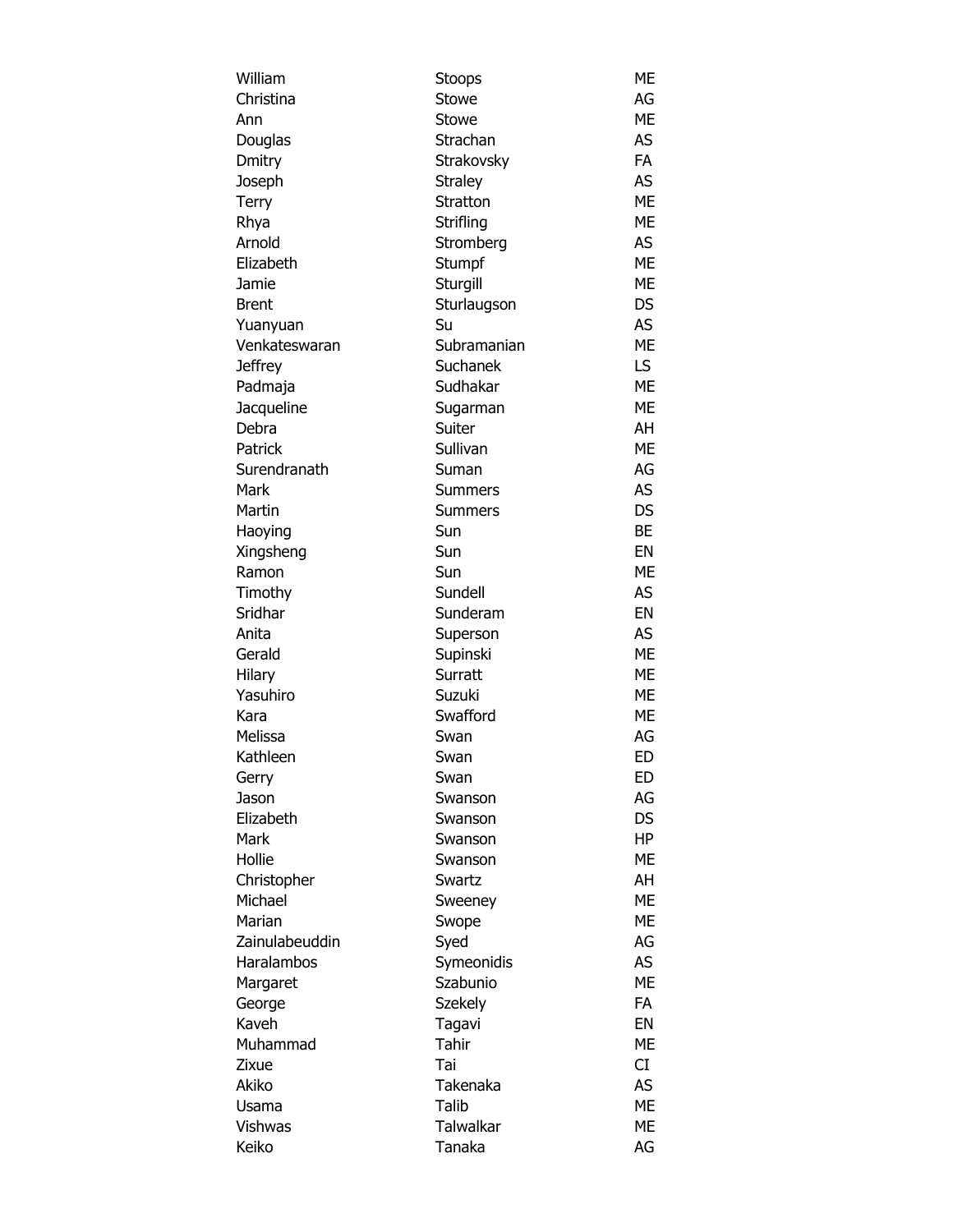| Koji            | Tanno                    | AS        |
|-----------------|--------------------------|-----------|
| Amy             | Taylor                   | AS        |
| Scott           | Taylor                   | AS        |
| Robert          | Taylor                   | DE        |
| Wanda           | Taylor                   | ME        |
| Stacy           | Taylor                   | PH        |
| <b>Nicholas</b> | <b>Teets</b>             | AG        |
| Ryan            | Temel                    | <b>ME</b> |
| Stephen         | Testa                    | AS        |
| Christopher     | Teutsch                  | AG        |
| Jeremy          | Thacker                  | <b>ME</b> |
| Ishan           | Thakkar                  | EN        |
| Pratibha        | Thakkar                  | <b>ME</b> |
|                 |                          |           |
| Barbara         | <b>Theiss</b>            | DE        |
| John            | Thelin                   | <b>ED</b> |
| Olivier         | Thibault                 | <b>ME</b> |
| Susan           | Thiel                    | <b>FA</b> |
| James           | Thigpen                  | AS        |
| Ravneet         | Thind                    | ME        |
| David           | Thomas                   | AH        |
| Joseph          | Thomas                   | <b>ME</b> |
| Neena           | Thomas-Eapen             | <b>ME</b> |
| Katherine       | Thompson                 | AS        |
| Kelsey          | Thompson                 | <b>ME</b> |
| Alice           | Thornton                 | ME        |
| Kathryn         | <b>Thrailkill</b>        | <b>ME</b> |
| Changhai        | Tian                     | <b>ME</b> |
| Phillip         | <b>Tibbs</b>             | <b>ME</b> |
| Karen           | <b>Tice</b>              | AS        |
| Peter           | Timoney                  | <b>ME</b> |
| Ramkumar        | Tiruvannamalai Annamalai | EN        |
| Thomas          | Tobin                    | AG        |
| Anastasia       | Todd                     | AS        |
| Mihai           | Tohaneanu                | AS        |
| Dale            | Toney                    | ME        |
| Sheng           | Tong                     | EN        |
| Marisa          | Toomey                   | <b>ME</b> |
| Crystal         | Totten                   | ME        |
| David           | Toupin                   | ME        |
| Elizabeth       | Tovar                    | <b>NU</b> |
| Molly           | Tovar                    | <b>ME</b> |
| Michael         | <b>Trask</b>             | AS        |
| Kelli           |                          | <b>ME</b> |
|                 | Trent                    |           |
| Christine       | <b>Trinkle</b>           | EN        |
| Nishant         | Tripathi                 | ME        |
| Mats            | Troedsson                | AG        |
| Thomas          | Troland                  | AS        |
| Kenneth         | <b>Troske</b>            | BE        |
| Terren          | Trott                    | ME        |
| James           | Troy                     | ME        |
| <b>Jennifer</b> | True                     | ME        |
| Miroslaw        | Truszczynski             | EN        |
| Oleg            | Tsodikov                 | PH        |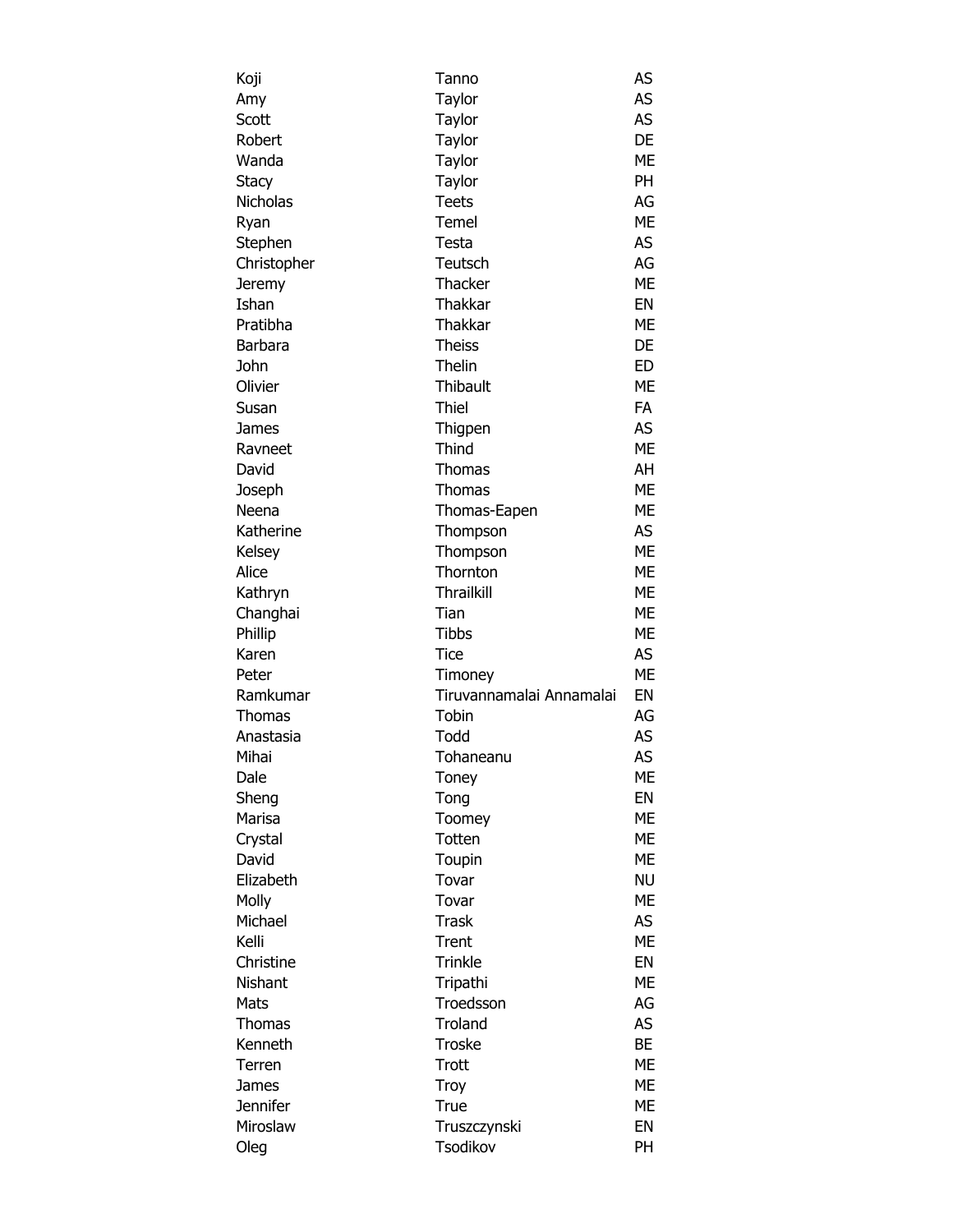| Olga               | Tsyusko-Unrine | AG        |
|--------------------|----------------|-----------|
| Steven             | Tucker         | <b>DE</b> |
| Andrea             | Tucker         | ME        |
| Brian              | Tucker         | ME        |
| Kimberly           | Tumlin         | <b>HP</b> |
| Terence            | Tunberg        | AS        |
| Jennifer           | Tunberg        | AS        |
| Helen              | Turner         | <b>DS</b> |
| Katherine          | Twist          | <b>ME</b> |
| Aaron              | Tyagi          | ME        |
| Samuel             | Tyagi          | <b>ME</b> |
| Monica             | Udvardy        | AS        |
| Timothy            | Uhl            | AH        |
| R                  | Underwood      | LA        |
| Jason              | Unrine         | AG        |
| Binayak            | Upadhyay       | <b>ME</b> |
| Kathleen           | Urch           | CI        |
| Kristine           | Urschel        | AG        |
| Ellen              | Usher          | <b>ED</b> |
| Gaurang            | Vaidya         | ME        |
| Ann                | Vail           | AG        |
| Lisa               | Vaillancourt   | AG        |
| Joseph             | Valentino      | ME        |
| Jessalyn           | Vallade        | CI.       |
| James              | Van Buren      | ME        |
|                    | Van Cleve      | AS        |
| Jeremy<br>Ellen    | Van Norman     | <b>ME</b> |
| D                  | Van Sanford    | AG        |
|                    | Van Sickels    |           |
| Joseph             |                | DE        |
| Charl              | Van Wyk        | ME        |
| Celysse            | van Zyl        | ME        |
| Craig              | Vander Kooi    | ME        |
| Cheryl             | Vanderford     | AH        |
| Woodford           | VanMeter       | <b>ME</b> |
| John               | VanNagell      | ME        |
| Katherine          | VanValin       | AG        |
| Eric               | Vanzant        | AG        |
| Henry C            | Vasconez       | ME        |
| Martina            | Vasil          | FA        |
| Sarah              | Vaughn         | LS.       |
| Alexander          | Vazsonyi       | AG        |
| Alejandra Catalina | Velez Ortega   | <b>ME</b> |
| Vincent            | Venditto       | <b>PH</b> |
| <b>Nirmal</b>      | Verma          | ME        |
| Michael            | <b>Vick</b>    | ME        |
| Sarah              | <b>Vick</b>    | ME        |
| Rachel             | Vickers-Smith  | HP        |
| Kelly              | Vickery        | LS.       |
| Rhea               | Vidrine        | <b>ME</b> |
| Jonathan           | Vignes         | <b>ME</b> |
| Paul Priyesh       | Vijayakumar    | AG        |
| John               | Villano        | ME        |
| Raul               | Villanueva     | AG        |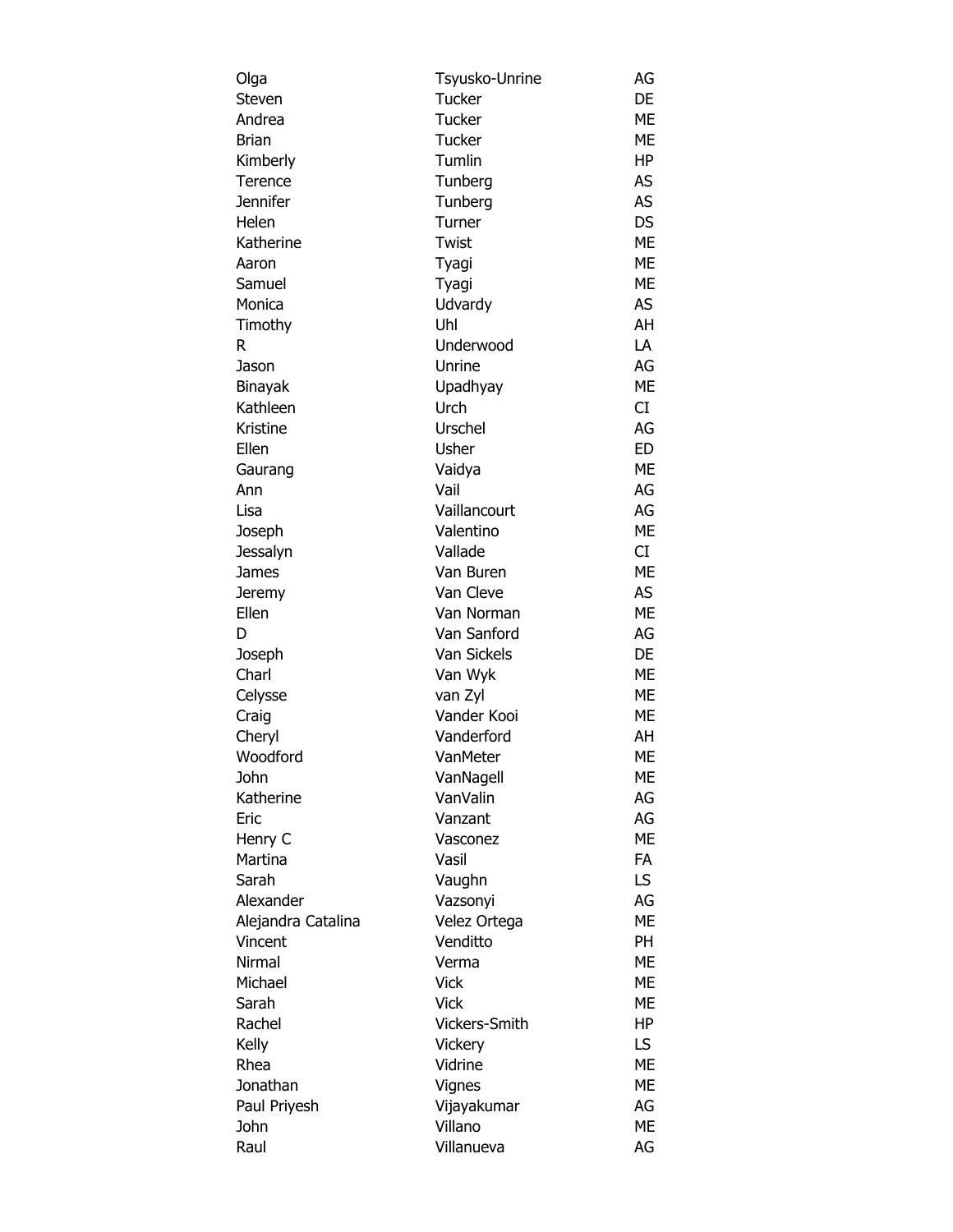| Mary        | Vimont         | <b>ED</b> |
|-------------|----------------|-----------|
| Paul        | Vincelli       | AG        |
| Stacy       | Vincent        | AG        |
| Gregory     | Vincent        | <b>ED</b> |
| Cynthia     | Vines          | <b>BE</b> |
| Monica      | Visona         | <b>FA</b> |
| Daniel      | Vivian         | DS        |
| Shannon     | Voogt          | <b>ME</b> |
| Irina       | Vorobieva      | FA        |
| D           | Voss           | AS        |
| Stephen     | Voss           | <b>ME</b> |
| Olga        | Vsevolozhskaya | HP        |
| Mahender    | Vyasabattu     | ME        |
| Richard     | Waddington     | ED        |
| Kathryn     | Wade           | DE        |
| Justin      | Wainscott      | <b>ME</b> |
| Frank       | Walker         | AS        |
| Janet       | Walker         | <b>ME</b> |
| Megan       | Wallace        | AS        |
| Carmel      | Wallace        | <b>ME</b> |
| Lee         | Walmsley       | <b>NU</b> |
| Daniel      | Wambold        | ME        |
| Rong        | Wang           | CI        |
| Yitin       | Wang           | EN        |
| Peng        | Wang           | EN        |
| Chi         | Wang           | <b>ME</b> |
| Shuxia      |                | <b>ME</b> |
|             | Wang           | <b>ME</b> |
| Dongfang    | Wang           |           |
| Dan         | Wang           | AG        |
| Peng        | Wang           | <b>ME</b> |
| Qingjun     | Wang           | ME        |
| Wangxia     | Wang           | ME        |
| Xiaoqin     | Wang           | ME        |
| Qingding    | Wang           | ME        |
| Stephen     | Ware           | EN        |
| Jami        | Warren         | AH        |
| Zachary     | Warriner       | <b>ME</b> |
| Grzegorz    | Wasilkowski    | EN        |
| Richard     | Waterman       | AS        |
| Christopher | Waters         | <b>ME</b> |
| Mark        | Watson         | AS        |
| Keith       | Watts          | <b>SW</b> |
| Jessica     | Weafer         | AS        |
| Robert      | Weaver         | <b>ME</b> |
| Daniel      | Weaver         | <b>ME</b> |
| Angela      | Webb           | <b>ME</b> |
| Jonathan    | Webb           | ME        |
| Eric        | Weber          | ED        |
| John        | Webster        | ME        |
| Justin      | Wedeking       | AS        |
| Erica       | Weekman        | <b>ME</b> |
| Qiou        | Wei            | ME        |
| Sainan      | Wei            | ME        |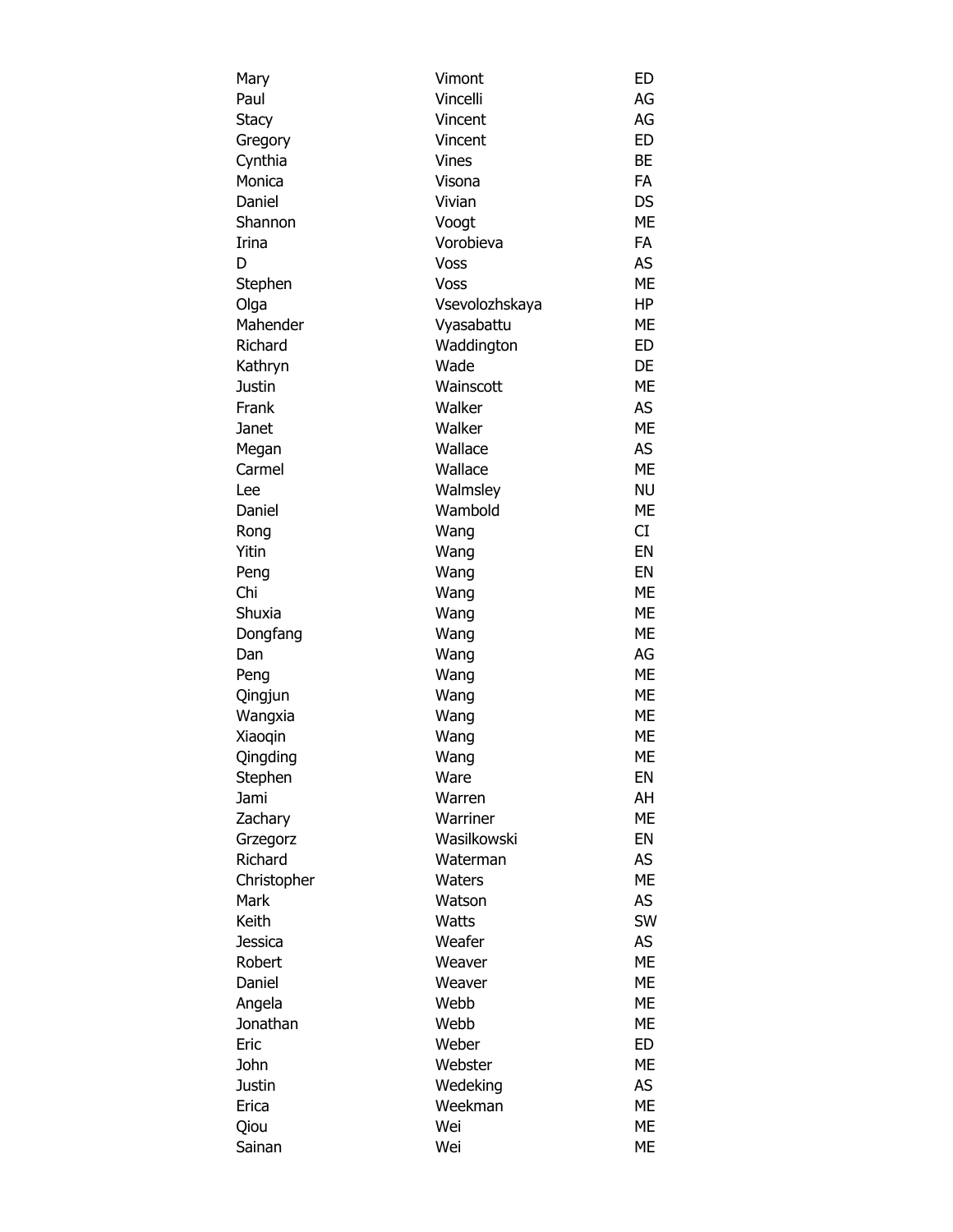| Eric            | Weig          | LS        |
|-----------------|---------------|-----------|
| Jessica         | Weinstein     | ME        |
| Heidi           | Weiss         | ME        |
| Jazmine         | Wells         | AS        |
| Jane            | Wells         | <b>BE</b> |
| Jaleesa         | Wells         | <b>FA</b> |
| Kimberly        | Wells         | <b>ME</b> |
| Ole             | Wendroth      | AG        |
| Jonathan        | Wenk          | EN        |
| Joshua          | Werner        | EN        |
| Ronald          | Werner-Wilson | AG        |
| <b>Scarlett</b> | Wesley        | AG        |
| Michael         |               | ME        |
|                 | Wesley        |           |
| Philip          | Westgate      | HP        |
| David           | Westneat      | AS        |
| Greg            | Wheeler       | <b>ME</b> |
| Richard         | Wheeling      | <b>ME</b> |
| Mark            | Whitaker      | AS        |
| <b>Jennifer</b> | White         | AG        |
| Brandi          | White         | AH        |
| <b>Derrick</b>  | White         | AS        |
| Allison         | White         | <b>DS</b> |
| Keith           | White         | DE        |
| Sidney          | Whiteheart    | ME        |
| Lauren          | Whitehurst    | AS        |
| Kimberly        | White-Zeigler | <b>ED</b> |
| Tammy           | Whitlock      | AS        |
| Adrienne        | Whitt-Woosley | ME        |
| Thomas          | Widiger       | AS        |
| Alfred          | Wiemann       | DE        |
| Donna           | Wilcock       | ME        |
| Ronald          | Wilhelm       | AS        |
| <b>Jennifer</b> | Wilhelm       | <b>ED</b> |
| Crystal         | Wilkinson     | AS        |
| Christi         | Willen        | ME        |
| Elizabeth       | Williams      | AS        |
| Lovoria         | Williams      | <b>NU</b> |
| Dennis          | Williams      | <b>ME</b> |
| Matthew         | Wilson        | AS        |
| Keith           | Wilson        | <b>ED</b> |
|                 | Wilson        |           |
| Sarah           |               | EN        |
| Thad            | Wilson        | <b>ME</b> |
| Melinda         | Wilson        | <b>ME</b> |
| William         | Wilson        | ME        |
| Benjamin        | Wilson        | ME        |
| Dianne          | Wilson        | ME        |
| Kari            | Wilson        | ME        |
| Jessica         | Wilson        | <b>NU</b> |
| Katherine       | Wimberly      | ME        |
| Emily           | Winfrey       | DE        |
| Kathleen        | Winter        | HP        |
| Joshua          | Winters       | AH        |
| David           | Wischer       | FA        |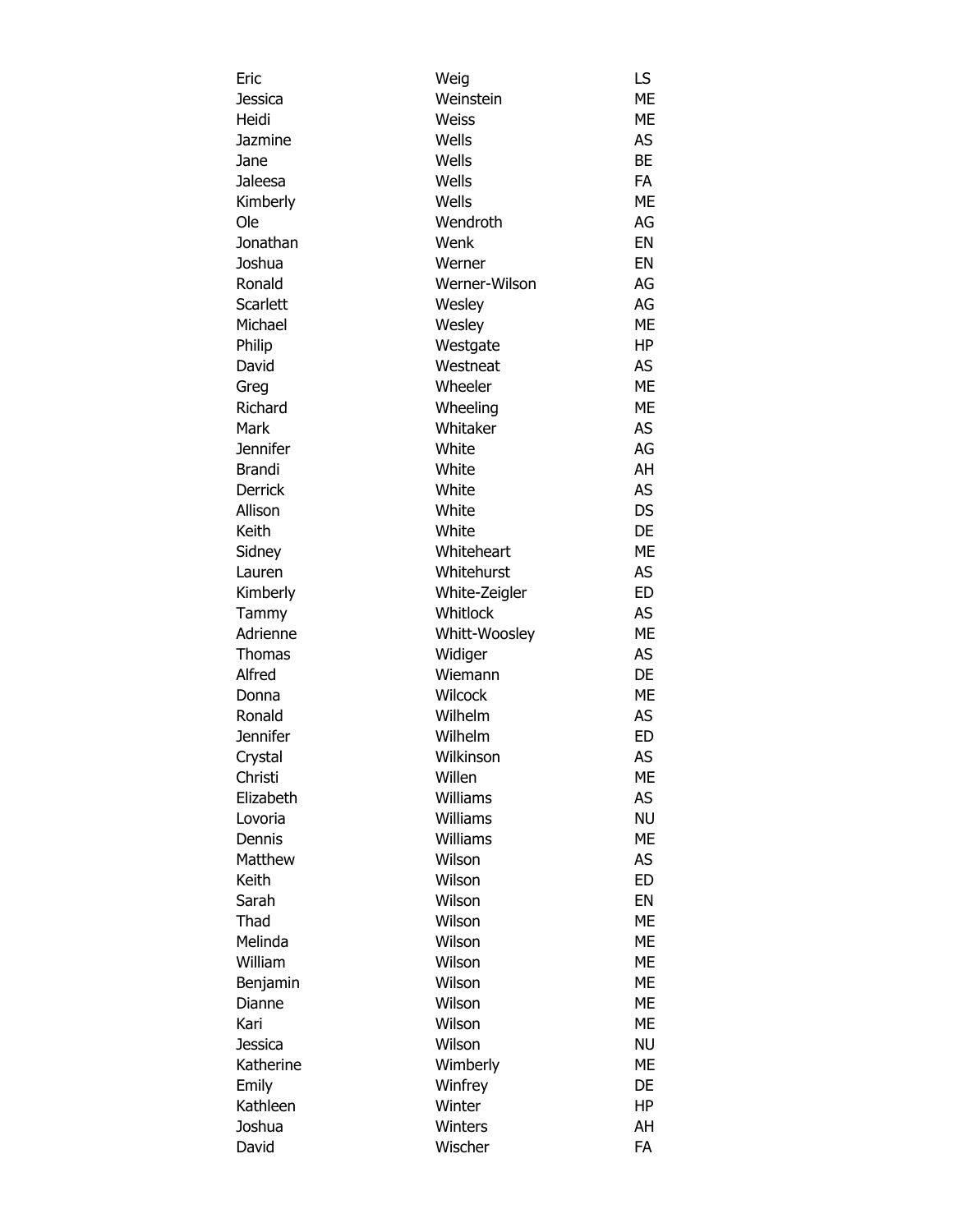| Kiersten                  | Wise           | AG        |
|---------------------------|----------------|-----------|
| Megan                     | Wolak          | <b>ME</b> |
| Katerina                  | Wolf           | ME        |
| Mikhail                   | Wolfson        | BE        |
| Leslie                    | Woltenberg     | AH        |
| Lesley                    | Wong           | <b>ME</b> |
| Nathan                    | Wood           | AG        |
| Andrew                    | Wood           | <b>AS</b> |
| Jeremy                    | Wood           | <b>ME</b> |
| С                         | Wood           | <b>AS</b> |
| Ramsi                     | Woodcock       | LA        |
| Timothy                   | Woods          | AG        |
| Isaac                     | Woods          | <b>ED</b> |
| <b>Jerold</b>             | Woodward       | <b>ME</b> |
| David                     | Worhunsky      | <b>ME</b> |
| Heather                   | Worne          | AS        |
| Nazera                    | Wright         | AS        |
| Scott                     | Wright         | FA        |
| Allison                   | Wright         | DE        |
|                           | Wright         | <b>ME</b> |
| Raymond                   | Wu             | EN        |
| Tingwen<br><b>Tzeying</b> | Wu             | <b>FA</b> |
|                           | Wu             | ME        |
| Jianrong<br>Yadi          | Wu             | ME        |
|                           | Wu             | <b>NU</b> |
| Jia-Rong<br>Mark          | Wurth          | <b>ME</b> |
| Eleftherios               |                | ME        |
|                           | Xenos          | <b>ED</b> |
| Lin                       | Xiang          |           |
| Hong                      | Xie            | BE<br>EN  |
| Biyun                     | Xie            |           |
| Youling                   | Xiong          | AG        |
| GaoFeng                   | Xiong          | <b>ME</b> |
| Ren                       | Xu             | ME        |
| Li Hao Richie             | Xu             | ME        |
| Katelyn                   | Yackey         | МE        |
| Rachele                   | Yadon          | ME        |
| Shui-yin                  | Yam            | AS        |
| Tritia                    | Yamasaki       | ME        |
| Fernanda                  | Yanez Regonesi | DE        |
| Jian                      | Yang           | AG        |
| Dong-Sheng                | Yang           | AS        |
| Fuqian                    | Yang           | EN        |
| Hsin-Sheng                | Yang           | ME        |
| Jinming                   | Yang           | <b>ME</b> |
| Xinbo                     | Yang           | EN        |
| Xiuwei                    | Yang           | <b>ME</b> |
| John                      | Yannelli       | ME        |
| Ruta                      | Yardi          | <b>ME</b> |
| Pradeep                   | Yarra          | ME        |
| S                         | Yates          | <b>AS</b> |
| Qiang                     | Ye             | <b>AS</b> |
| Chenglong                 | Ye             | AS        |
| Kevin                     | Yeager         | AS        |